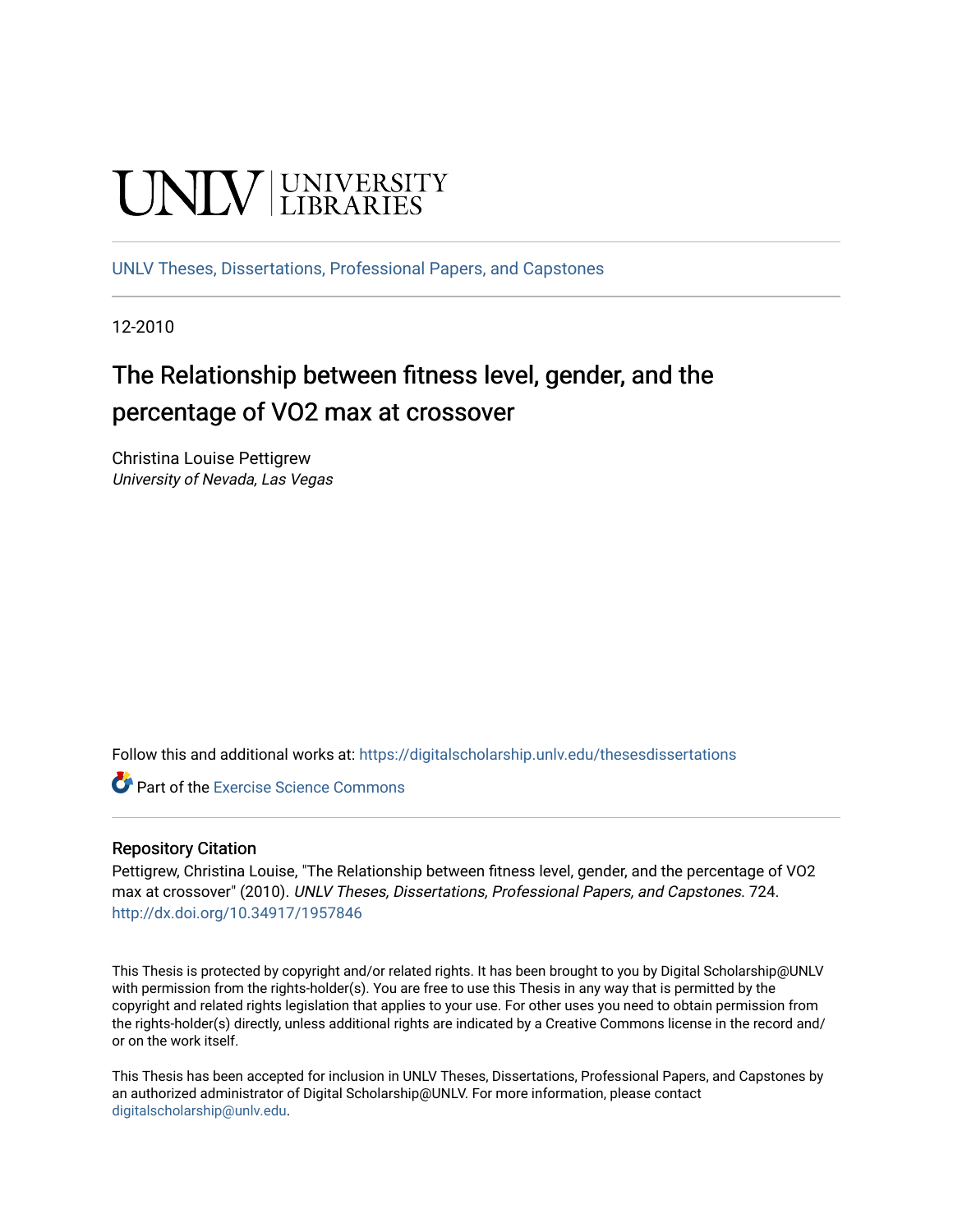#### THE RELATIONSHIP BETWEEN FITNESS LEVEL, GENDER, AND THE

# PERCENTAGE OF VO2 MAX AT CROSSOVER

by

Christina Louise Pettigrew

Bachelor of Science Utah State University 2005

A thesis submitted in partial fulfillment of the requirements for the

**Master of Science Degree in Exercise Physiology Department of Kinesiology and Nutrition Sciences School of Allied Health Sciences Division of Health Sciences** 

> **Graduate College University of Nevada, Las Vegas December 2010**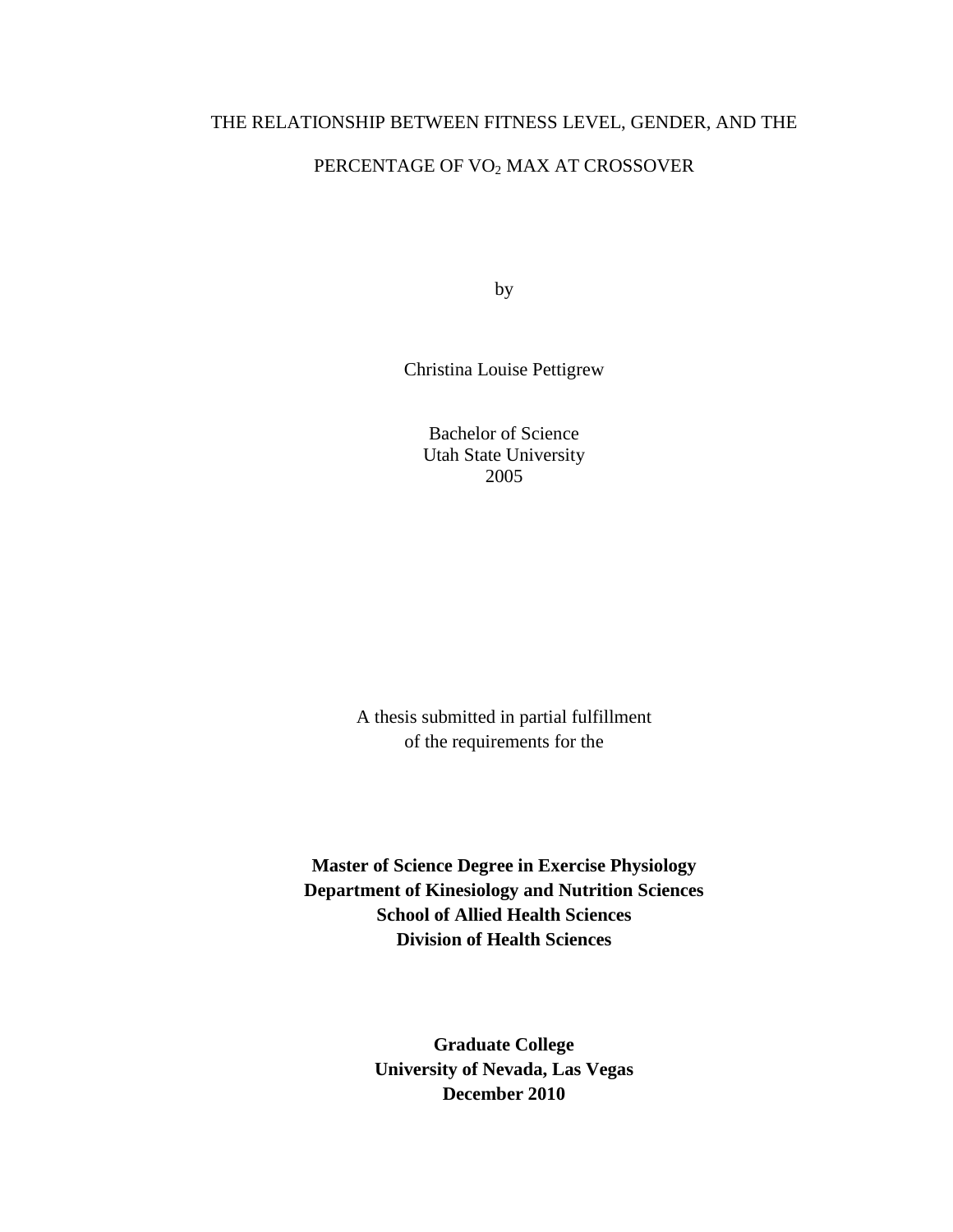

# THE GRADUATE COLLEGE

We recommend the thesis prepared under our supervision by

# **Christina Louise Pettigrew**

entitled

# **The Relationship between Fitness Level, Gender, and the Percentage Of VO2 Max at Crossover**

be accepted in partial fulfillment of the requirements for the degree of

# **Master of Science Degree in Exercise Physiology**

Department of Kinesiology and Nutrition Sciences

John Young, Committee Chair

Lawrence Golding, Committee Co-chair

Richard Tandy, Committee Member

Timothy Bungum, Graduate Faculty Representative

Ronald Smith, Ph. D., Vice President for Research and Graduate Studies and Dean of the Graduate College

**December 2010**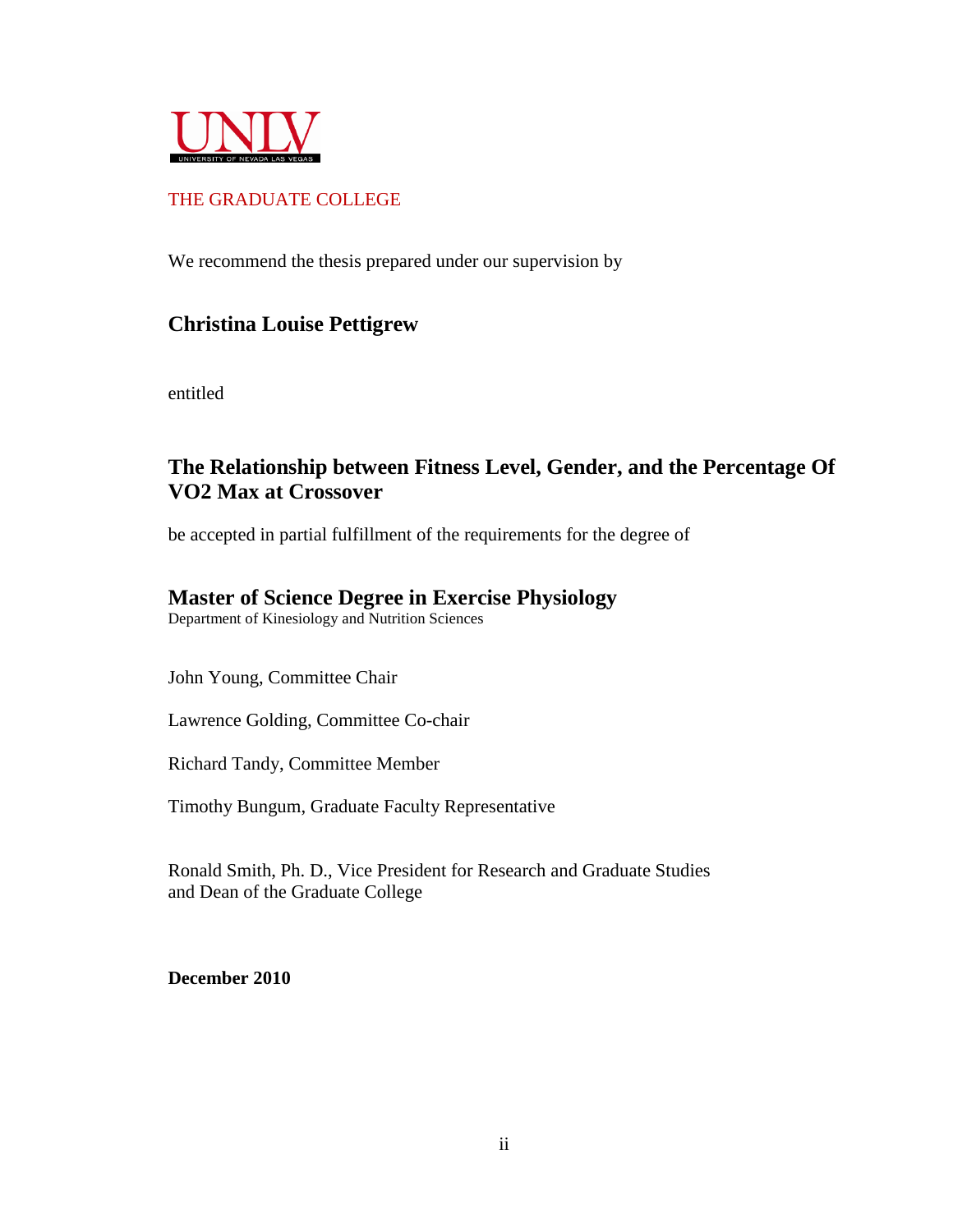#### ABSTRACT

#### **The Relationship Between Fitness Level, Gender and the Percentage of VO2 Max at Crossover**

by

Christina Louise Pettigrew John Young, Ph. D., Examination Committee Chair Professor of Kinesiology University of Nevada, Las Vegas

The "crossover" concept is a means of understanding fuel utilization over a range of exercise intensities. According to this concept, certain biochemical adaptations occur in a fit individual allowing for an increase in lipid oxidation. The present study examined whether there was a relationship between fitness level, gender, and the percentage of maximum aerobic capacity ( $VO<sub>2</sub>$  max) at crossover. Twenty-five subjects age 18-40 participated in this study. Subjects were divided in half based on their fitness level. After completing a graded exercise test to exhaustion, the crossover point for each subject was determined relative to their  $VO<sub>2</sub>$  max. A 2x2 factorial ANOVA was used to assess whether the percentage of  $VO<sub>2</sub>$  max at crossover could be predicted from fitness level (top half and bottom half of sample), gender, and the interaction between fitness level and gender. No significant interaction between fitness level and gender was found (F=1.064, p=.314). The lack of significance shows that beyond certain intensities, gender and fitness no longer have an effect on the percentage of  $VO<sub>2</sub>$  max at crossover. It is reasonable to assume that at lower intensities fat oxidation is affected by fitness level and gender, but at higher intensities the sympathetic nervous system causes an increase in glycogen available for use with a reduced dependence on fatty acid oxidation. Further research is needed to determine the effects of gender and fitness level on percentage of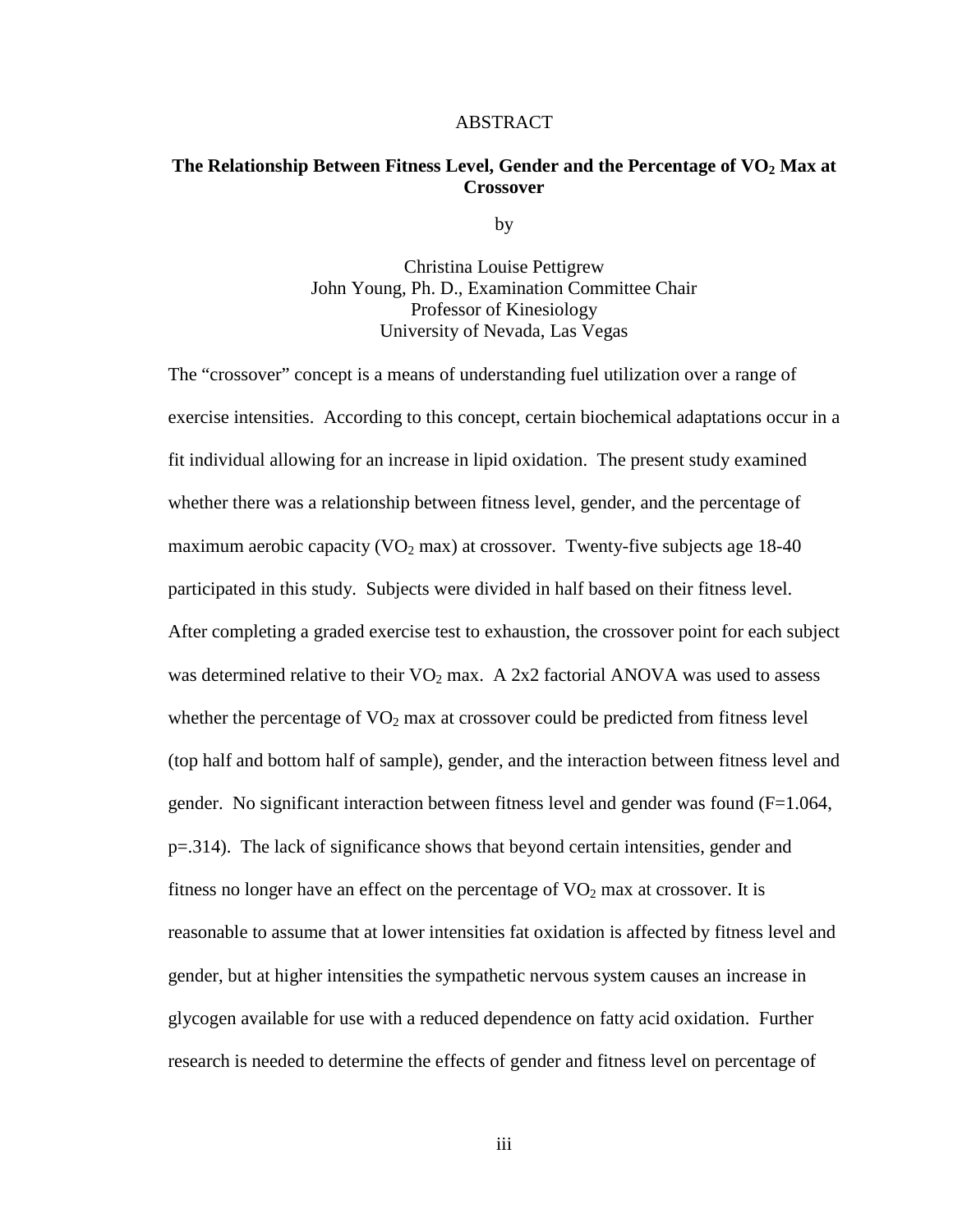VO2 max in non-healthy adult populations and to explain the large amount of variability in crossover from one subject to the next.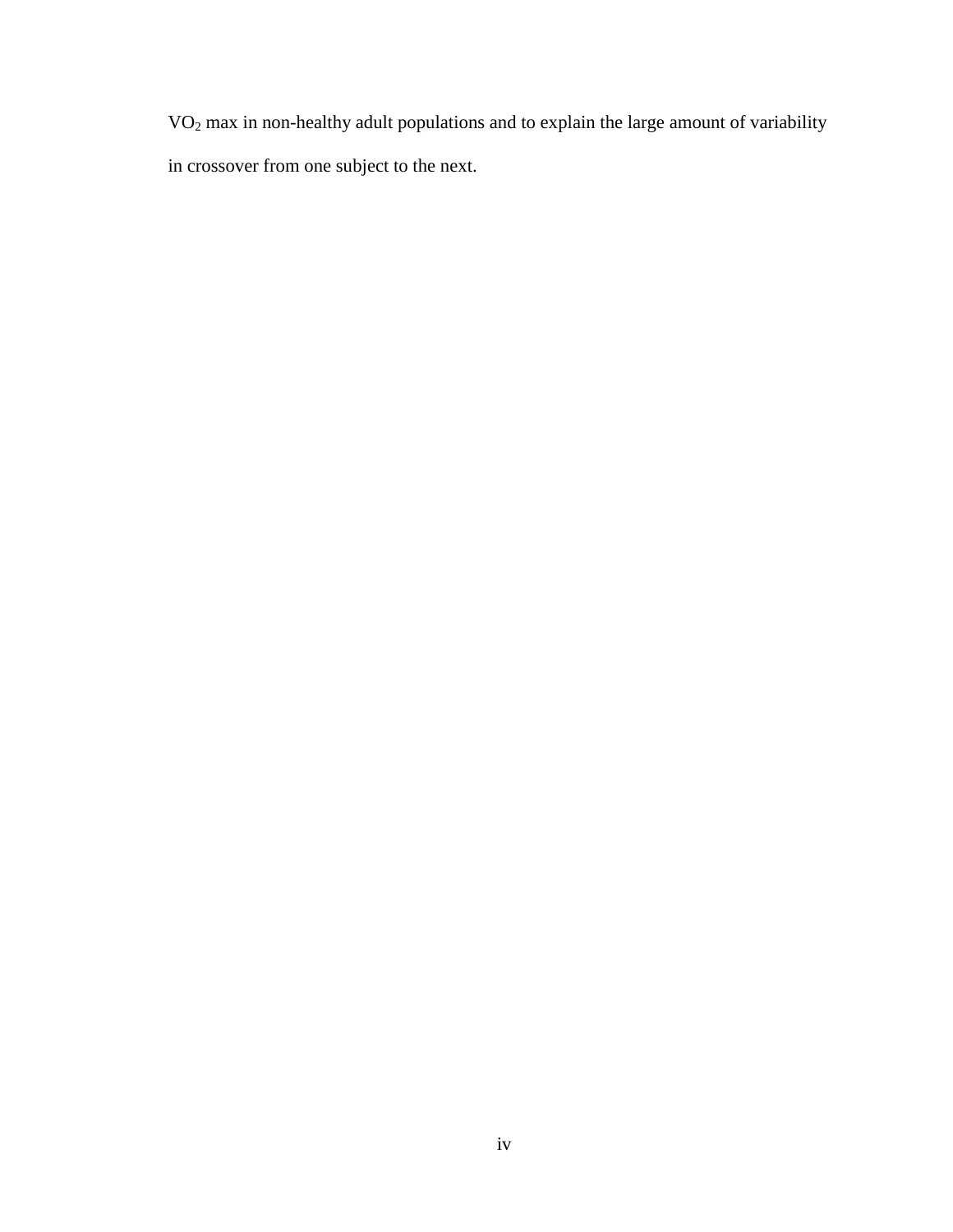#### ACKNOWLEDGMENTS

 If something is boring, the likelihood of me doing it is slim. Given that I have completed the Masters program for Exercise Physiology at UNLV means that not only did I learn a vast amount, but I had a wonderful time doing it (I was only occasionally bored in statistics). Dr. Young, Dr. Golding, Dr. Tandy, and Dr. Bungum I enjoyed your classes immensely…as well as your constant harassment (or was that me harassing you? I can't remember, but I digress…).

Dr. Young, without you my thesis would never have made it through the IRB! Thank you for your constant efforts on my behalf, and for your constant guidance. I could not have done it without you. Dr. Tandy and Dr. Young, thank you for the edits (and edits, and edits, and edits) you helped make my thesis clear and concise. I managed to come out of this looking pretty good because of you! Dr. Golding, thank you for being a constant source of entertainment and for making me work for this degree (you instill fear into the hearts of students everywhere). Dr. Bungum, thank you for being on my committee to ensure my safety, as death was a very really possibility had I been left alone with the other three, and thank you for being an active participant with valuable feedback. I cannot give enough praise to the Masters program in exercise physiology at UNLV. I felt like the program was extremely thorough, and that the faculty and staff had a genuine interest in my success. This program is great because of faculty like YOU. Congratulations on the addition of the upcoming Ph. D. program!

 A special thanks to Red Mountain Resort and Spa for allowing me to use the health and wellness building for testing, and for being so supportive of my needs. Thank you to NewLeaf (Medtronic Inc.) for providing me with necessary equipment and test

v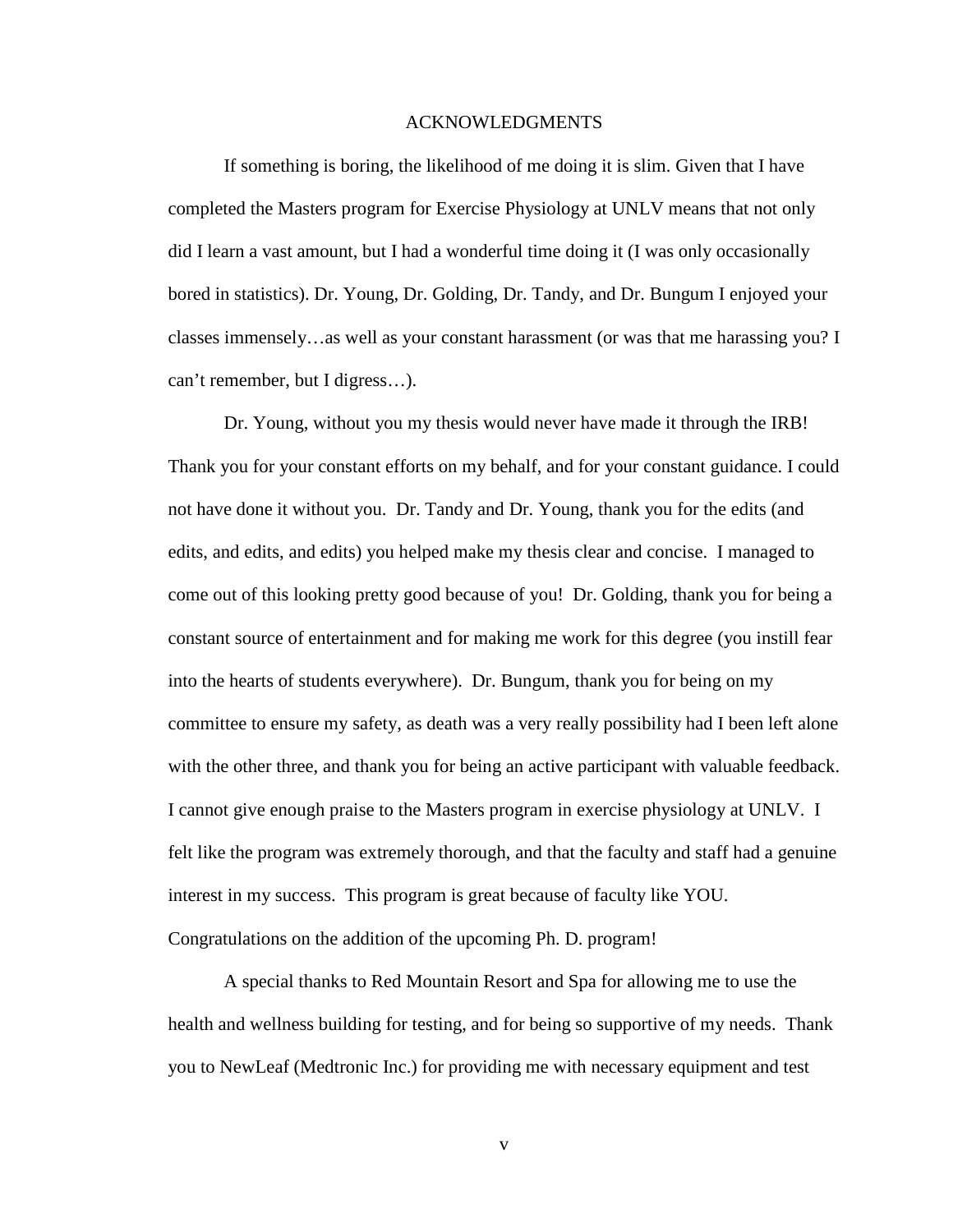credits for the study. These two organizations enabled me to collect data from home, rather than commuting. You saved me thousands of dollars in gas money and enabled me to have a job AND work on my thesis! I am so appreciative.

And lastly, thank you to my husband, Chris, for your love and support. You may have read my thesis more times than me. You are my rock and I love you more than anything. I will tell you more sappy stuff later when no one else can read it!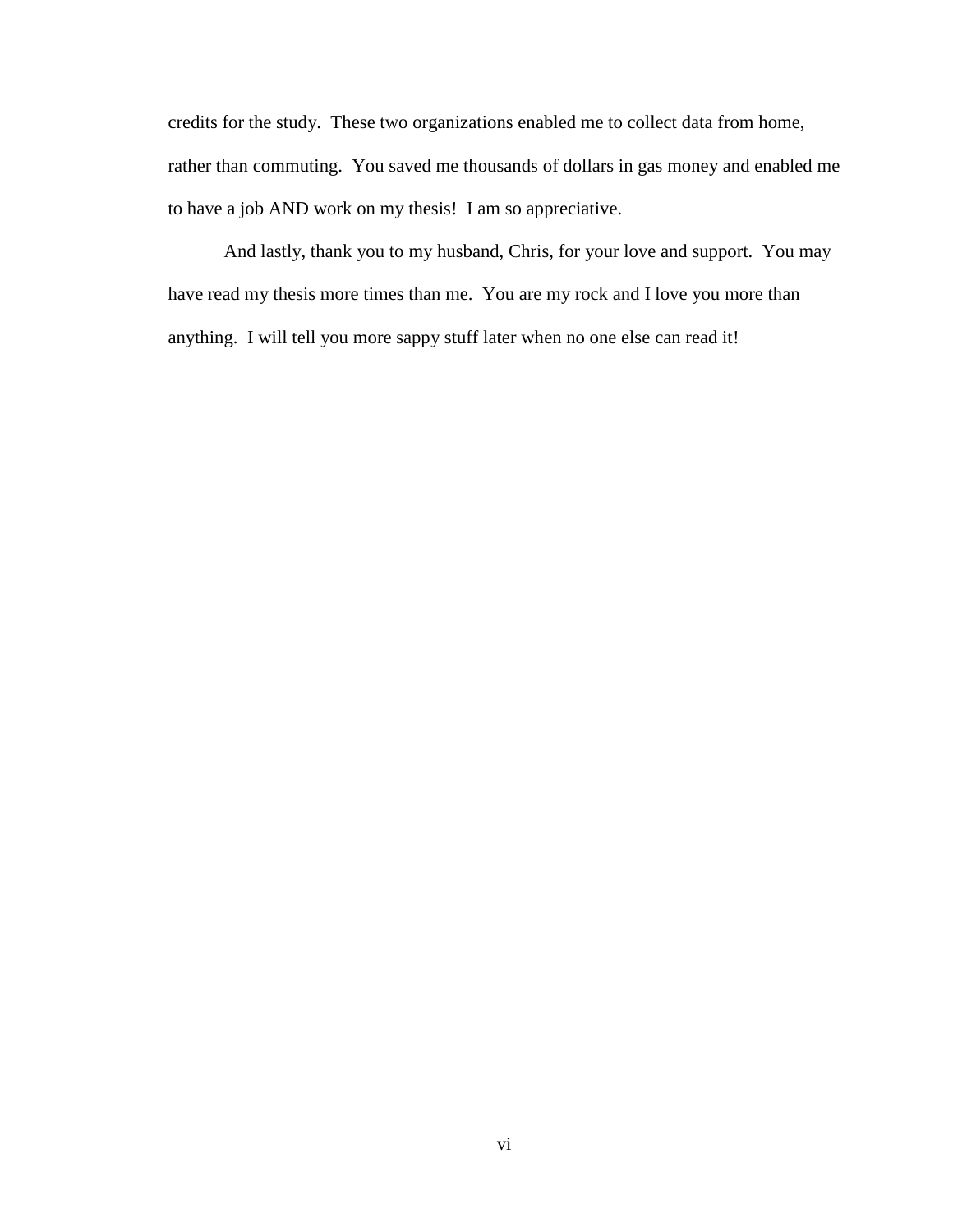| The Crossover Concept: Basic Carbohydrate and Lipid Utilization Science           |  |
|-----------------------------------------------------------------------------------|--|
|                                                                                   |  |
| Effects of Exercise Training: Differences in Substrate Utilization in Trained and |  |
|                                                                                   |  |
| Substrate Utilization Differences at High- and Low-Intensity Exercise15           |  |
|                                                                                   |  |
| Measuring Whole-Body Fat Oxidation: Equipment and Measuring Techniques 19         |  |
|                                                                                   |  |
|                                                                                   |  |
|                                                                                   |  |
|                                                                                   |  |
|                                                                                   |  |
|                                                                                   |  |
|                                                                                   |  |
|                                                                                   |  |
|                                                                                   |  |
|                                                                                   |  |
| <b>CHAPTER 5</b>                                                                  |  |
|                                                                                   |  |
| Recommendations for Further Studies: Metabolic Irregularities and Fat Oxidation34 |  |
| Recommendations for Further Studies: Aging and Fat Oxidation35                    |  |
|                                                                                   |  |
|                                                                                   |  |
|                                                                                   |  |

# **TABLE OF CONTENTS**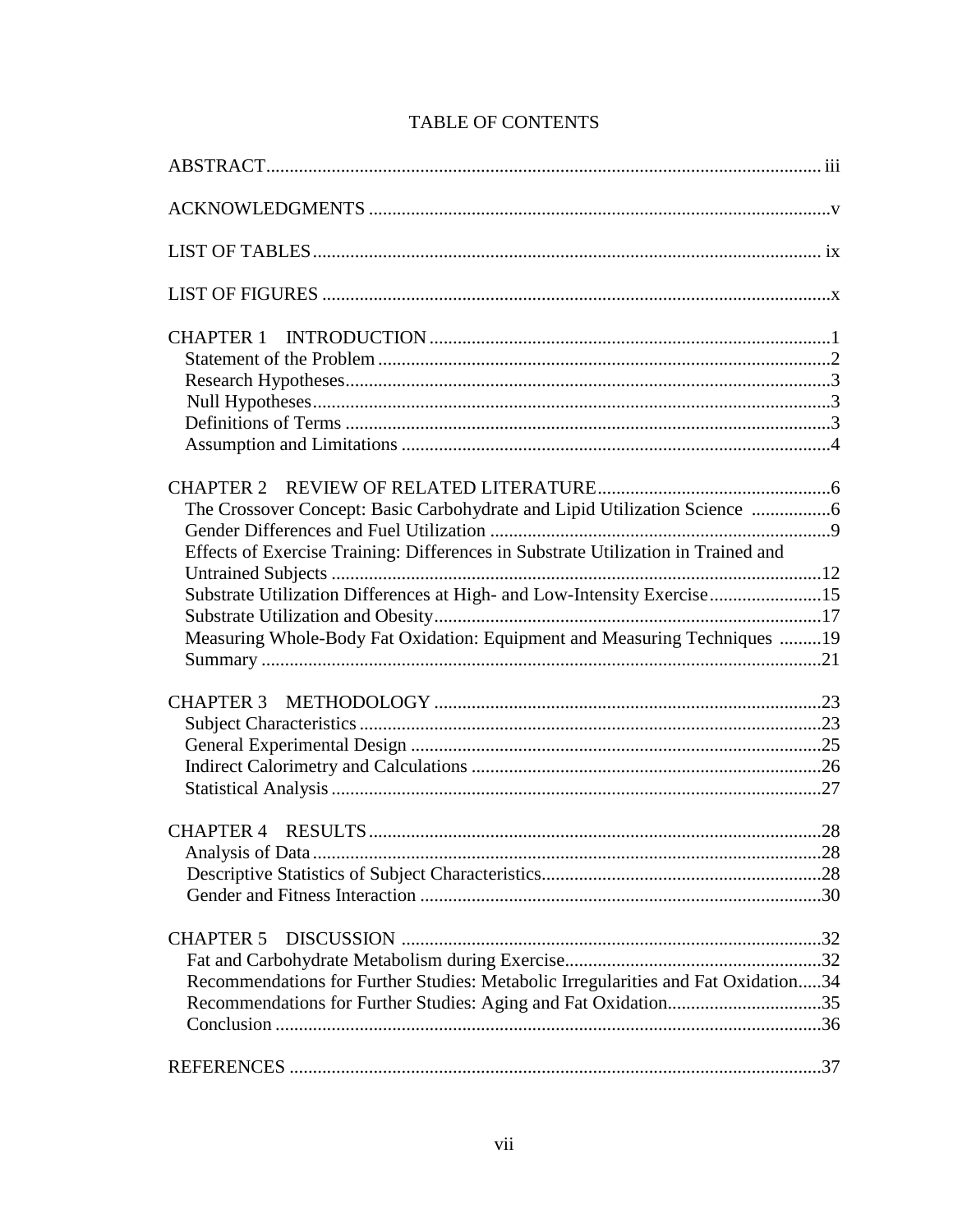| APPENDIX II PERCENTILE VALUES FOR MAX AEROBIC POWER46 |  |
|-------------------------------------------------------|--|
|                                                       |  |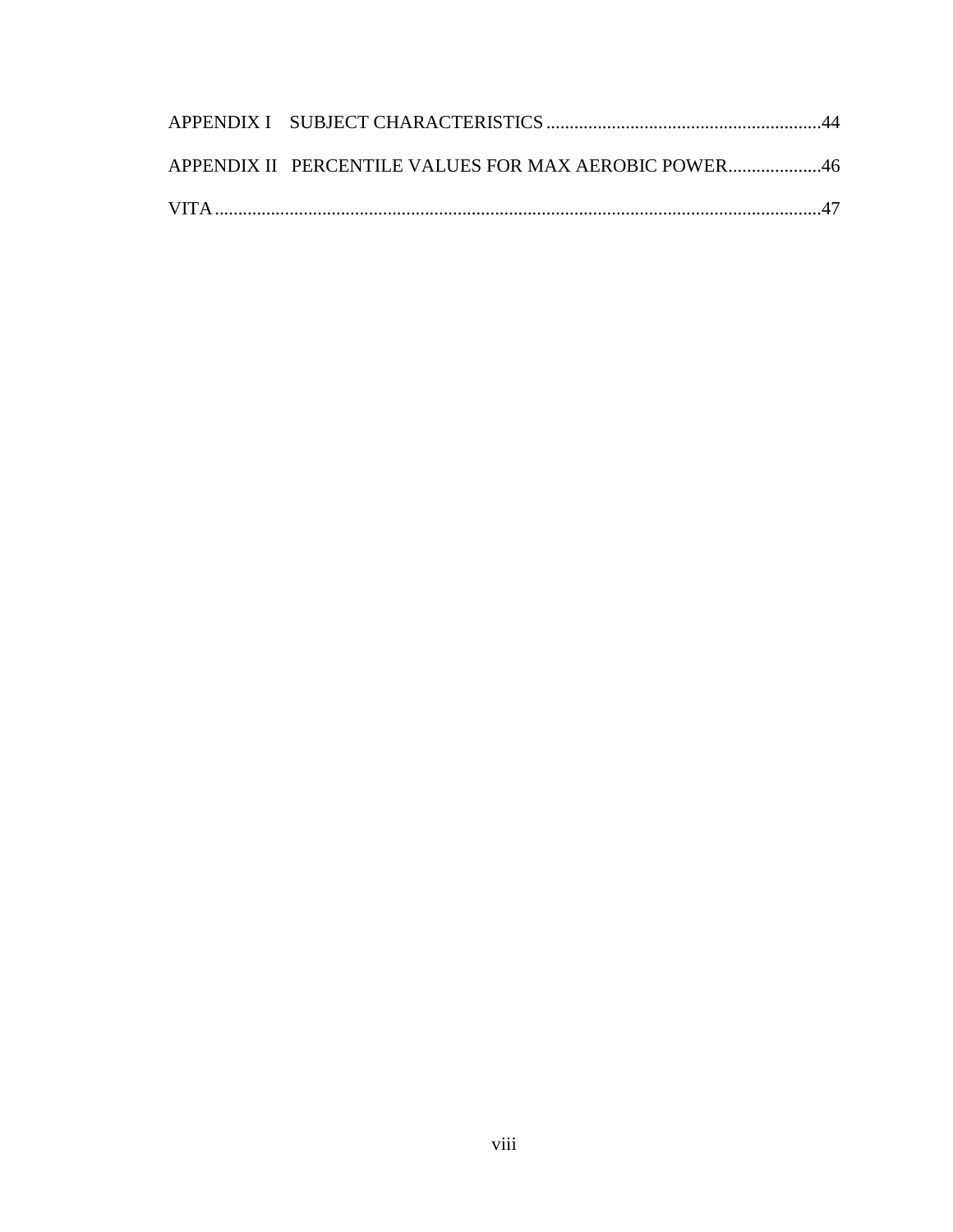# LIST OF TABLES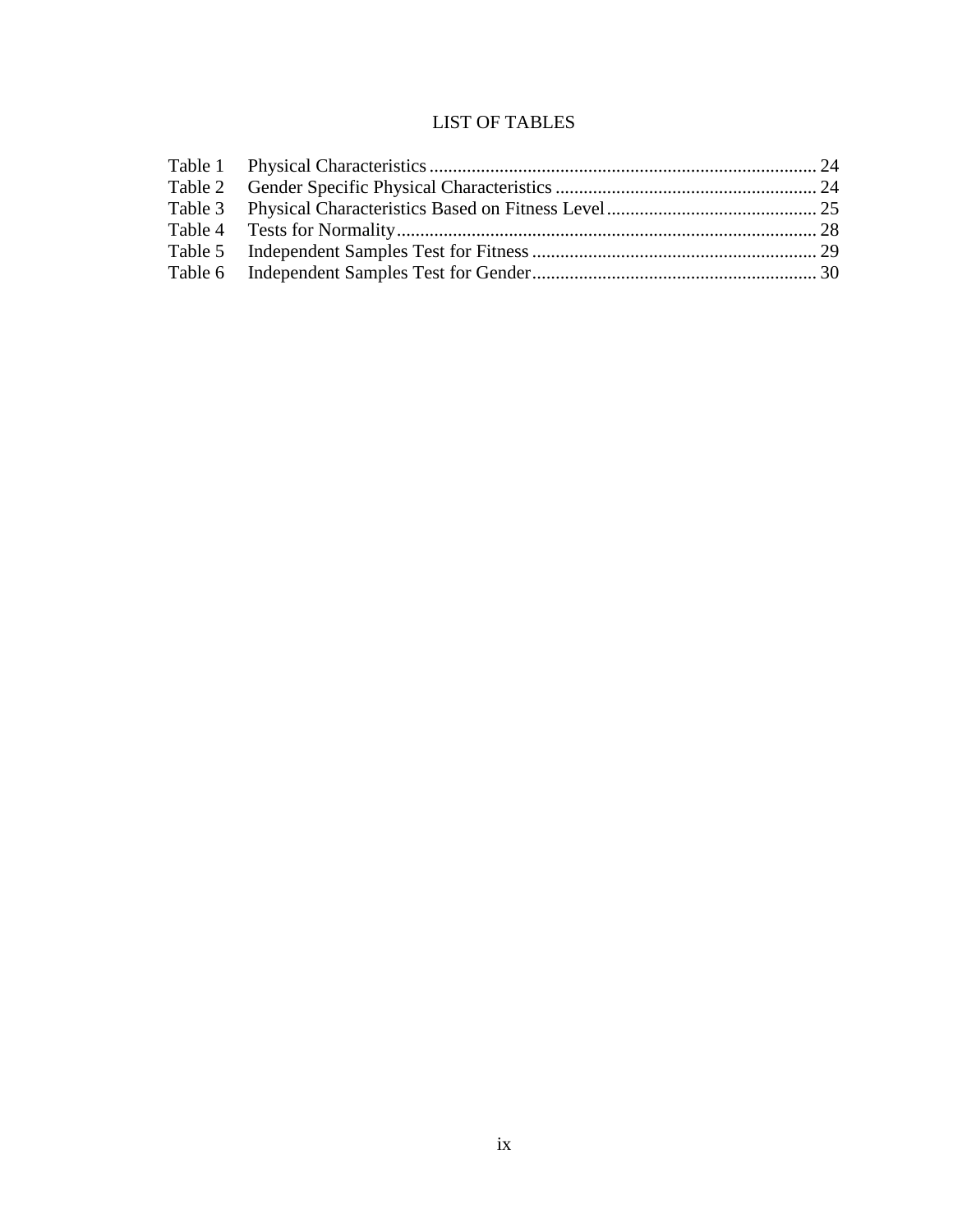# **LIST OF FIGURES**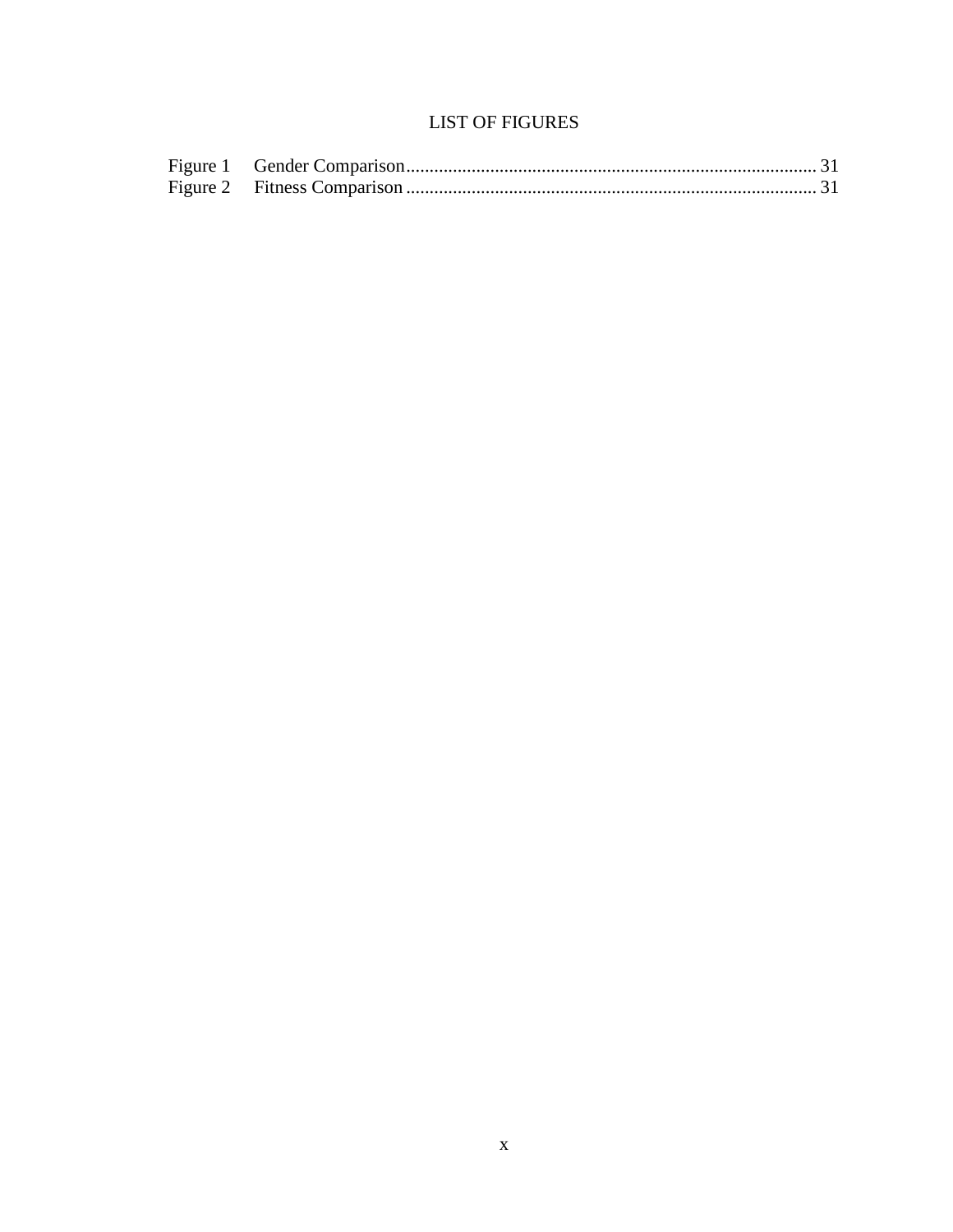#### CHAPTER 1

#### INTRODUCTION

The "crossover" concept is a theoretical model of energy utilization which may help explain the balance of carbohydrate and lipid utilization as it relates to exercise intensity. The crossover point is defined as the point at which the body switches from primarily oxidizing lipid to primarily utilizing carbohydrate for energy production during exercise (Brooks et al., 2000).

Recent studies have shown that two of the main training adaptations of endurance exercise are an increase in maximum aerobic capacity  $(VO<sub>2</sub>$  max) and an increase in lipid oxidation at the same absolute workload (Friedlander, 1999, 2007; Achten, 2002). Because VO2 max is an indication of fitness level (and thus whether an individual has engaged in endurance training), it will used to classify subjects as either fit (trained) or unfit (untrained). Whole body fat oxidation peaks at moderate exercise intensity, generally between 55-65% maximal oxygen uptake (Norby, 2006). Crossover tends to occur shortly after this peak. What is not known, however, is whether the crossover point shifts (as it relates to  $VO<sub>2</sub>$  max) after endurance training. It would seem that if fat oxidation and  $VO<sub>2</sub>$  max both improve after training, there may simply be no net change in percentage of  $VO<sub>2</sub>$  max at which crossover occurs. However, because fat oxidation and  $VO<sub>2</sub>$  max may not improve at the same rate, there may be reason to believe the crossover does in fact shift with endurance training. If this shift does occur, numerous people may potentially benefit.

Athletes utilize relatively more energy from carbohydrate because they tend to train and compete at higher intensities. This does not mean that fat utilization is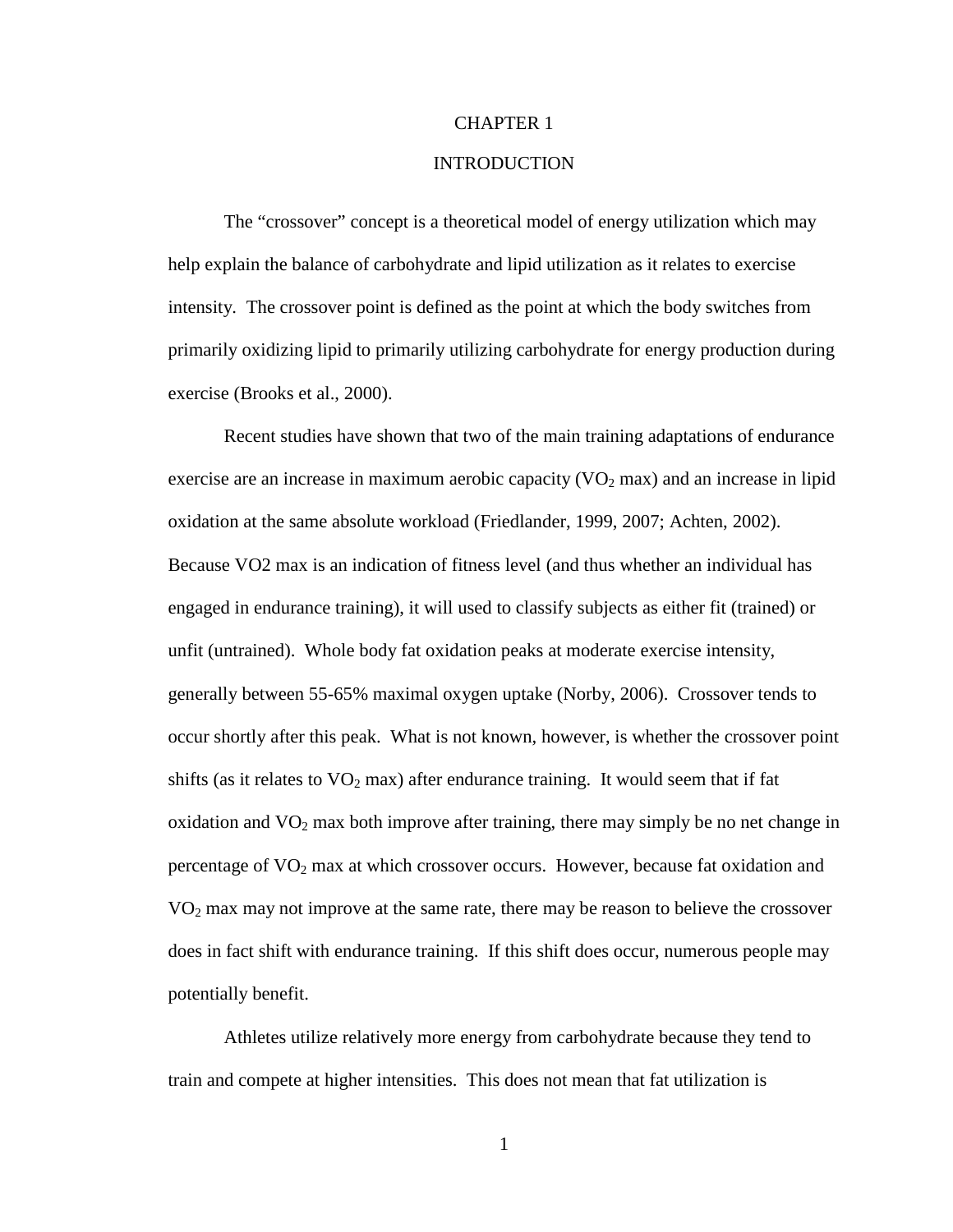unimportant, however. Lipid utilization spares glycogen use there by prolonging the time to muscle glycogen depletion; a point at which an athlete is forced to slow down. Lipid is also important for the recovery of an athlete, allowing glycogen to be replenished and the athlete's body to function normally (Brooks, Text, 1996). Thus, if it can be determined that the percentage of  $VO<sub>2</sub>$  max at crossover can be improved, there may be training implications for athletes, ideally training them to utilize lipid at as high of an intensity as possible in order to stave off glycogen depletion.

Athletes are not the only ones that may benefit from improved percentage of  $VO<sub>2</sub>$ max at crossover. Those with metabolic dysfunction have abnormal lipid utilization (Brun et al, 2007). Lower fat oxidation, compared to their metabolically normal counterparts, as exercise intensity increases appear to be due to "reductions in lipolysis, fatty acid mobilization, as well as fatty acid oxidation by muscle, probably mediated by an insulin effect…insulin is a known potent inhibitor of lipolysis" (Coyle et al, 1997). While exercise is already known to improve lipid oxidation and glucose tolerance, if crossover can improve and subjects can utilize fat over a larger range of intensities, endurance training may have important metabolic ramifications, ultimately allowing the patient to utilize lipid in a normal manner.

#### **Statement of the Problem**

"Is there a relationship between fitness level and the percentage of  $VO<sub>2</sub>$  max at which crossover occurs?"

"Is there a gender effect on the percentage of  $VO<sub>2</sub>$  max at which crossover occurs?"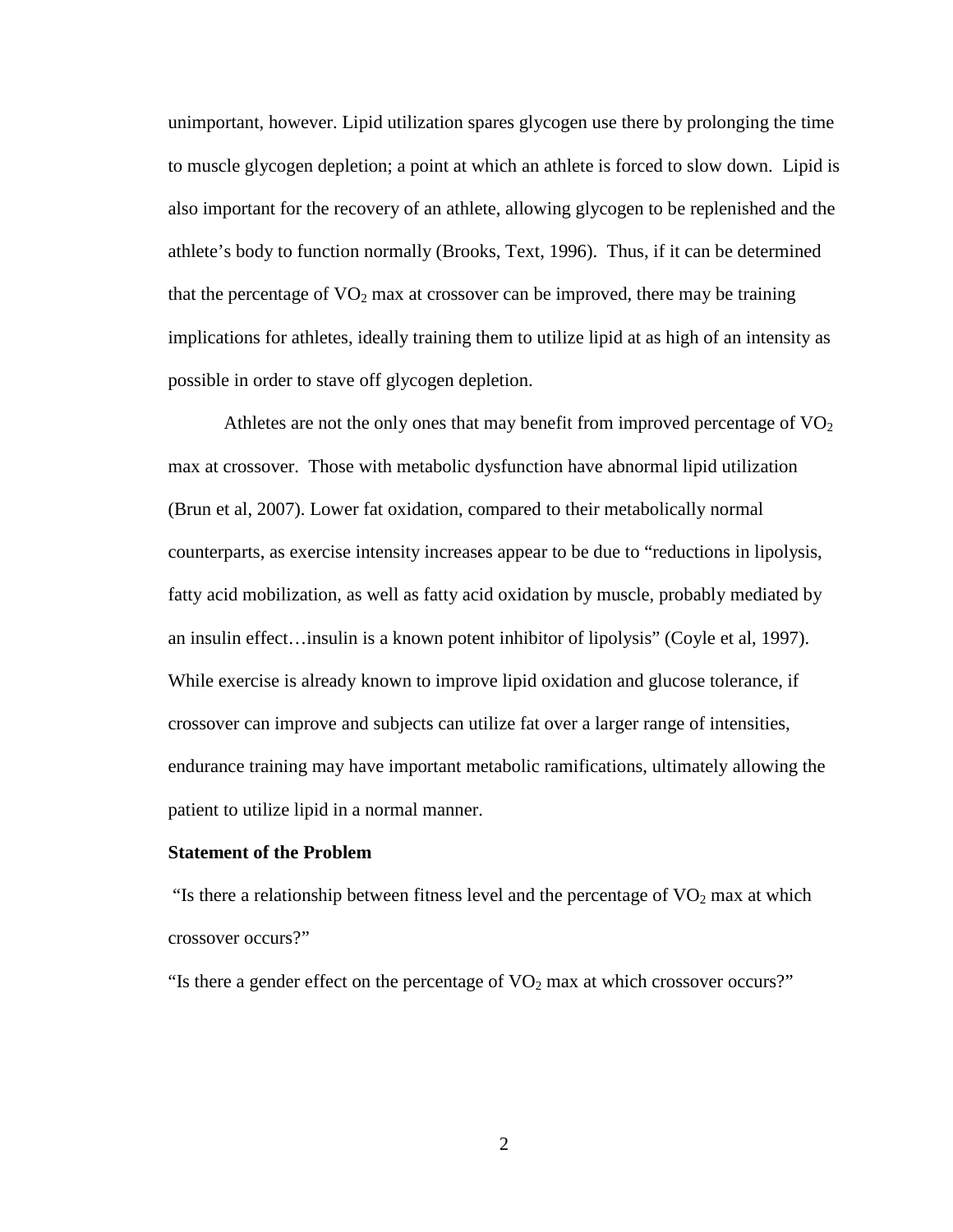#### **Research Hypothesis**

- 1. There will be a difference between percentages of  $VO<sub>2</sub>$  max at crossover when comparing fit vs. unfit subjects.
- 2. There will be a difference in percentage of  $VO<sub>2</sub>$  max at crossover when comparing males vs. females.
- 3. The effect of gender is not independent of the effects of activity level.

## **Null Hypothesis**

- 1. There will be no difference in percentage of  $VO<sub>2</sub>$  max at crossover when comparing fit vs. unfit subjects.
- 2. There will be no difference in percentage of  $VO<sub>2</sub>$  max at crossover when comparing males and females.
- 3. The effect of gender is independent of the effect of activity level.

#### **Definitions of Terms**

- 1. Respiratory Quotient (RQ): The ratio of  $CO<sub>2</sub>$  produced to  $O<sub>2</sub>$  consumed. This value is an indication of fuel utilization and reflects cellular processes (Brooks Text).
- 2. Respiratory Exchange Ratio (RER): an estimate RQ during hard exercise. Both RER and RQ are given by the same formula  $(VCO<sub>2</sub>/VO<sub>2</sub>)$ , RER is a measurement taking gas exchange ratios at the lungs. Thus changes in  $CO<sub>2</sub>$  storage may cause RER not equal to RQ. RQ cannot exceed 1.0, but RER can reach 1.5 or higher. RQ is the ratio of gases in the cell, while RER is the ratio of gases measured at the mouth. Over time these 2 values would be equal (Brooks Text).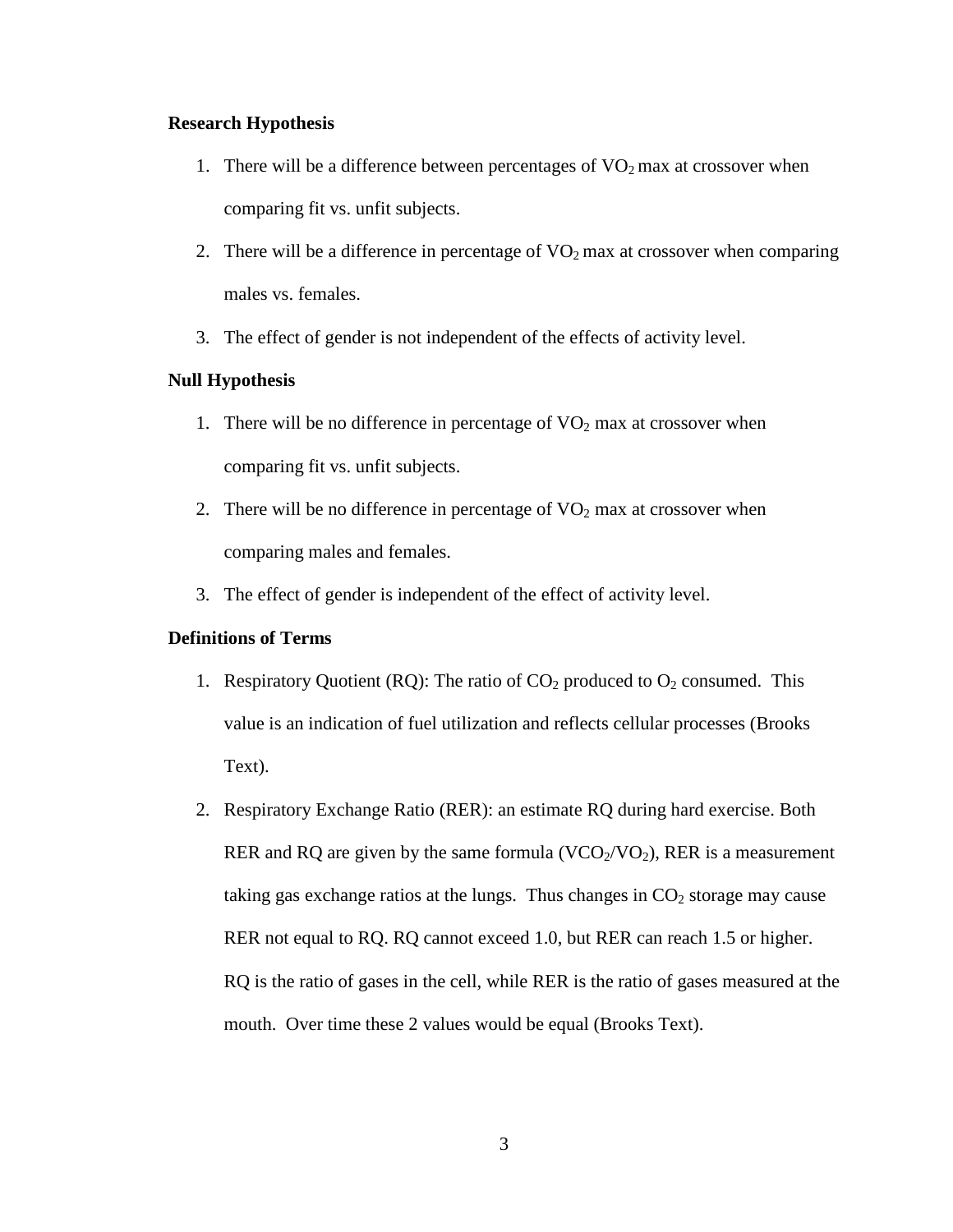- 3. Indirect Calorimetry: A means of estimating heat produced by determining  $O_2$ consumption and  $CO<sub>2</sub>$  production. Open circuit indirect calorimetry is a system that is open to the atmosphere (Brooks Text).
- 4. VO2 max: Maximal oxygen consumption. This value is an important determinant of peak power and physical work capacity of an individual. This is an important index of physical fitness (Brooks Text).
- 5. VO<sub>2</sub> Peak: The maximum VO<sub>2</sub> achieved during an exercise test.
- 6. Lipolysis: The process of triglyceride hydrolysis (Brooks Text).
- 7. Glycolisis: the metabolic pathway of glucose breakdown in mammalian cells (Brooks Text).
- 8. Gluconeogenesis: The making of new glucose (Brooks Text).
- 9. Fit: According to ACSM guidelines, a subject will be classified as fit if their  $VO<sub>2</sub>$ max is in the top  $50<sup>th</sup>$  percentile based on the subjects' sex and age.
- 10. Unfit: According to ACSM guidelines, a subject will be classified as unfit if their  $VO<sub>2</sub>$  max is in the bottom  $50<sup>th</sup>$  percentile based on the subjects' sex and age.

#### **Assumptions and Limitations**

1. The main assumption of this study is that an indirect measurement of RER is the same as a direct measurement of RQ. Respiratory exchange ratio is measuring respiratory gases at the level of the lungs to determine fat and carbohydrate utilization during exercise. Respiratory quotient is the same as RER, so long as there is not excess  $CO<sub>2</sub>$  being exhaled, as would be the case when a person exercises above an RER or RQ of .85. If below an RQ of .85, RER and RQ can only be considered the same value if steady state is obtained.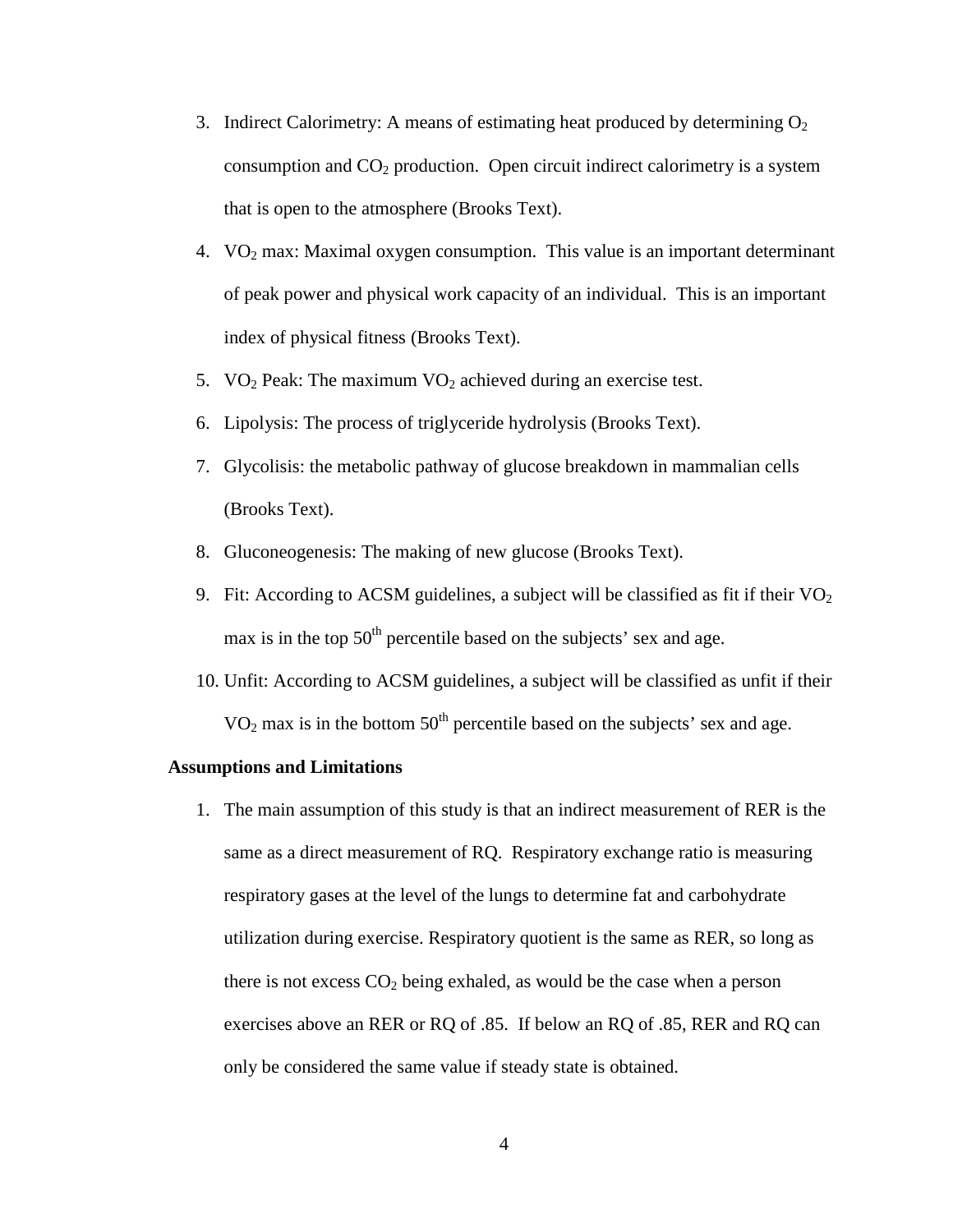- 2. Subjects will not be on any kind of a standard diet prior to testing.
- 3. Subjects will be testing at different times during the day.
- 4. Subjects will not have a standardized endurance training background, as this is a cross sectional design.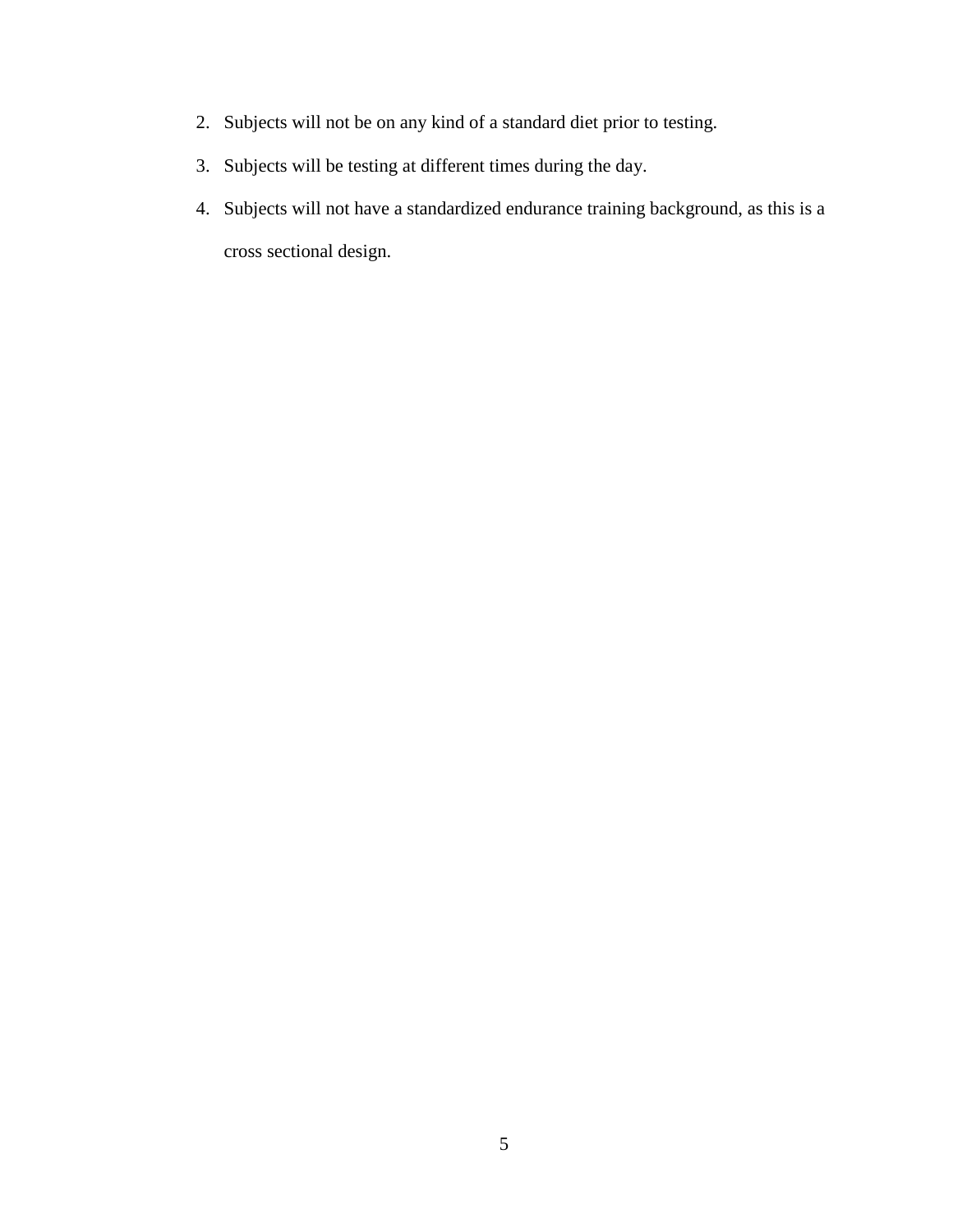#### CHAPTER 2

#### REVIEW OF RELATED LITERATURE

#### **The Crossover Concept: Basic Carbohydrate and Lipid Utilization Science**

The crossover concept is "a model of substrate supply during exercise" (Brooks, 1997). This concept assumes/predicts that lipid is the main fuel for the body at rest. As energy fluctuates (based primarily on exercise intensity), the balance of carbohydrate and lipid also fluctuates. As exercise intensity increases, there is an increased reliance on carbohydrate for fuel with a decreased reliance on lipid oxidation. However, factors such as level of training, dietary intake, and duration of exercise have a secondary effect on the balance of substrate utilization (Brooks, 1997)

Carbohydrate utilization is increased as exercise intensity increases due to a sympathetic nervous system response. An increased dependence on carbohydrate as a fuel source may be due to the relatively greater abundance of glycolytic enzymes versus lipolytic enzyme systems in skeletal muscle (Brooks and Mercier, 1994). Another characteristic of fuel usage and intensity level is that most lactate appearing in the blood is disposed of through oxidation, thus  $VO<sub>2</sub>$  is an indirect measure of the energy being used for muscle work (Brooks and Mercier, 1994). However, in ranges of maximal intensity (intensities above lactate threshold), it becomes difficult to measure anaerobic energy production because it is not measurable with current technology. It is assumed that increases in lactate accumulation can be taken to represent increases in carbohydrate utilization (Brooks and Mercier, 1994).

While carbohydrate utilization increases with increases in exercise intensity, lipid oxidation is improved or increased with endurance training. This is a hallmark training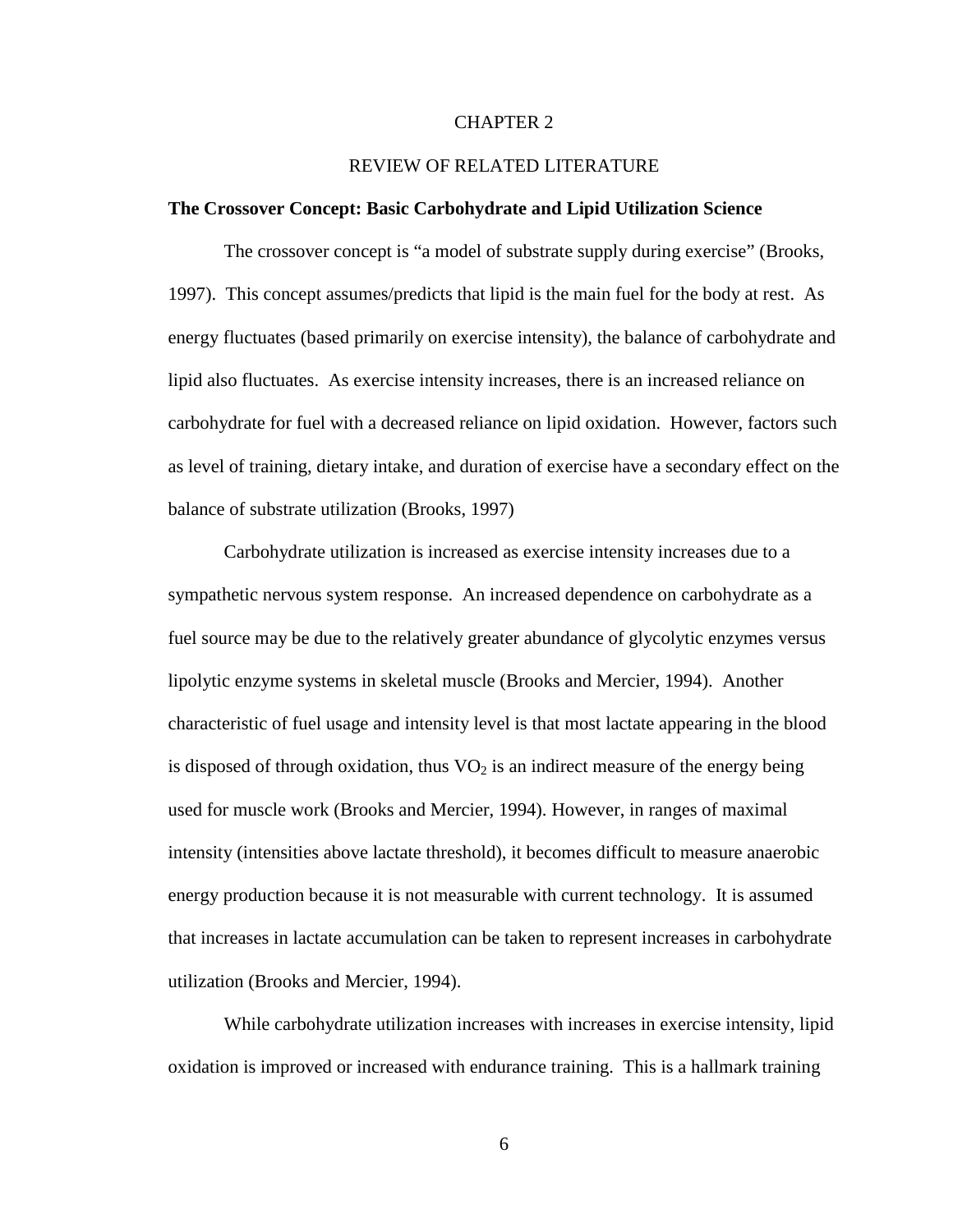adaptation of endurance exercise; the concept that lipid utilization increases at low to moderate exercise intensities: this would mean that glycogen in the muscle would be spared. However, recent research suggests that fat oxidation may not be the reason for glycogen sparing; rather it may be due to an increased uptake of blood glucose that accounts for the sparing of muscle glycogen (Sumida, 1993). If this is true, there would be no reason to believe that crossover occurs at a different relative percentage of  $VO<sub>2</sub>$ max with or without training. Looking further at the problems with assuming lipid utilization increases with endurance training, Brooks and Mercier present several key points. The first of these points is that the relative contribution of free fatty acids (FFA) actually decreased in several studies performed with fit male subjects. Thus, even though there was a small absolute increase in lipid oxidation there was a relative decline at high intensities levels. This again would suggest checks and balances on the two energy sources, producing a net change in crossover that would be minimal at best.

Further support that glycogen is spared not by an increased lipid oxidation, but by increased glucose utilization stems from a study conducted on rats. In this study the capacity for gluconeogenesis is improved after training (Sumida, 1993). In fact, fat oxidation and carbohydrate utilization are hardly separate processes. Carbohydrate metabolism largely regulates fat metabolism during exercise (Coyle, 1997). Similarly, in human studies, muscle glucose uptake actually decreases for a given intensity after training and that hard exercise promotes a glucose "shunt" from inactive tissue to active tissue (Bergman et al., 1999). When participants trained at exercise intensities greater than  $60\%$  VO<sub>2</sub> max, it was found that the rate at which glucose appeared and became more concentrated was higher after training. Interestingly, the results were actually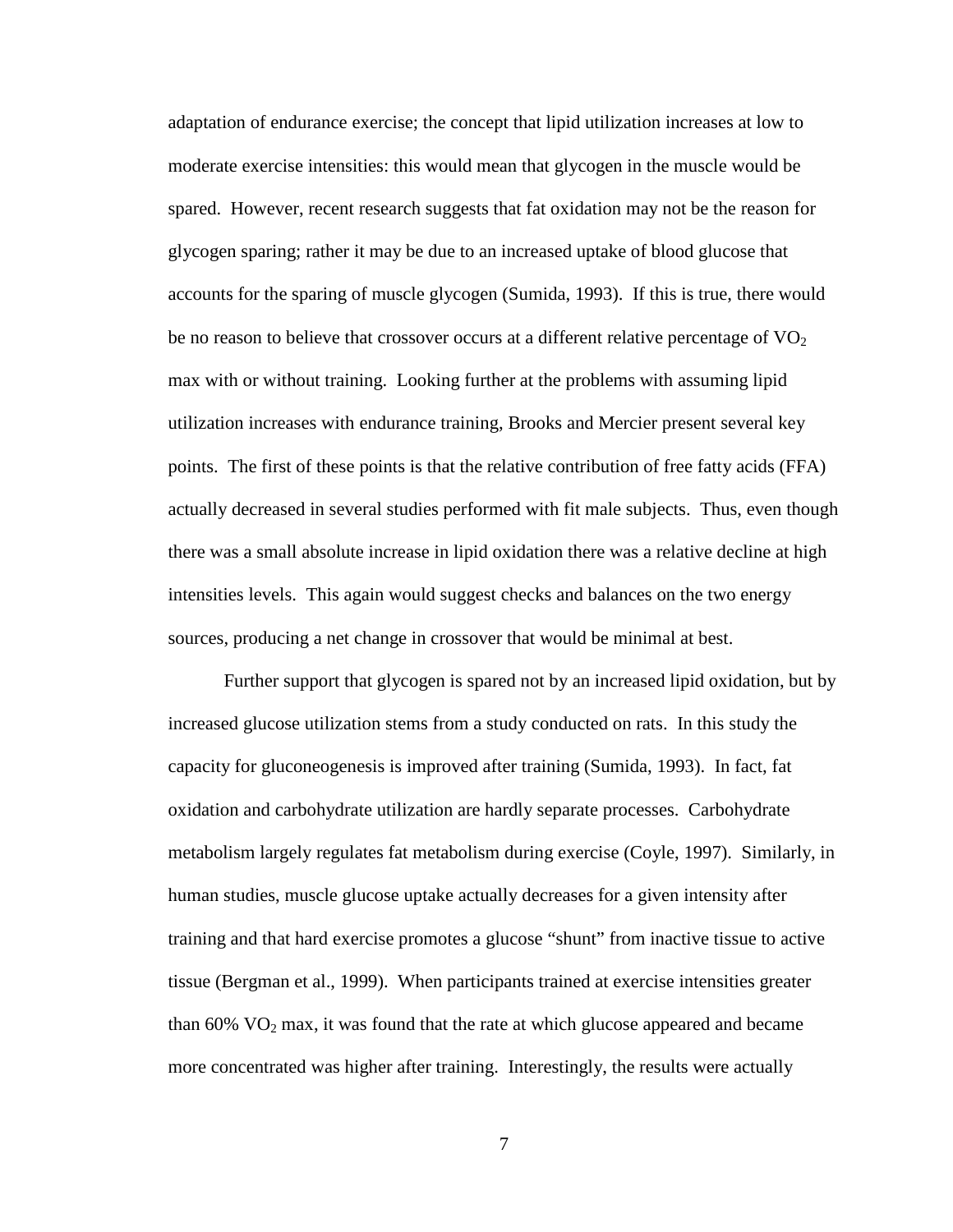opposite when subjects exercised at 50% of the pre-training  $VO<sub>2</sub>max$ . This seemingly conflicting data can actually be reconciled when we use the crossover concept. If the relative intensity of the exercise task is reduced, then there would be lower levels of sympathetic nervous system activation. This would dictate lower levels of circulating epinephrine- ultimately leading to lower levels of lactate, a precursor to gluconeogenesis. Thus, high intensity training seems to cause little change in lipid metabolism in comparison to rest (Brooks and Mercier, 1994). However, because crossover is assumed to occur at relatively low-intensity exercise, the effects of increased lipid oxidation at these lower intensities may provide measurable differences in percentage of  $VO<sub>2</sub>$  max at which crossover occurs.

Fat oxidation can improve with training at any given intensity. Training induces a shift towards higher fat oxidation during exercise done at the same absolute workload before and after training (Norby et al., 2006). Thus if an individual were to run at 8 mph for 30 min today versus running at 8 mph for 30 minutes after endurance training, the individual should theoretically burn more fat after training. The increase in fat oxidation at the same absolute intensity is likely due to an increase in FFA availability in the mitochondria (van Loon et al., 2001). Availability of FFA does not necessarily indicate lipid oxidation however. In fact, under most conditions fatty acids are made available at a rate of two- to threefold more than the actual rate of oxidation (Romijn, 1993). Even though FFA availability exceeds oxidation numerically, availability may still be a limiting factor due to transport limitations (Romijn, 1993). When comparing Highintensity exercise (85% VO2 max) with lower intensities (25 and 65% VO2 max), plasma FFA concentration is much lower due to a reduction in the rate of appearance of FFA into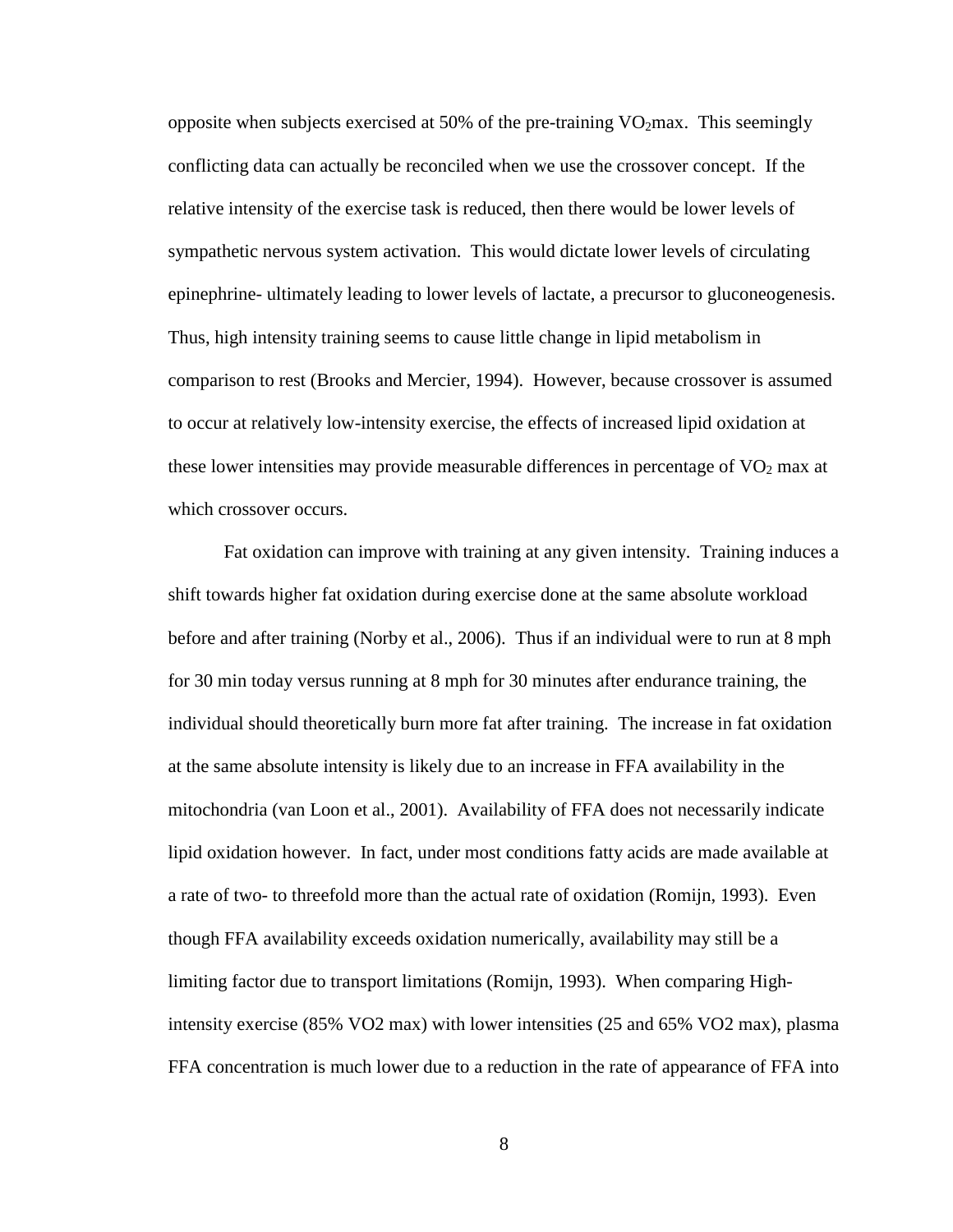the plasma (Romijn, 1993). Although the exact mechanism is not known, increases in FFA availability may be in part due to an increase availability of carnitine, a co-factor that is required for transport of FFA across the mitochondria membrane (van Loon et al., 2001). In addition to carnitine, fat oxidation may increase due to the gene expression of lipoprotein lipase gene expression (Schrauwen et al., 2002) or simply due to an increase in the mitochondrial mass (Brooks, 1997). Free fatty acid may decrease due to a decrease in FFA release from adipose tissue because of a reduction in adipose tissue blood flow (Romijn, 1993).

While research done with regards to changes in carbohydrate after training may suggest there is little reason to belief that percentage of  $VO<sub>2</sub>$  max at crossover changes, in a study conducted by Norby et al., researchers found that whole-body peak fat oxidation was higher and occurred at higher absolute and relative exercise intensity in trained versus untrained subjects (Norby et al., 2006). If the peak fat oxidation is shifting out to higher relative exercise intensities after endurance training, it may be reasonable to assume that the crossover point is indeed shifting outwards as well. In contrast, Brooks states that plasma FFA flux rises as exercise moves from mild to moderate intensity with crossover generally occurs 55%  $VO<sub>2</sub>$  max (Brooks, 1997). However, he does not discern percentage of  $VO<sub>2</sub>$  max at crossover when comparing trained vs. untrained subjects. This may be because a discernable difference simply does not exist.

#### **Gender Differences and Fuel Utilization**

In recent research there has been some question as to whether or not men and women utilize substrates the same during exercise. Friedlander and colleagues studied men and women in separate studies to determine the effects of endurance training on fat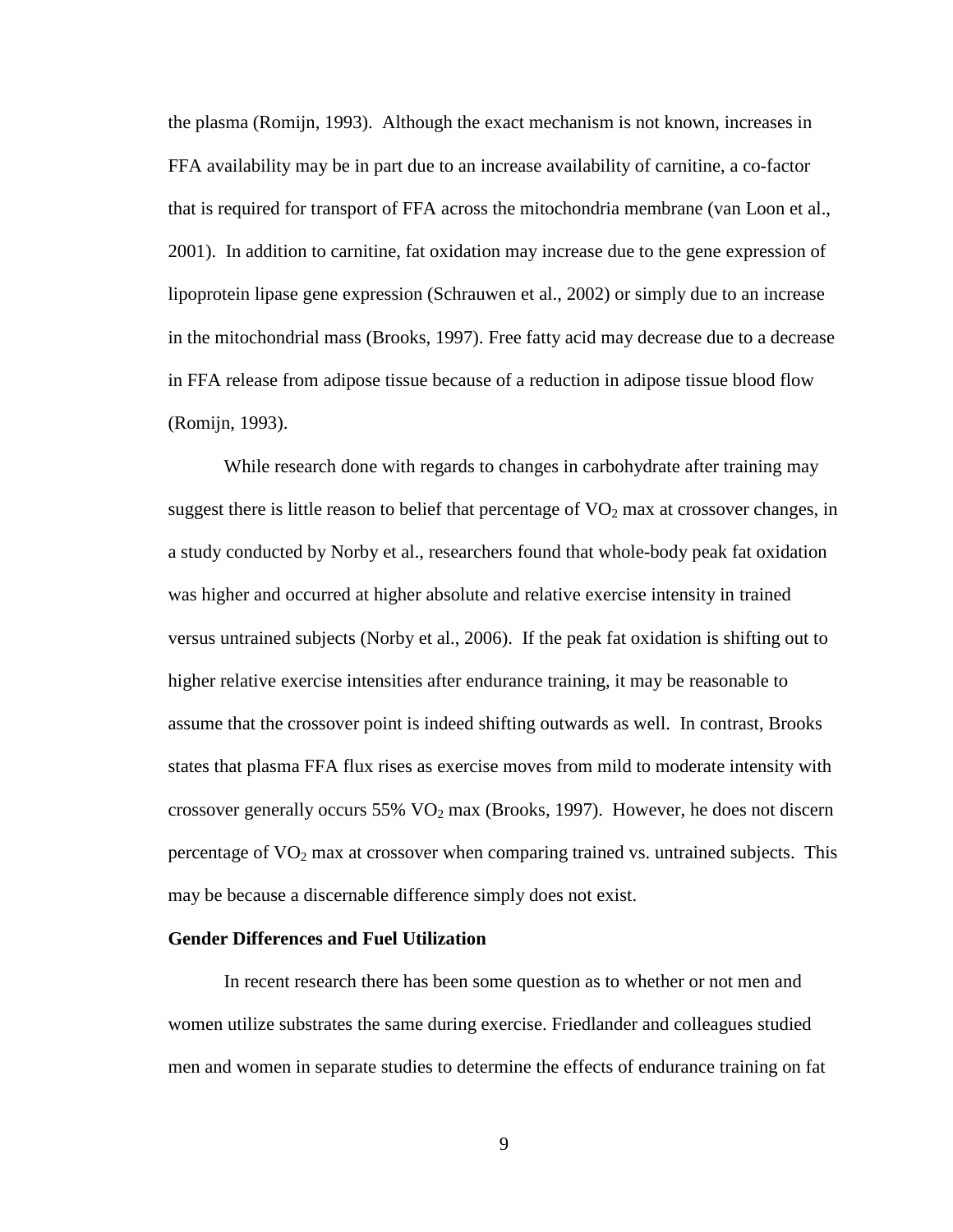oxidation (Friedlander et al, 1998). The first study used females only. Using respiratory exchange ratio (RER), percent of oxidative energy from free fatty acids (FFA) and lipid was calculated. A training protocol for this study included 5 days a week of exercise for 1 hour per session. As expected,  $VO<sub>2</sub>$  max improved over the 8-12 weeks of training. This study found a significant reduction in heart rate during exercise at the same absolute workload, but not the same relative workload. Thus participant heart rate remained stable at any given percentage of  $VO<sub>2</sub>$  max, while heart rate dropped at any given absolute level of exercise. This is also to be expected and is a classic example of physiological adaptations to exercise. After the 8-12 weeks of training, it was determined that FFA oxidation was significantly higher at the absolute training intensity as well as at the relative training intensity. Thus,  $VO<sub>2</sub>$  increased at both absolute and relative intensities, but so did FFA. So it is unclear whether FFA increased to a level that would dictate a shift in percentage of  $VO<sub>2</sub>$  max at which cross over occurs. The authors conclude that women increase their reliance on lipid after endurance training (Friedlander, 1998). This data confirmed the results of a similar study by Friedlander showing that RER was lower during steady-state exercise at both the same absolute and relative intensities even though there was no difference in actual workload being performed (Friedlander et al., 1998). However, one wonders, because  $VO<sub>2</sub>$  max increased, total energy expenditure would have increased. Thus it is still unclear whether percentage of lipid oxidation increased, as opposed to just the total amount of lipid oxidation, and whether that lipid increase was sustained up to an intensity that would affect cross over. Friedlander (1998) found that the increased reliance on lipids after endurance training was derived primarily from plasma sources.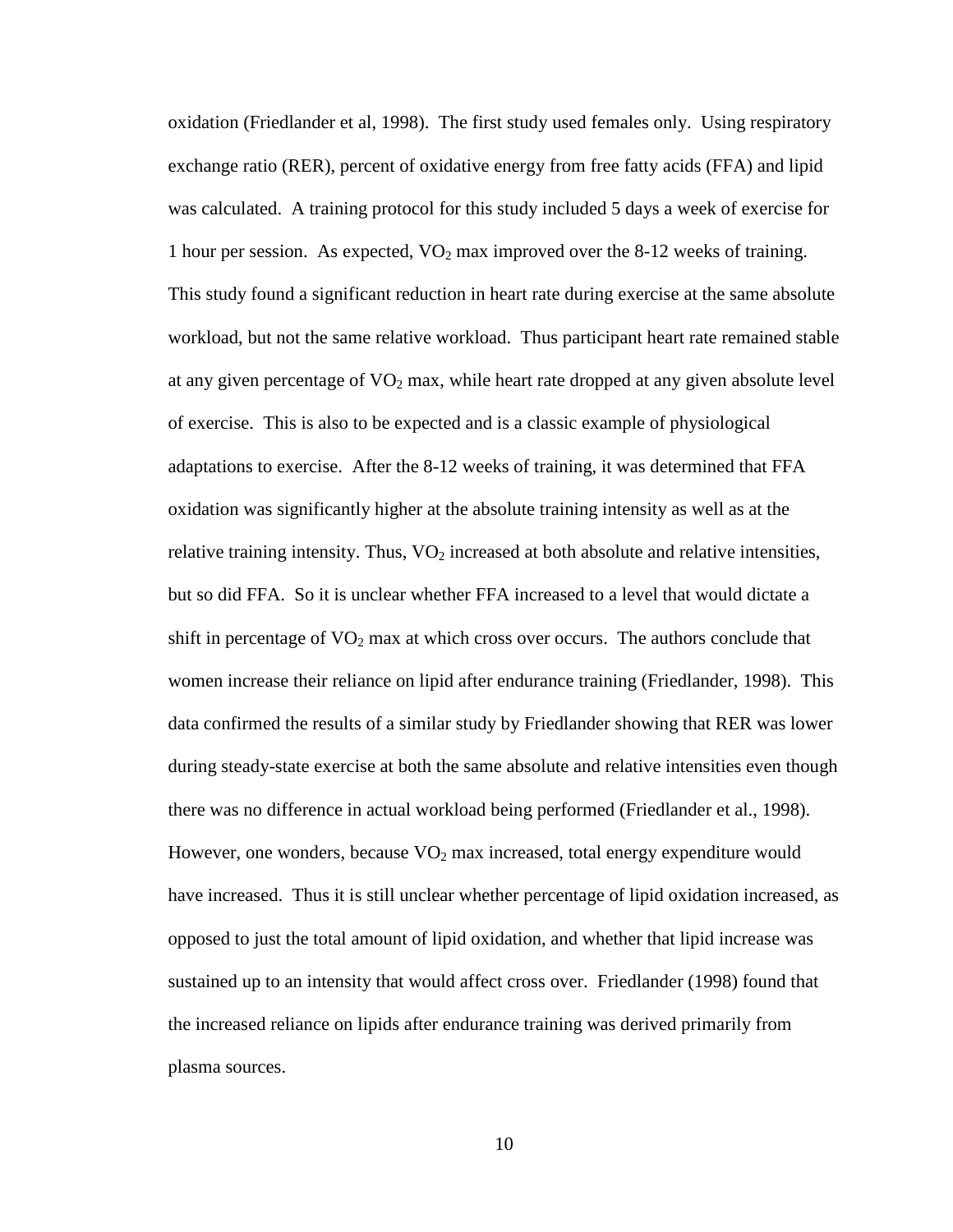An important assumption must be made while trying to determine lipid utilization. This assumption is clearly shown when looking at studies that used rats and humans to determine that, in fact, training induces an increase in FFA binding proteins (Turcotte and Brooks, 1990). While the increase in enzyme capacity seems like a sure precursor to increases in fat oxidation, in reality, due to the complex regulation of substrates an increase in enzyme capacity does not necessarily dictate an increase in lipid oxidation in vivo (Friedlander et al., 1999). This was the case with 22 sedentary young men. After 10 weeks of training, FFA flux increased, but total lipid oxidation was unaffected (Friedlander et al., 1999). This can possibly be explained by a previous study where it was shown that glucose use in men (regardless of lipid oxidation) is directly related to exercise intensity (Friedlander et al., 1997). Further support for Friedlander's work came from Bergman et al. (2000). In a study of nine healthy sedentary males, researchers found that gluconeogenesis increased twofold at rest and threefold during exercise (at given absolute and relative intensities) after 9 weeks of endurance training (Bergman et al., 2000). Bergman's work also confirmed earlier studies with similar findings in rats (Sumida et al., 1993).

Carter et al (2001) noted that while endurance exercise training results in a decrease in carbohydrate utilization and an increase in lipid oxidation in both men and women, there appeared to be slight differences between genders. Carter found that fat oxidation at the same relative workload pre- and post-training resulted in no change in fat oxidation. Fat oxidation did, of course, increase at the same absolute workload for both men and women, but women were shown to oxidize a greater percentage of fat during exercise than males. This was the case for all trials, both pre- and post-training at the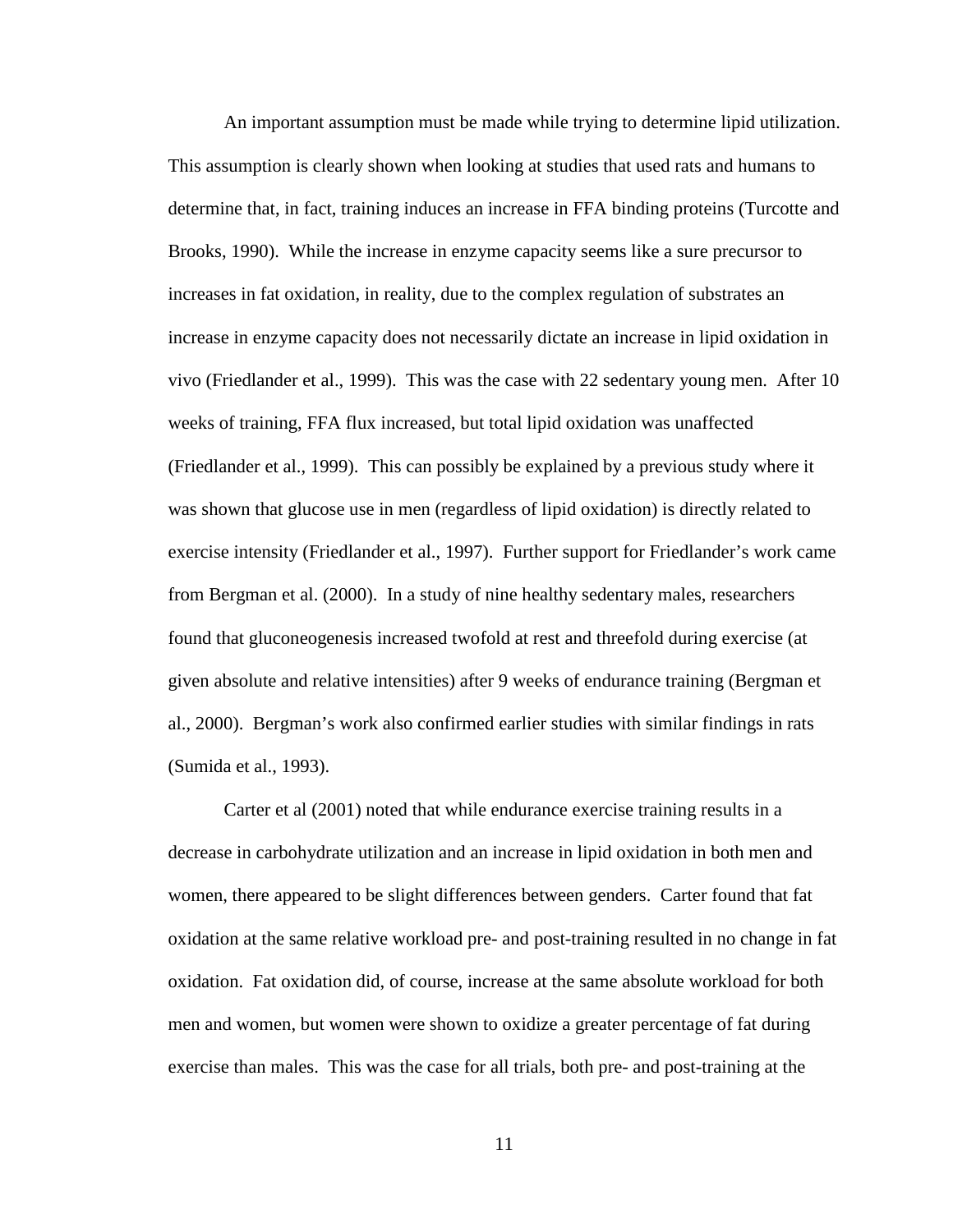same relative and absolute intensities. This difference in substrate utilization was shown by a lower exercise RER for females at any given intensity (Carter, 2001).

 While Friedlander, Carter, and Bergman found differences in fat oxidation between men and women, Roepstorff did not. Roepstorff et al. (2002) conducted a study to determine gender differences in substrate utilization as well. Using endurance-trained subjects, Roepstorff (2002) looked at the utilization of blood glucose, glycogen, plasma FA, and FA from myocellular triacylglycerols using several techniques including muscle biopsy, stable isotope tracer technique, and net balance across the active muscle. The study revealed an equal relative contribution from carbohydrates and lipids as fuel during sub-maximal bicycle exercise when comparing the same relative workload. It was noted that there were no gender differences in RQ or RER during exercise at any point and that the effect of gender occurs in the utilization of different lipid sources (Roepstorff et al., 2002). Keeping this in mind, for the purposes of the present investigation, one of the goals will be to determine if there is a difference of percentage of  $VO<sub>2</sub>$  max at the crossover point when comparing males and females.

# **Effects of Exercise Training: Differences in Substrate Utilization in Trained and Untrained Subjects**

 Exercise intensity and duration of exercise are the main regulators of substrate utilization during exercise. But it appears there is a large range of respiratory exchange ratios from individual to individual when comparing RER at 55% max oxygen uptake (Venables et al., 2005). Venables (2005) hypothesized that exercise intensity is of "primary importance to the regulation of fat oxidation and that gender, body composition, physical activity level, and training status are secondary." In a study conducted by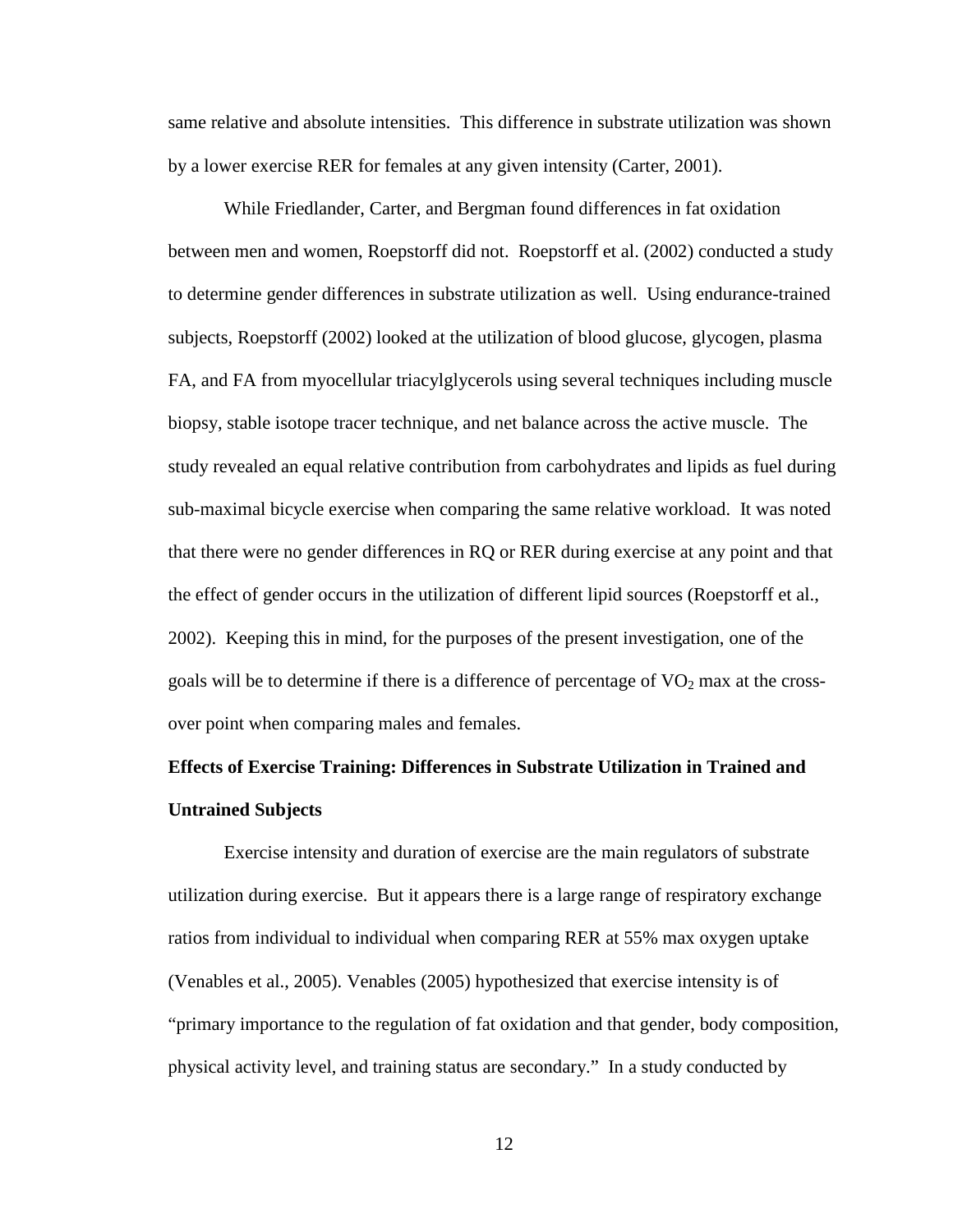Venables et al. (2005), researchers were only able to account for 34% of the variance of fat oxidation (at its peak). Fat free mass,  $VO<sub>2</sub>$  max, gender, fat mass, and self-reported physical activity levels were the variables that accounted for 34% of the variance in fat oxidation. Venables et al. suggested the 55% max oxygen uptake as a comparison point because this more or less coincides with the crossover point suggested by Brooks. Both VO2 max and physical activity level are significant predictors of fat oxidation in addition to exercise intensity (Venables, 2005). Thus, it appears that much of the differences in RER at 55% max  $VO<sub>2</sub>$  can be contributed to activity level (assuming an active individual has a higher  $VO<sub>2</sub>$  max than their sedentary counterpart). A lower RER during exercise indicates a relative increase in lipid oxidation (Bergman and Brooks, 1999).

A hallmark adaptation of training is a decreased reliance on carbohydrate and an increase in fatty acid oxidation during exercise of the same absolute workload. Bergman et al. (1999) conducted a study to determine the effects of exercise and training on muscle lipid metabolism. This study was designed specifically to evaluate whether or not endurance training increases intramuscular free fatty acids (FFA) oxidation at given absolute and relative exercise intensities as well as the effects of exercise training on intramuscular triglyceride oxidation. Inactive male subjects were used for this study. An inactive participant was defined as having a  $VO<sub>2</sub>$  max of less than 42 ml.kg<sup>-1</sup>.min<sup>-1</sup>. In addition, subjects were considered sedentary if they participated in less than 2 hours of regular strenuous exercise for at least the last year (Bergman et al., 1999; Friedlander, 1999). Subjects trained for 5 days per week at  $75\%$  VO<sub>2</sub> peak for 9 weeks. Results showed that training significantly decreased RER values at given absolute intensities, but not at relative intensities. Findings also suggested that muscle lipid metabolism, in the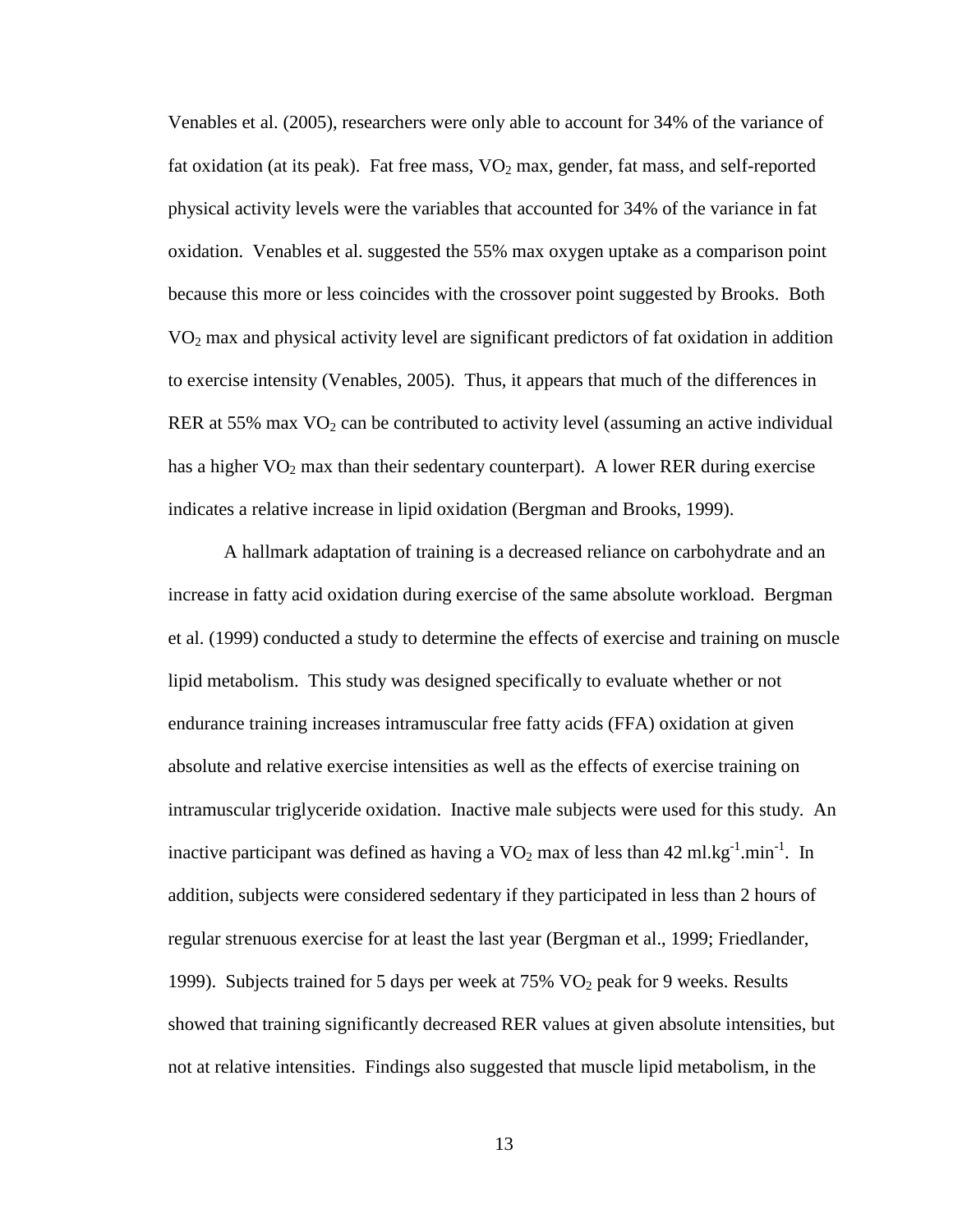form of FFA, increased at  $65\%$  VO<sub>2</sub> Peak, but at high RER and RQ values lipid is of secondary importance as a fuel source. There was no change in intramuscular triglyceride oxidation (Bergman, 1999). Thus the question still remains whether or not the cross-over point occurred at higher VO2 peak after training than before training. Because FFA uptake increased at 65% VO<sub>2</sub> peak one may easily assume cross-over point has moved upwards. However, that would be assuming that cross-over occurred around  $65\%$  VO<sub>2</sub> peak. This information was not determined and so the effect of exercise on cross-over point remains unclear.

In a similar study, Sidossis et al. (1998) studied the effects of exercise on fatty acid oxidation in untrained vs. trained men. As expected, carbohydrate utilization was significantly higher in the sedentary group. FFA oxidation was significantly higher in the trained group. This shift towards an increase in FFA oxidation in endurance trained males was attributed to the acceleration of FFA entry into the mitochondria (Sidossis, 1998). This shift may be occurring due to a low lactate threshold in inactive subjects. Lactate can directly inhibit adipose tissue FFA release (Venables, 2005). In similar studies with both males and females, it was shown that FFA uptake increases with training due to an increase in fatty acid uptake across plasma membrane as well as across the mitochondria membrane. This confirms, once again, that fat oxidation increases with exercises training due to both an increase lactate threshold as well as accelerated entry of FFA into the mitochondria (Venables, 2005; Sidossis, 1998; Helge, 2007, Tunstall, 2002). It still does not, however, give information regarding crossover point. If fat oxidation is increasing (regardless of the mechanism) and  $VO<sub>2</sub>$  is increasing during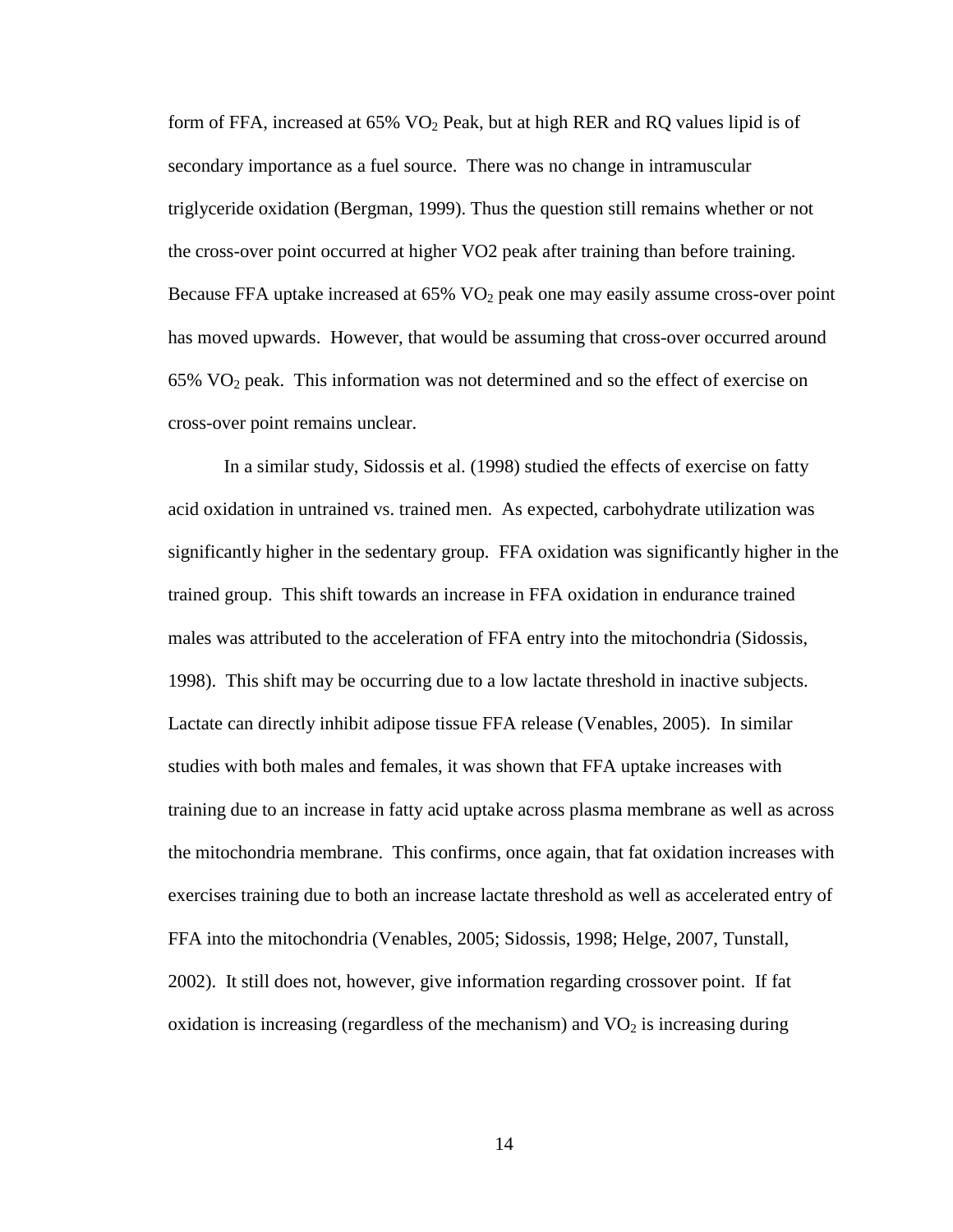endurance training, it may be reasonable to assume that crossover point will remain relatively stable and unchanged.

In contrast, Bergman and Brooks (1999) compared trained and untrained men in fed and fasted states to evaluate the hypothesis that endurance training increases lipid oxidation over a wide range of intensities. At the higher intensities of 59 and 75 %  $\rm VO_2$ peak, there were no differences in RER between the trained and untrained subjects in either nutritional state (Bergman and Brooks, 1999). This suggests that improvements in lipid oxidation occur primarily at lower intensities. Once certain intensities are reached, training appears to have no impact on lipid oxidation (Bergman and Brooks, 1999; Romijn, 1993). Interestingly, if lipid oxidation does not improve with improved fitness level, the crossover point could theoretical decrease (assuming  $VO<sub>2</sub>$  max improves with endurance training). Bergman and Brooks do, of course, state that a major limitation of the study is that is cross-sectional as opposed to longitudinal. Thus, in a longitudinal study conducted by Bergman, it was confirmed that there was no differences in RER values when subjects where tested at the same relative exercise intensities after 9 weeks of endurance training (Bergman et al., 1999).

#### **Substrate Utilization Differences at High- and Low-Intensity Exercise**

High and low intensity exercise utilizes different substrates. As already mentioned, there is a shift from fat oxidation to carbohydrate utilization as exercise intensity increases. According to Achten et al., fat oxidation peaks at  $64\%$  VO<sub>2</sub> max, although there appears to be substantial variation between subjects (Achten et al., 2002). Indeed, others have suggested a peak in fat oxidation occurring at ranges of 40-65% VO<sub>2</sub>max (Sahlin, 2006). Due to this large variation of VO<sub>2</sub> at peak fat oxidation, it may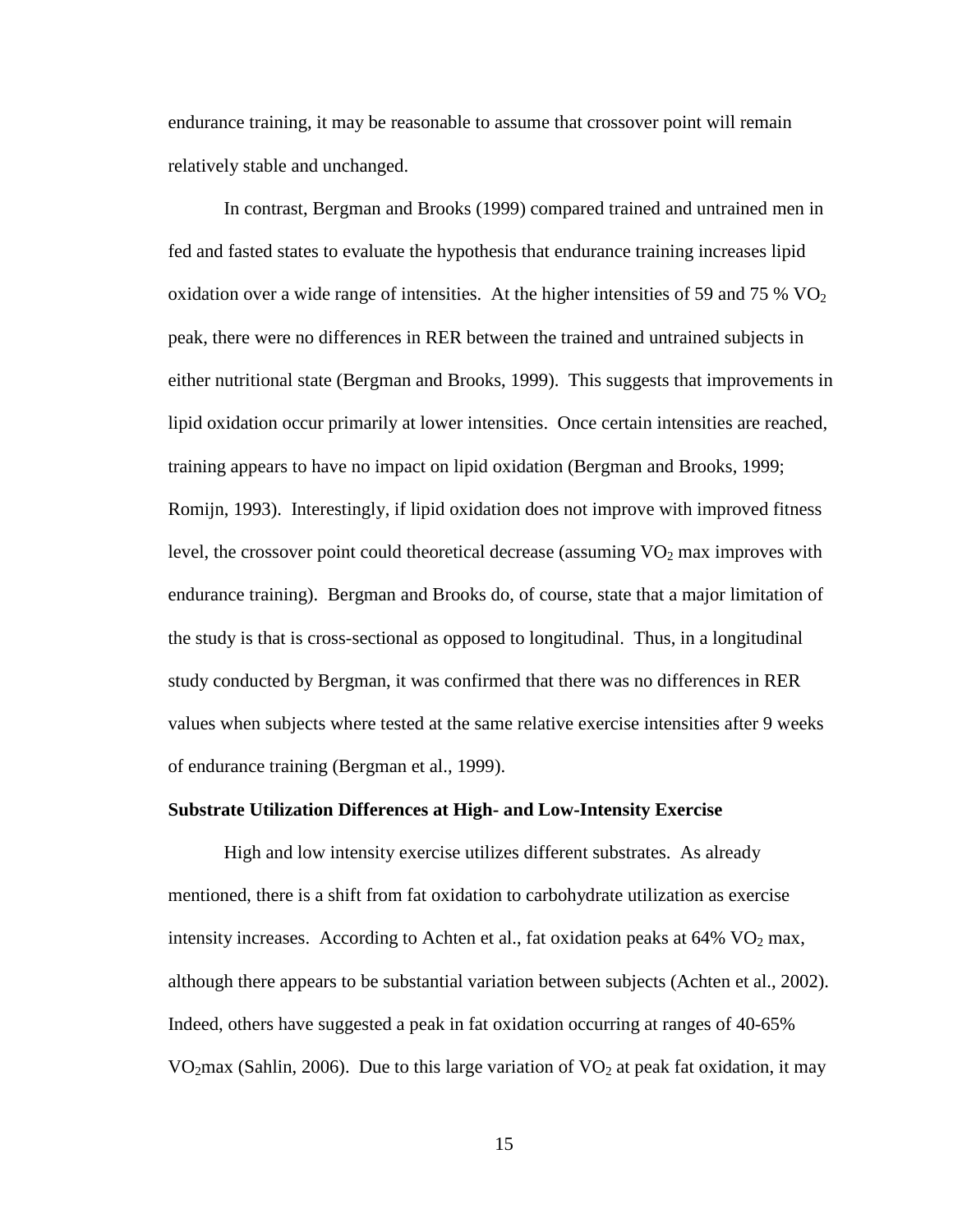be safe to assume that there will be large variations in percentage of  $VO<sub>2</sub>$  at crossover as well.

In a study conducted in 1984 by Gaesser and Rich, 16 inactive male subjects completed an 18 week training program in either a high  $(80-85\% \text{ VO}_{2} \text{max})$  or low  $(45\%$ VO2max) exercise group. All subjects exercised 3 days per week. The high intensity group exercised for 25 min/session and the low intensity group exercised for 50 min/session, thus both groups had approximately the same energy expenditure. The study was unable to determine a training intensity that induced changes in blood lipid levels (Gaesser and Rich, 1984). While blood lipid values did not readily change, the study did not evaluate whole body lipid oxidation in the form of RER. Thus participants may very well have had an increase in fat oxidation as it relates to exercise even though blood profiling remained the same.

Fatty acid oxidation contributes significantly at low to moderate intensity exercise (Sahlin, 2006). Sahlin notes, there is clear evidence that fatty acid oxidation is enhanced by training and that fatty acid oxidation is impacted by diet, training status, muscle fiber type, and muscle glycogen content. However, there is "no clear effect of exercise intensity on relative fatty acid oxidation at low intensities." Studying 8 trained and 5 untrained male subjects, Sahlin et al. determined that whole body relative fat oxidation was positively correlated to relative mitochondrial fatty acid oxidation. Thus, we can assume that whole body fat utilization and mitochondrial fat utilization are both dependent on exercise intensity (Sahlin et al., 2006). This is important because previous studies had questioned whether or not glycogen sparing was due to an improvement in fat oxidation (Sumida, 1993; Brooks and Mercier, 1994). It appears that fat oxidation does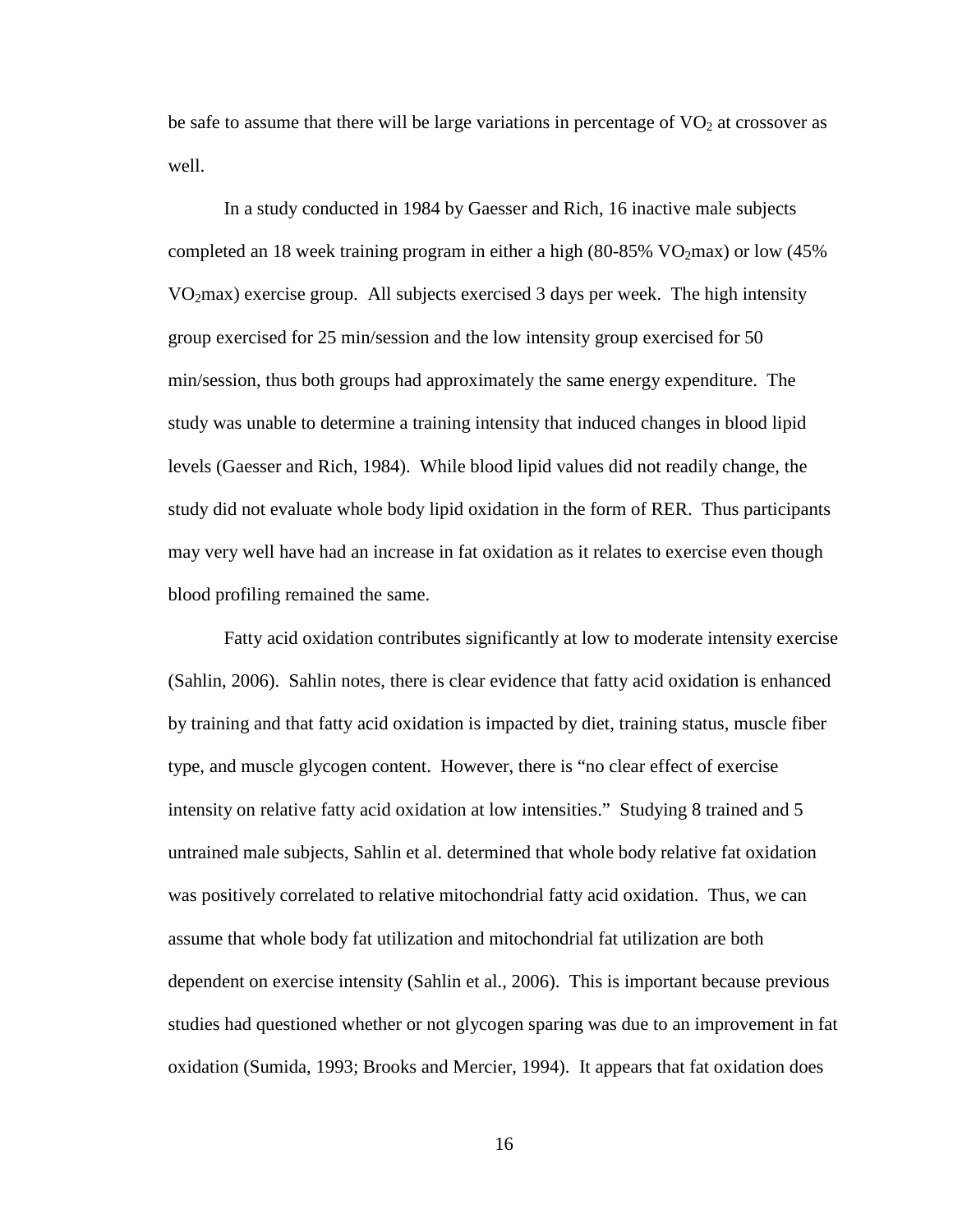indeed improve, since mitochondrial volume increases, or improves, with training (Sahlin et al., 2006). But while fat oxidation may improve with training, it may not have an effect on the crossover point. Sahlin points out that during exercise at moderate- to highintensity, aerobic training status influences fatty acid oxidation. At lower intensities, "intrinsic mitochondrial characteristics" may play a greater role than training status when evaluating whole body fat oxidation (Sahlin et al., 2006).

Sahlin was focused primarily on low-intensity exercise. When comparing moderate- to high-intensity exercise, the case for an increase in lipid utilization is further supported. Training at a moderate intensity  $(60-75\% \text{ VO}_2 \text{ peak})$  for 6-12 weeks leads to an improved aerobic capacity as well as an increase in fat oxidation and/or carbohydrate sparing. Sprint training produces similar results in 6-7 weeks. A combination of moderate and high intensity exercise in the form of intervals also produces an increase in fat oxidation in as little as 2 weeks (Talanian, 2007). Thus exercise in general, regardless of intensity, appears to produce improvements in fat oxidation.

#### **Substrate Utilization and Obesity**

In a study documenting the effects of exercise training and weight loss in exercise efficiency and substrate oxidation, researchers found that among subjects 64 years of age and older there was no change in efficiency or fat utilization during exercise when subjects lost weight. These overweight to obese subjects had no change in the amount of oxygen being consumed at 50% peak  $VO<sub>2</sub>$  after losing weight. Thus, it is not weight alone that dictates fat oxidation and efficiency; it is exercise training that produces beneficial shifts in substrate utilization. Amati (2008) referred to efficiency as a measure of oxygen consumption per unit of work. The idea being that a more efficient individual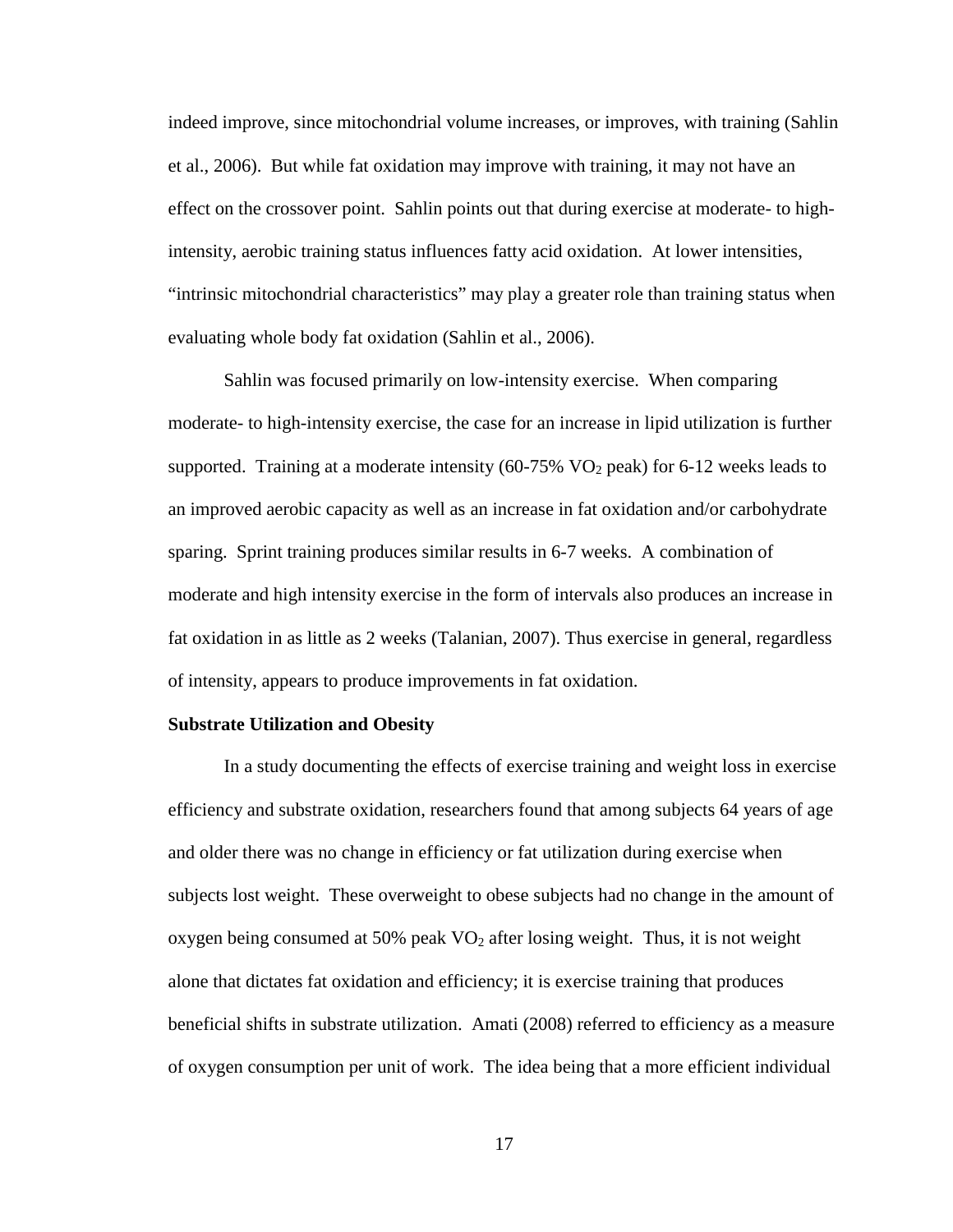would use less oxygen per unit of work than an inefficient individual (Amati, 2008). This study is important for several reasons. First, the study shows that weight loss may not affect substrate utilization. So we can assume that an overweight- and normal-weight individual have similar substrate utilizations before exercise training takes place. Second, this study shows that exercise training, either alone or in conjunction with a weight loss diet, increase both exercise efficiency as well as fat oxidation during exercise. Third, researchers showed that older, previously sedentary individuals can make substantial gains in efficiency, fat oxidation, and peak  $VO<sub>2</sub>$  with only moderate-intensity bouts of exercise (Amati, 2008). Amati's research supports earlier an earlier study showing no difference in RER at any given exercise intensity when comparing obese and normal-weight women (Steffan et al., 1999)

In a seemingly opposite studies, researchers suggest that muscle fatty acid metabolism is impaired by obesity and insulin resistance. Researchers found that with endurance exercise the nine previous sedentary, obese subjects increased the rates of mitochondrial fatty acid oxidation (Bruce et al., 2006). Likewise, Venables (2008) suggest that there are elevated intramuscular triglycerides concentrations in obese individuals. This may be due, possibly, to an inability to oxidize lipids within the muscle. Elevated fatty acid within the skeletal muscle is a direct link to insulin resistance (Venables, 2008, Colberg 1995). Thus lowering fatty acid in the muscle via exercise training would be an effective means to improve insulin resistance. While these studies suggests that obesity impairs fatty acid oxidation and Amati's study suggested that weight had no impact on fatty acid oxidation, we can definitively conclude that regardless of somewhat opposing findings, fatty oxidation improves through exercise. In fact, as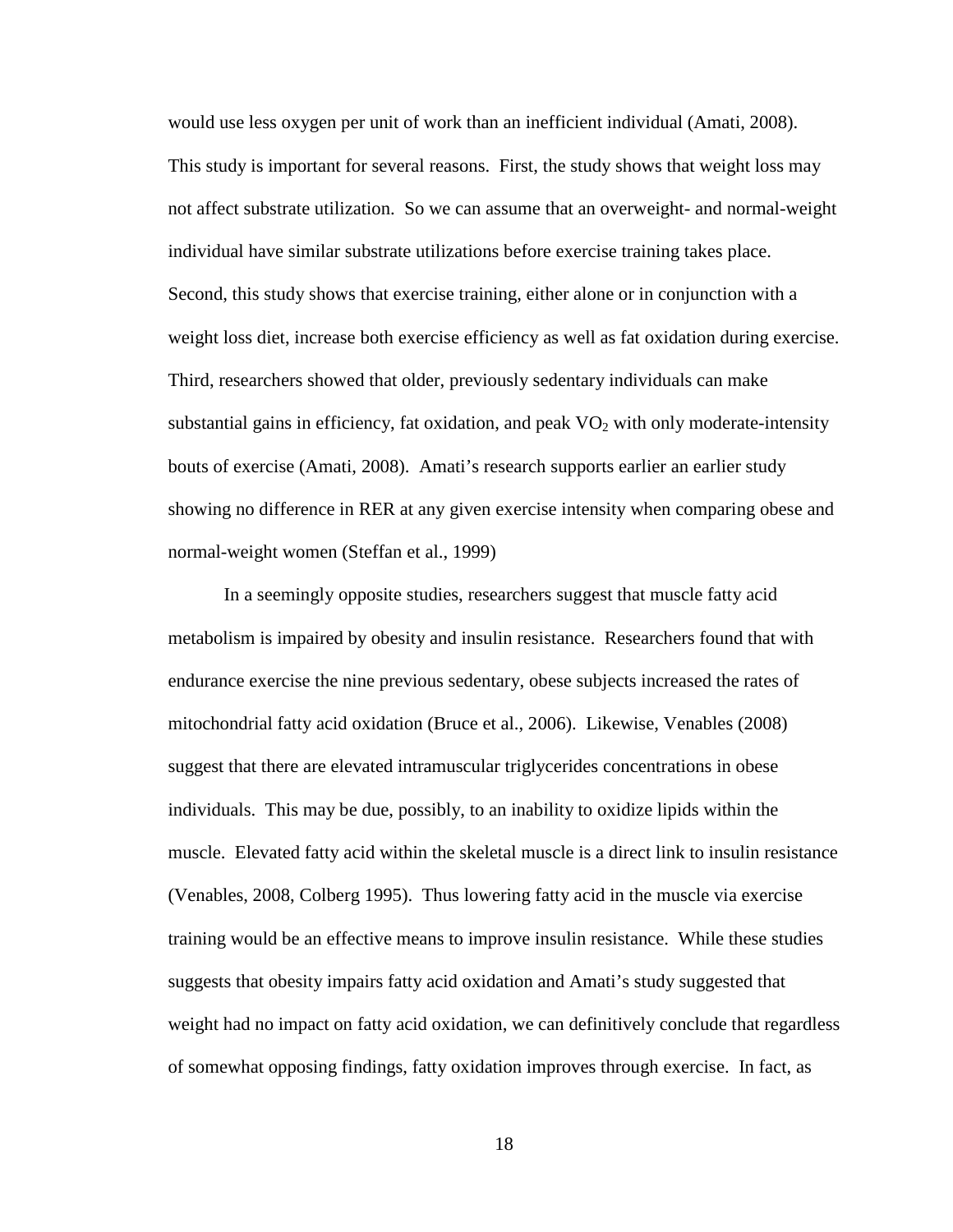stated by Venables, "physical activity is a simple, effective means by which insulin sensitivity can be improved in lean, obese, and diabetic groups."

In a study comparing exercise intensity in obese men, subjects were divided into either low-intensity group (40% VO<sub>2</sub> max), a high-intensity group (70% VO<sub>2</sub> max), or a non-exercise control group. Total fat oxidation over the last 20 min of exercise for the low-intensity group significantly increased compared with pre-training. There was no difference in the high-intensity or control groups (Van Aggel-Leijssen et al., 2002). These finding are consistent with studies previously mentioned; Once again fat oxidation appears to improve at lower intensities, but not high-intensity exercise. The exact threshold (in terms of a percentage of  $VO<sub>2</sub>$  max) that fat oxidation no longer improves has yet to be determined and it is likely that the threshold will depend on numerous factors, obesity being only one such factor.

#### **Measuring Whole-Body Fat Oxidation: Equipment and Measuring Techniques**

 For purposes of measuring fat oxidation in this study, a metabolic cart will be used. Thus, substrate utilization will be an indirect measure using the method of indirect calorimetry.

A vital assumption when using indirect calorimetry to determine substrate utilization is that respiratory exchange ratio (R or RER) equals tissue respiratory quotient (RQ). Simply put, gas exchange at the lungs is the same as gas exchange within the tissue. The assumption that RER is equal to RQ is further enhanced by the use of steadystate conditions with stable RER's and lactate concentrations. Assuming RER and RQ are the same value only holds true at levels below a lactate threshold and providing an individual is not hyperventilating. At intensities above LT, RER is no longer an accurate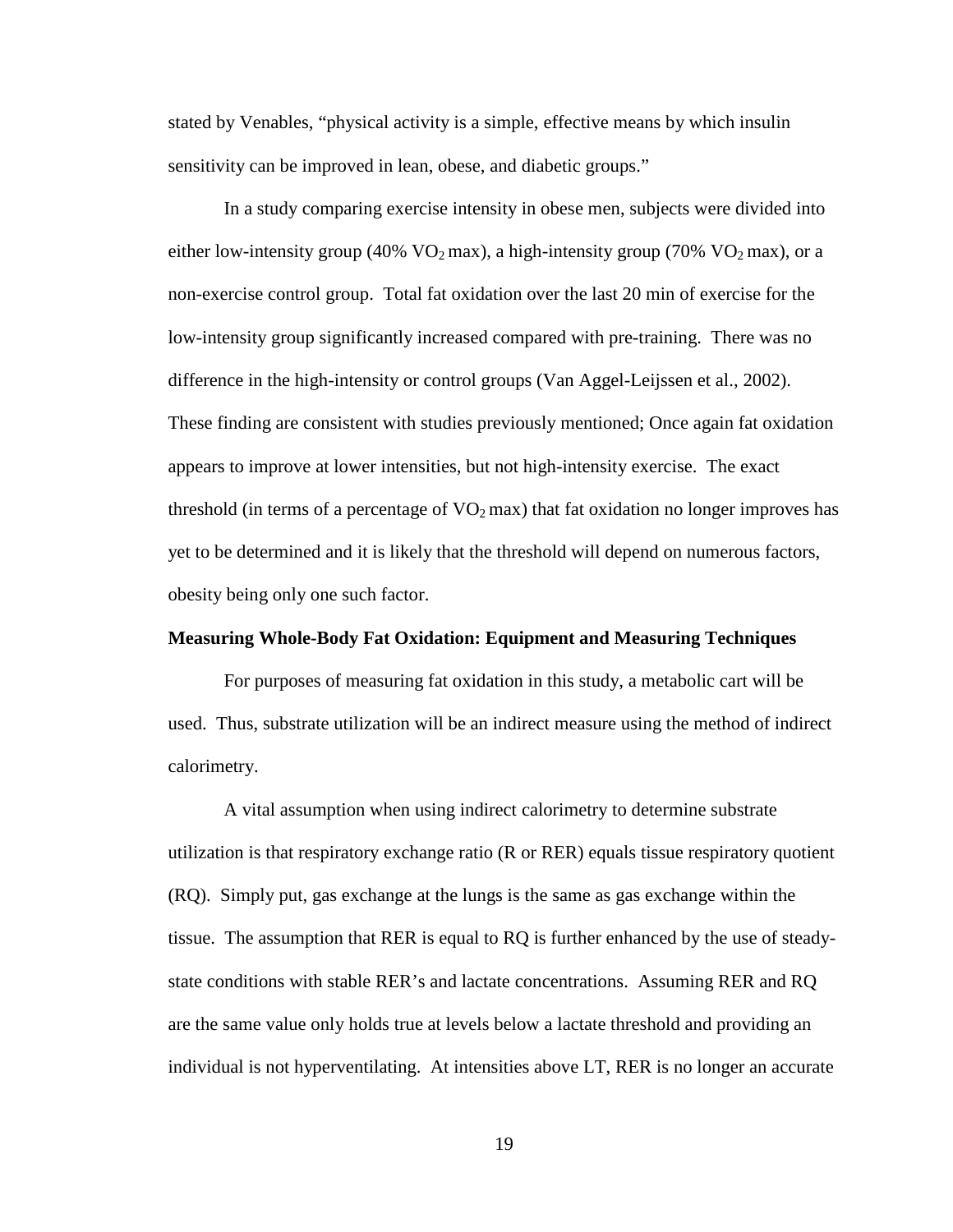measure of gas exchange at a muscular level. This could theoretically present a problem, however for the purposes of this study RER is only used up to the crossover point, which tends to occur well before the LT (Brooks and Mercier, 1994). Indirect calorimetry has been validated as an accurate way of measuring substrate utilization up to 85% of  $\rm VO_2$ max (Romijn, 1993). Again, because crossover will occur well before  $85\%$  of  $VO<sub>2</sub>$  max, indirect calorimetry is an accurate, noninvasive method for determining percentage of VO2 max at crossover.

In Achten's (2002) study to determine the exercise intensity that elicits maximal fat oxidation, it was noted that a general problem with graded exercise testing as it relates to substrate utilization is that previous stages can effect substrate utilization in later stages. This occurs because the longer one exercises, the greater the reliance on fat as a fuel source. Thus, later stages may artificially show a higher rate of fat oxidation when compared to the same intensity done at an earlier stage, or when the body is fresh. As Achten concludes, "it may be advantageous if the duration of each stage could be reduced." By reducing the stage duration from 5 minutes to 3 minutes, there appears to be no impact on fat oxidation or  $VO<sub>2</sub>$  max (Achten, 2002). Three minutes is long enough to produce a steady state effect, thus insuring RQ is accurate (Astrand et al., 1986).

It is important to note that whole-body fat oxidation measurements (as determined via indirect calorimetry) are not the same as working muscle fat oxidation rates. In a study conducted by Friedlander et al., it was determined that leg muscle lipid metabolism was lower than whole-body lipid metabolism. The patterns of lipid use by the leg do in fact mimic whole-body lipid oxidation, but the leg tends to use more carbohydrate regardless of intensity (Friedlander et al., 2007). While this does not present a problem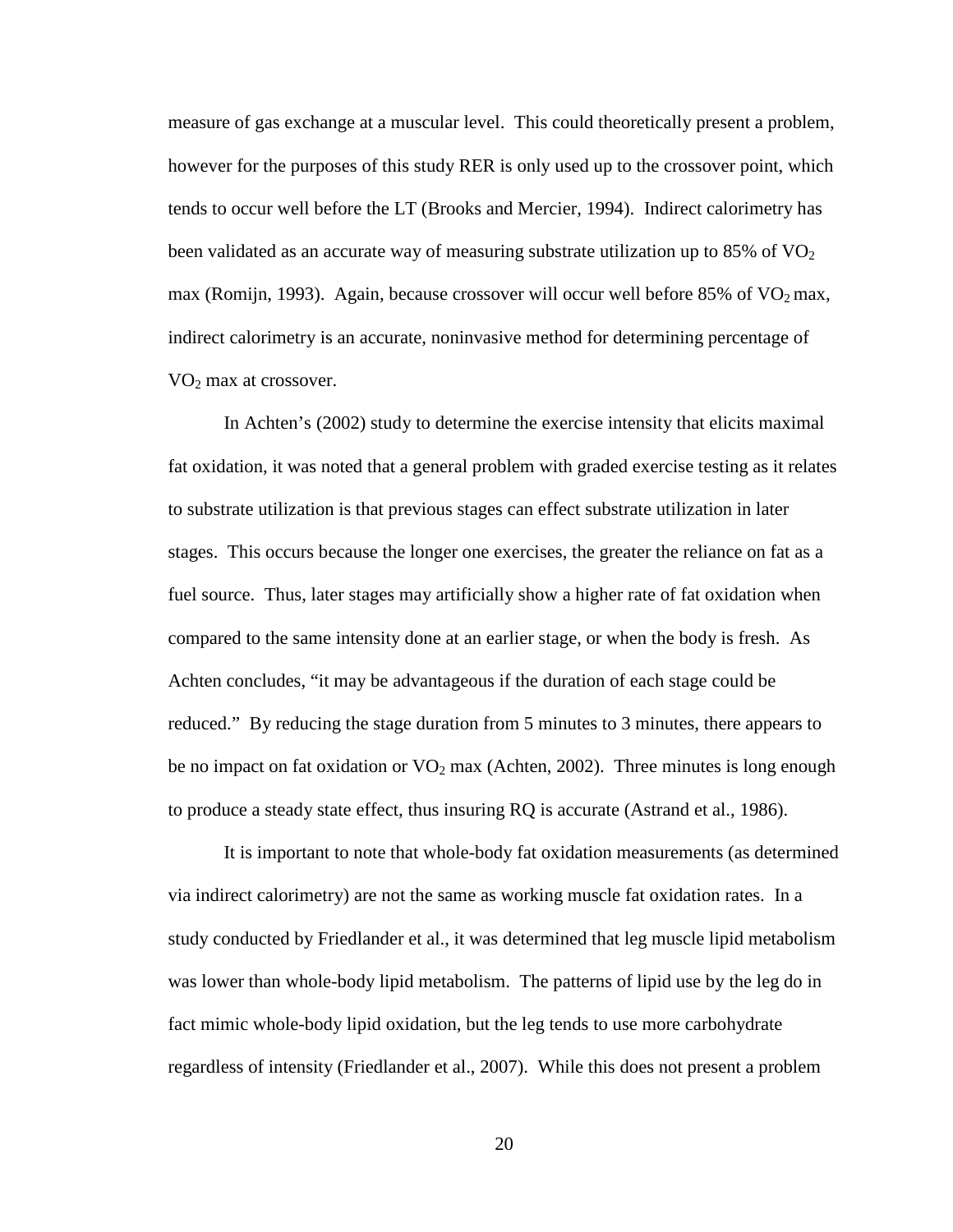for this study, when trying to determine where the lipid oxidation is originating from, this would certainly need to be factored in. Friedlander points out another key assumption when using indirect calorimetry and that is that contributions of protein oxidation are considered negligible relative to total energy expenditure. Thus, a non-protein RQ can is assumed to be equal to RER (Friedlander et al., 2007).

#### **Summary**

Lipid oxidation improves with training at low- and moderate- intensities of exercise (Brooks, 1998; Sahlin, 2006). This improvement likely occurs due to increases in lipolysis via an increase in mitochondria as well as an increase in FFA availability (Coyle, 1997). Glucose utilization appears to affect lipid utilization by inhibiting fatty acid oxidation (Coyle, 1997). Thus, the reasons for decreases in lipid oxidation as exercise intensity increase are not related to a single substrate; rather, there is an interaction between substrates that is responsible for overall fuel utilization. This relationship between substrates is still somewhat unclear and remains under investigation. Just as lipid utilization improves with training, so does  $VO<sub>2</sub>$  max. This is considered a hallmark training adaptation and is under no dispute. The question remains whether the percentage of  $VO<sub>2</sub>$  max at crossover is affected by the increases in lipid oxidation and VO2 max improvements. If the rate of improvement is similar and linear, there is no reason to believe that crossover would change. This remains unclear, however, and is open to interpretation.

Men and women utilize substrates differently. Women tend to have lower RER's at any given intensity. While both men and women increase lipid oxidation with training, the source of lipid appears to be different. Women primarily derive lipid from plasma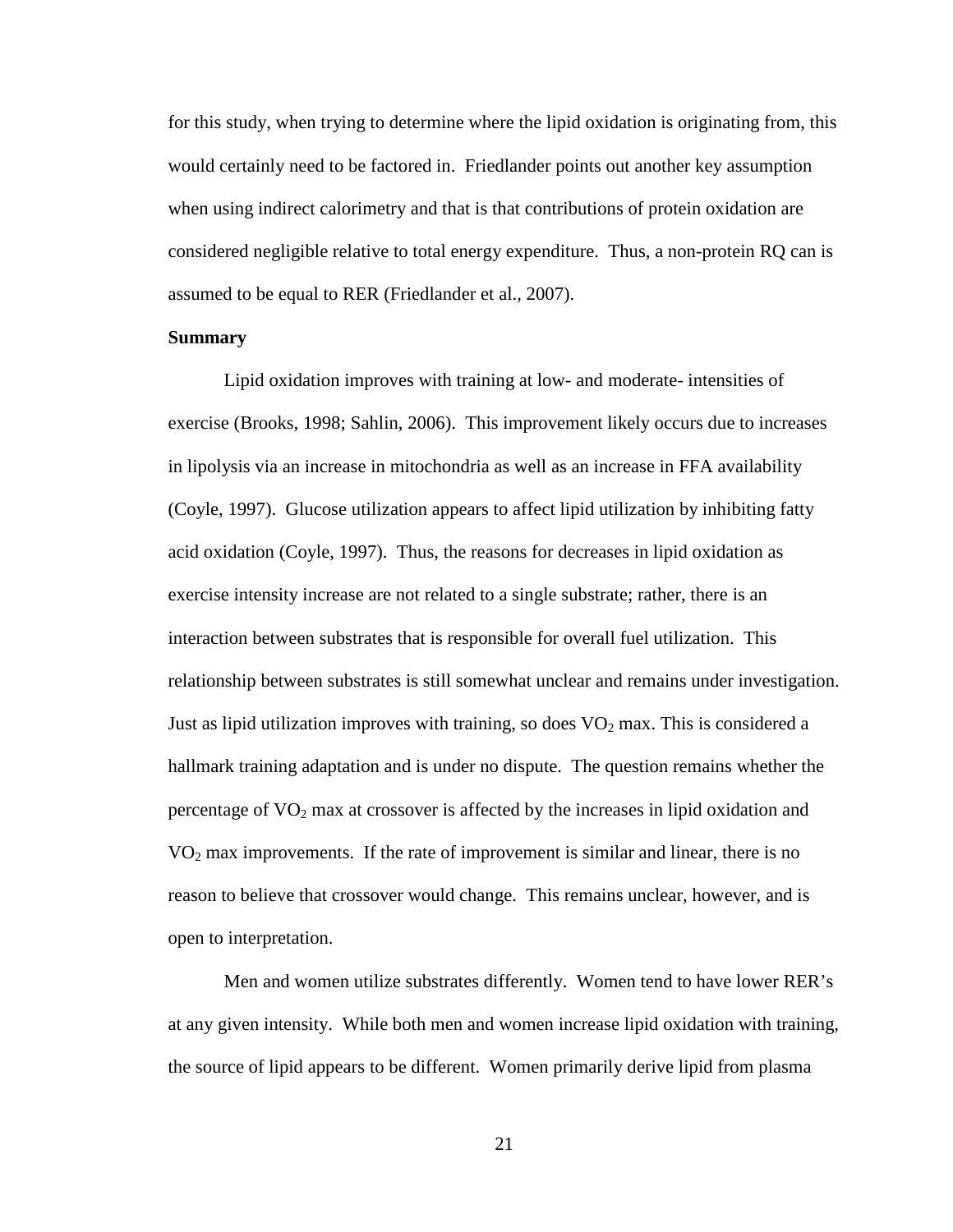sources, while men's utilization of lipid seems to be related more to carbohydrate utilization (Friedlander et al., 1998; Friedlander et al., 1997). These differences in lipid oxidation may not impact the percentage of  $VO<sub>2</sub>$  max at crossover however, since crossover is not affected by the type of lipid being oxidized, only lipid oxidation as a whole.

 Metabolic dysfunctions are commonly found in individuals with obesity and type 2 diabetes. Sedentary obese subjects oxidize lipid at a lower rate than their non-obese counterparts (Brun et al., 2007). While weight alone does not dictate fat oxidation, it does appear to play an important role in the initial dysfunction of lipid oxidation (Amati et al., 2008). Because obese subjects oxidize less fat at any given intensity, if improvements in crossover can occur, the obese population may be a group that benefits greatly from endurance training, specifically endurance training that improves percentage of VO2 max at crossover. It is not known if crossover will improve in a healthy adult population. Thus, this will be necessary to determine first so as to have a baseline for comparison of normal metabolic response vs. metabolic dysfunction.

By determining if endurance training has an effect on the percentage of  $\rm VO_2$  max at crossover, we will be contributing to the base of knowledge regarding substrate utilization and exercise. If the percentage of  $VO<sub>2</sub>$  max at crossover does in fact go up, the next step would be to determine the most effective training program to elicit said response. Doing so would allow athletes to spare glycogen and those with metabolic dysfunction to gain control over their metabolism. Even if there is no change in  $VO<sub>2</sub>$ max at crossover, we will have still gained valuable knowledge about energy utilization in the human body.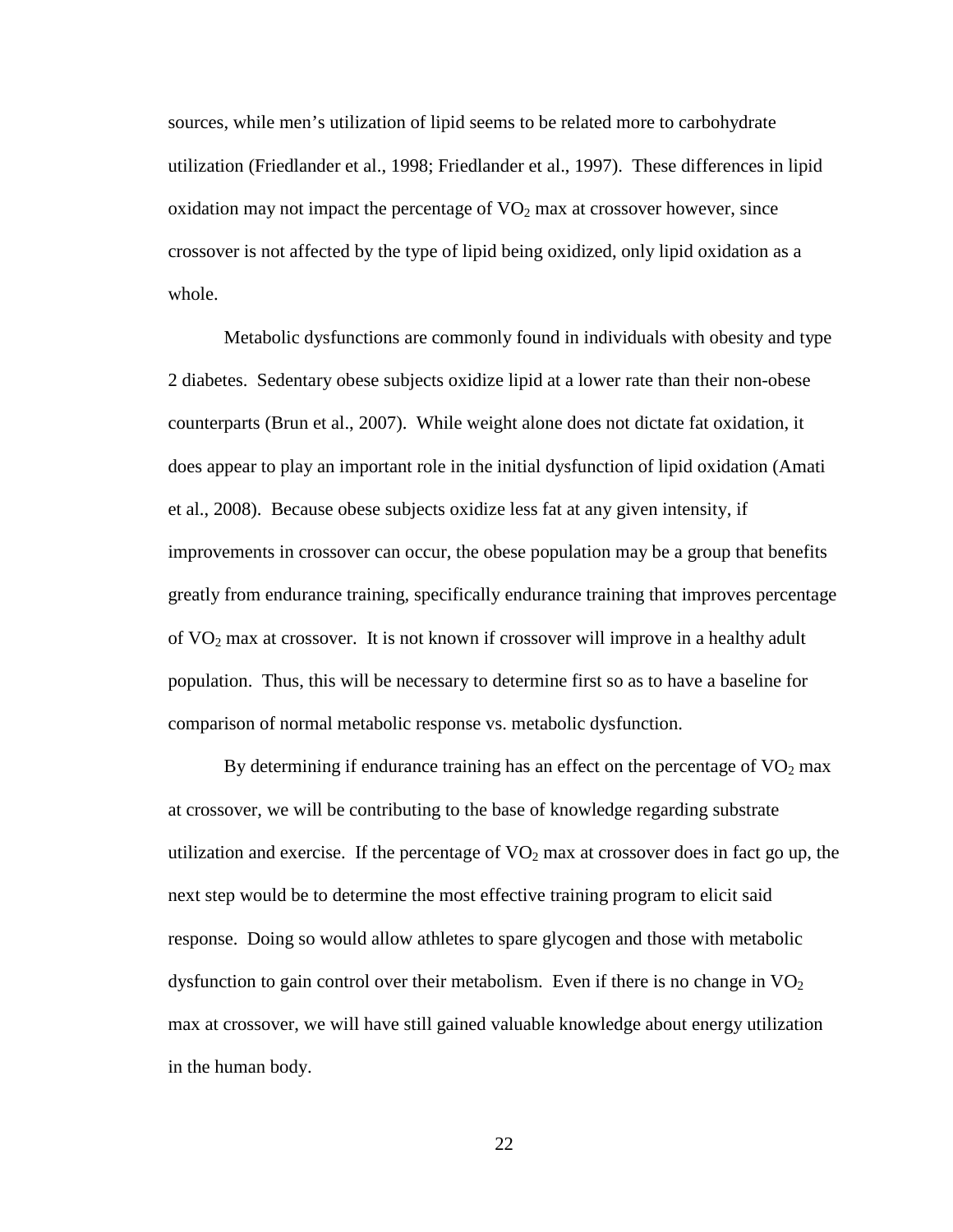#### CHAPTER 3

#### **METHODS**

#### **Subject Characteristics**

Twenty-five healthy, nonsmoking, injury-free adults participated in this study. Participants were assessed as healthy based on a medical questionnaire. All subjects were informed of the purpose and nature of the study, after which a written informed consent was given to them to sign. Protocol for this study was approved by the University of Nevada, Las Vegas Committee for Protection of Human Subjects. Subjects were between the ages of 19-40 years. Physical characteristics of the participants are shown in Table 1. A comparison of fitness levels was done by dividing the sample in half based on  $VO<sub>2</sub>$  max percentiles for sex and age (ACSM's Guidelines for Exercise Testing and Prescription, 2000). Thus, there was a top half and a bottom half for males as well as a top and bottom half for females. Subjects were considered unfit if they had a  $VO<sub>2</sub>$  max percentile in the bottom half of the sample for their sex, as determined by a graded exercise test. Fit participants had a  $VO<sub>2</sub>$  max in the top half of the sample for their gender. To qualify for this study, participants had to be non-obese as defined by BMI. Female subjects were not menstruating or pregnant at the time of the graded exercise test. Gender specific characteristics are shown in Table 2. Characteristics based on fitness level are shown in Table 3.

Volunteers were disease and injury free as determined by a medical questionnaire. Specifically, subjects did not have any known metabolic condition including, but not limited to diabetes, obesity, metabolic syndrome, and/or thyroid dysfunction. Participants were asked to avoid strenuous activity and alcohol 24 hours prior to testing.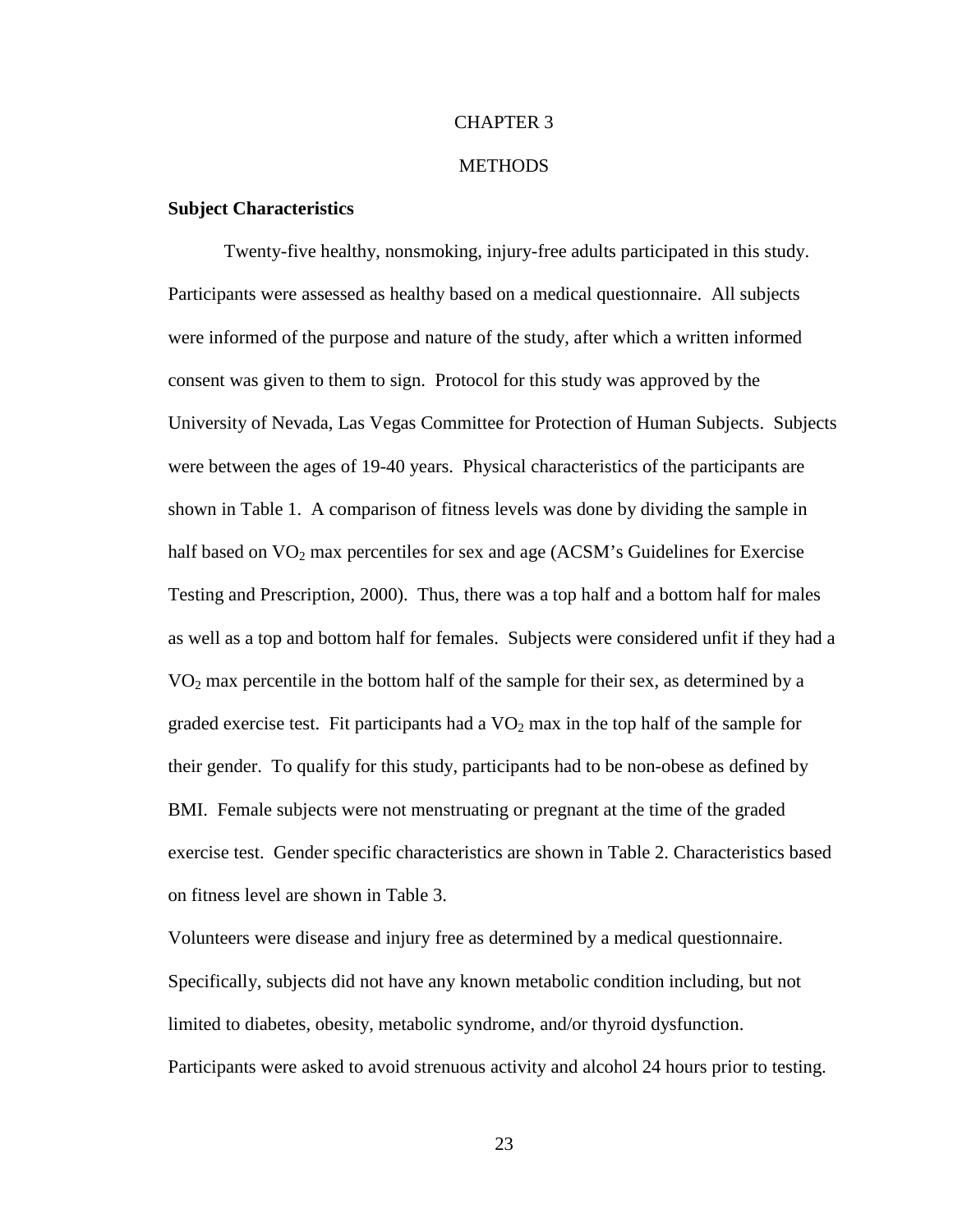A graded exercise test was performed after fasting for at least 4 hours. Volunteers were recruited from Red Mountain Resort and Spa via team member meetings and via word of mouth. All recruitment was done verbally. Subjects read and signed an informed consent prior to beginning any part of this study.

| <b>Table 1</b><br><b>Physical Characteristics</b> |         |         |        |                   |  |  |  |
|---------------------------------------------------|---------|---------|--------|-------------------|--|--|--|
|                                                   | Minimum | Maximum | Mean   | Std.<br>Deviation |  |  |  |
| Age                                               | 19      | 40      | 30.76  | 6.19              |  |  |  |
| Height                                            | 62.0    | 74.0    | 68.18  | 3.65              |  |  |  |
| Weight                                            | 107     | 218     | 161.28 | 30.04             |  |  |  |
| <b>BMI</b>                                        | 17.54   | 29.40   | 24.03  | 3.10              |  |  |  |
| <b>BodyFat</b>                                    | 9.03%   | 32.20%  | 19.59% | 6.79              |  |  |  |
| VO2                                               | 32.70   | 63.60   | 47.08  | 7.52              |  |  |  |
| Crossover                                         | 32%     | 78%     | 55%    | 12                |  |  |  |

| <b>Table 2</b>                                  |
|-------------------------------------------------|
| <b>Gender Specific Physical Characteristics</b> |

| Gender |                | Minimum | Maximum | Mean   | Std.<br>Deviation |
|--------|----------------|---------|---------|--------|-------------------|
|        |                |         |         |        |                   |
| Male   | Age            | 27      | 40      | 33.36  | 3.80              |
|        | Height         | 67.0    | 74.0    | 71.32  | 2.35              |
|        | Weight         | 160     | 218     | 187.45 | 19.32             |
|        | <b>BMI</b>     | 21.11   | 29.01   | 25.38  | 2.33              |
|        | <b>BodyFat</b> | 9.03%   | 20.91%  | 14.89% | 4.26              |
|        | VO2            | 40.50   | 63.60   | 50.92  | 6.89              |
|        | Crossover      | 33%     | 71%     | 53%    | 13                |
| Female | Age            | 19      | 40      | 28.71  | 7.03              |
|        | Height         | 62.0    | 71.0    | 65.71  | 2.33              |
|        | Weight         | 107     | 166     | 140.71 | 18.54             |
|        | <b>BMI</b>     | 17.54   | 29.40   | 22.96  | 3.28              |
|        | <b>BodyFat</b> | 14.08%  | 32.20%  | 23.28% | 6.14              |
|        | VO2            | 32.70   | 54.50   | 44.06  | 6.76              |
|        | Crossover      | 32%     | 78%     | 57%    | 12                |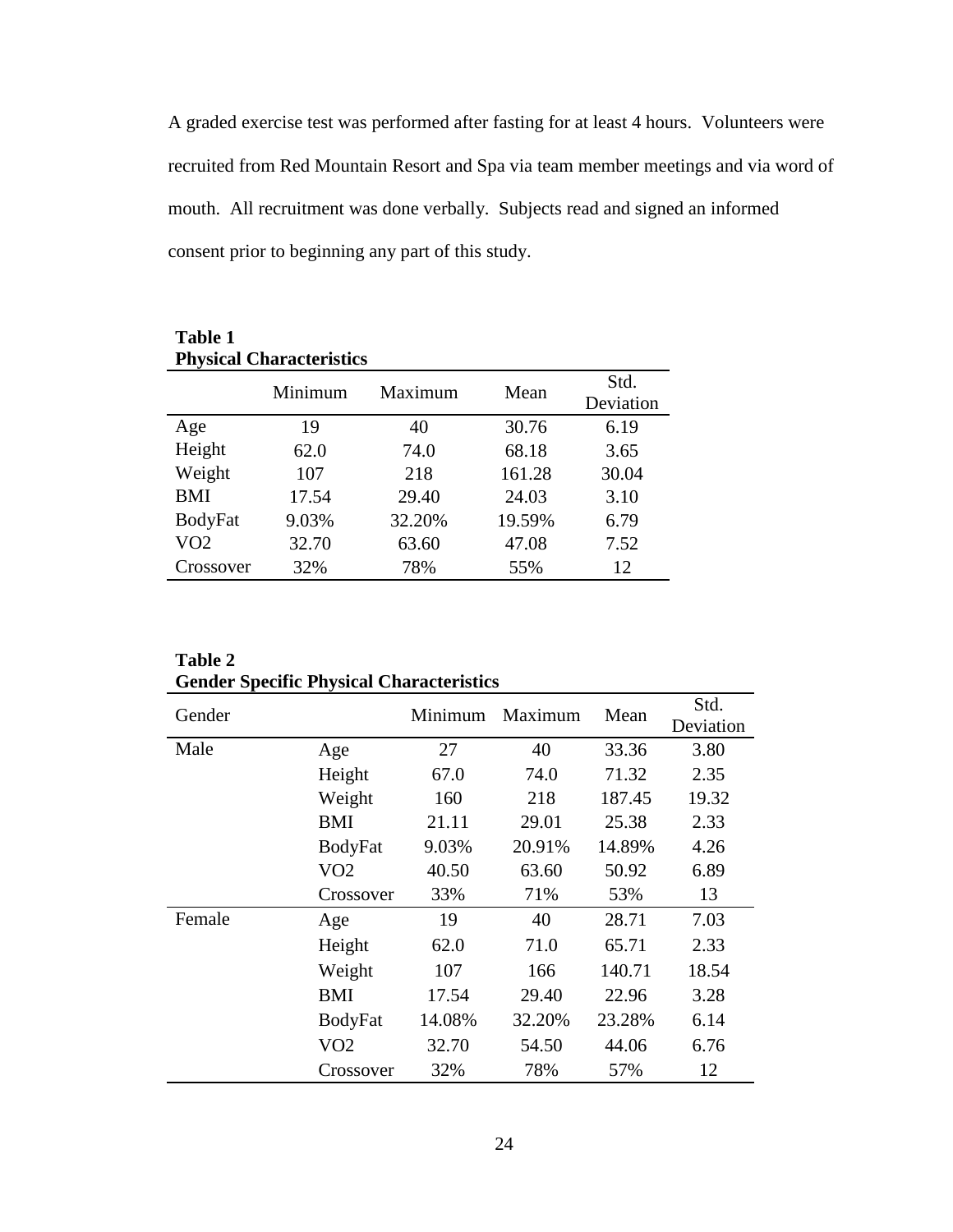| Fitness    |                     | Minimum | Maximum | Mean   | Std.<br>Deviation |
|------------|---------------------|---------|---------|--------|-------------------|
| Top 50%    | Age                 | 23      | 40      | 32.62  | 5.55              |
|            | Height              | 65.0    | 73.0    | 68.96  | 3.29              |
|            | Weight              | 112     | 218     | 162.38 | 29.22             |
|            | <b>BMI</b>          | 17.54   | 28.76   | 23.87  | 2.96              |
|            | <b>BodyFat</b>      | 9.03%   | 28.70%  | 18.32% | 5.82%             |
|            | VO <sub>2</sub> max | 44.60   | 63.60   | 52.37  | 5.22              |
|            | Crossover           | 32%     | 78%     | 59%    | 14%               |
| Bottom 50% | Age                 | 19      | 39      | 28.75  | 6.45              |
|            | Height              | 62.0    | 74.0    | 67.33  | 3.96              |
|            | Weight              | 107     | 208     | 160.08 | 32.17             |
|            | BMI                 | 18.79   | 29.40   | 24.19  | 3.37              |
|            | <b>BodyFat</b>      | 10.81%  | 32.20%  | 20.96% | 7.73              |
|            | VO <sub>2</sub> max | 32.70   | 49.10   | 41.35  | 4.99              |
|            | Crossover           | 36%     | 68%     | 51%    | 8                 |

**Table 3 Physical Characteristics Based on Fitness Level** 

#### **General Experimental Design**

A cross sectional design was used to evaluate differences in percentage of  $VO<sub>2</sub>$ max at crossover between sex and fitness level. Subjects performed a graded exercise test to exhaustion on a treadmill (TRUE 750 S.O.F.T System). Fat and carbohydrate utilization was determined using indirect calorimetry and was plotted as a function of exercise intensity as shown in Figures 2 and 3. Body mass, height, and body fat were determined prior to the start of the treadmill test. Body fat was determined using the four-site skinfold technique according to the methods of Jackson Pollock. Lange calipers were used to measure skinfold thickness at each of the four sites. Subjects self-selected a comfortable walking or running pace prior to the start of the test. The volunteers began the graded exercise test on the treadmill by exercising at 3.0 mph with no gradient. The speed was increase by 1-1.5 mph every 3 minutes until the self-selected speed was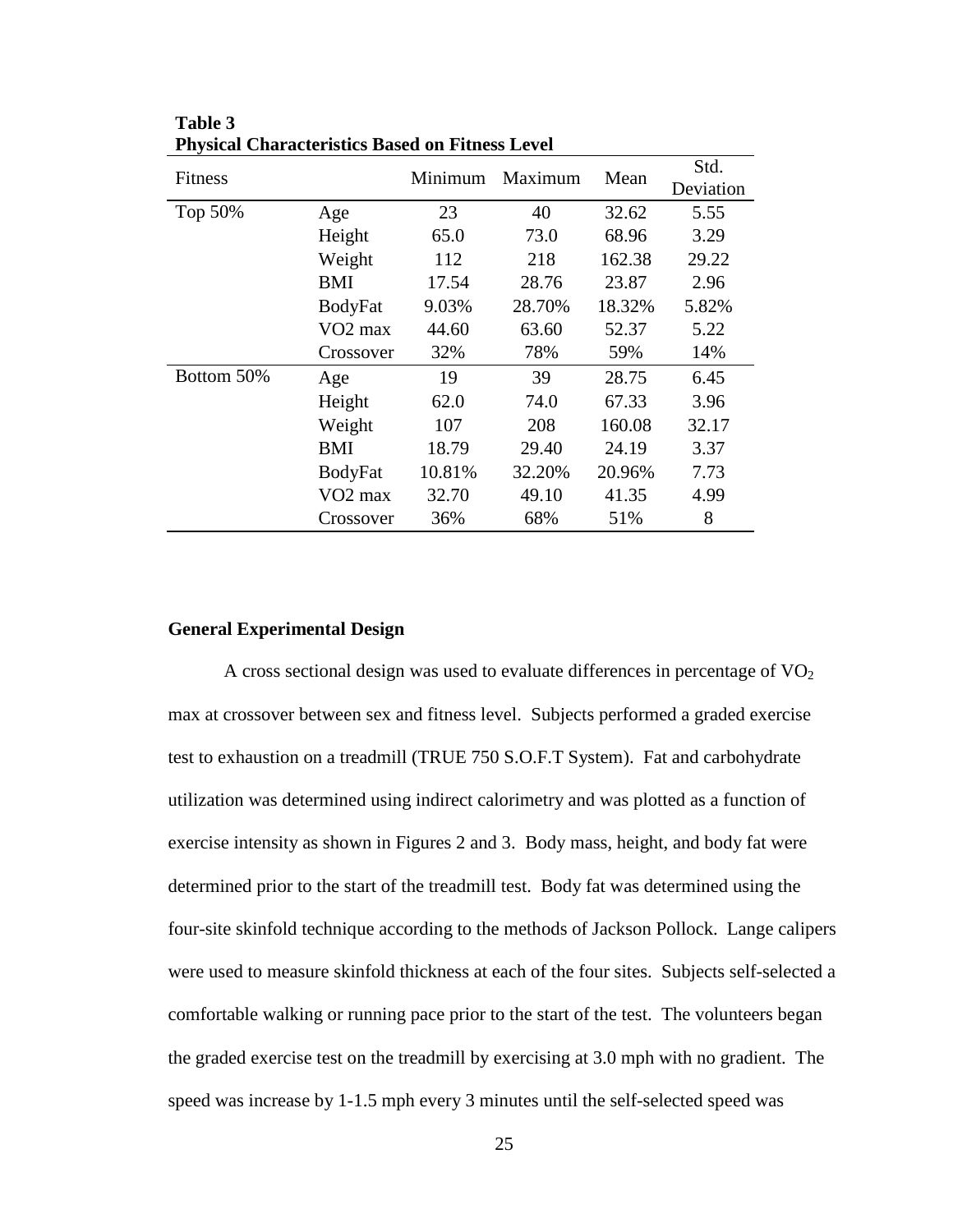reached. Gradient was then increase by 2% every 3 minutes until an RER of .85 was reached. At this point the gradient was increased every minute until exhaustion. Stages after crossover (RER=.85) no longer needed to be 3 minutes in duration. RER is assumed to equal RQ during steady state exercise, but only at low- to moderate-intensity exercise (Brooks and Mercier, 1994). Thus, steady state was no longer necessary as RER was no longer a measure of RQ beyond moderate intensity exercise (defined here as RER=.85). In addition, beyond crossover, substrate utilization is no longer of relevance to this study. Therefore, there was no reason to prolong the test duration by using 3 minute stages, when 1-minute stages enabled a participant to reach maximum effort faster. Peak  $VO_2$ 's obtained were considered a  $VO_2$  max if a RER of 1.1 was reached, an age-predicted max heart rate was reached (within 5 beats), and a leveling off of  $O<sub>2</sub>$ occurred. Breath-by-breath analysis was taken during the entire duration of exercise using an automated gas analysis system (Newleaf Active Metabolic Training System, exerSmart 6.1). The Newleaf metabolic cart uses a neoprene face mask, which has been shown to be effective in previous studies (Byard and Dengel, 2002). Heart rate was also measured continuously using a heart rate monitor strap (Polar T31, N2965).

#### **Indirect calorimetry and calculations**

According to previous protocol,  $VO<sub>2</sub>$  and  $VCO<sub>2</sub>$  during the last 2 minutes of each stage (prior to RER= .85) were averaged to ensure a steady state value (Venables, 2005). Fat and carbohydrate utilization as well as total energy expenditure were calculated using standard stoichiometric equations (Frayn, 1983).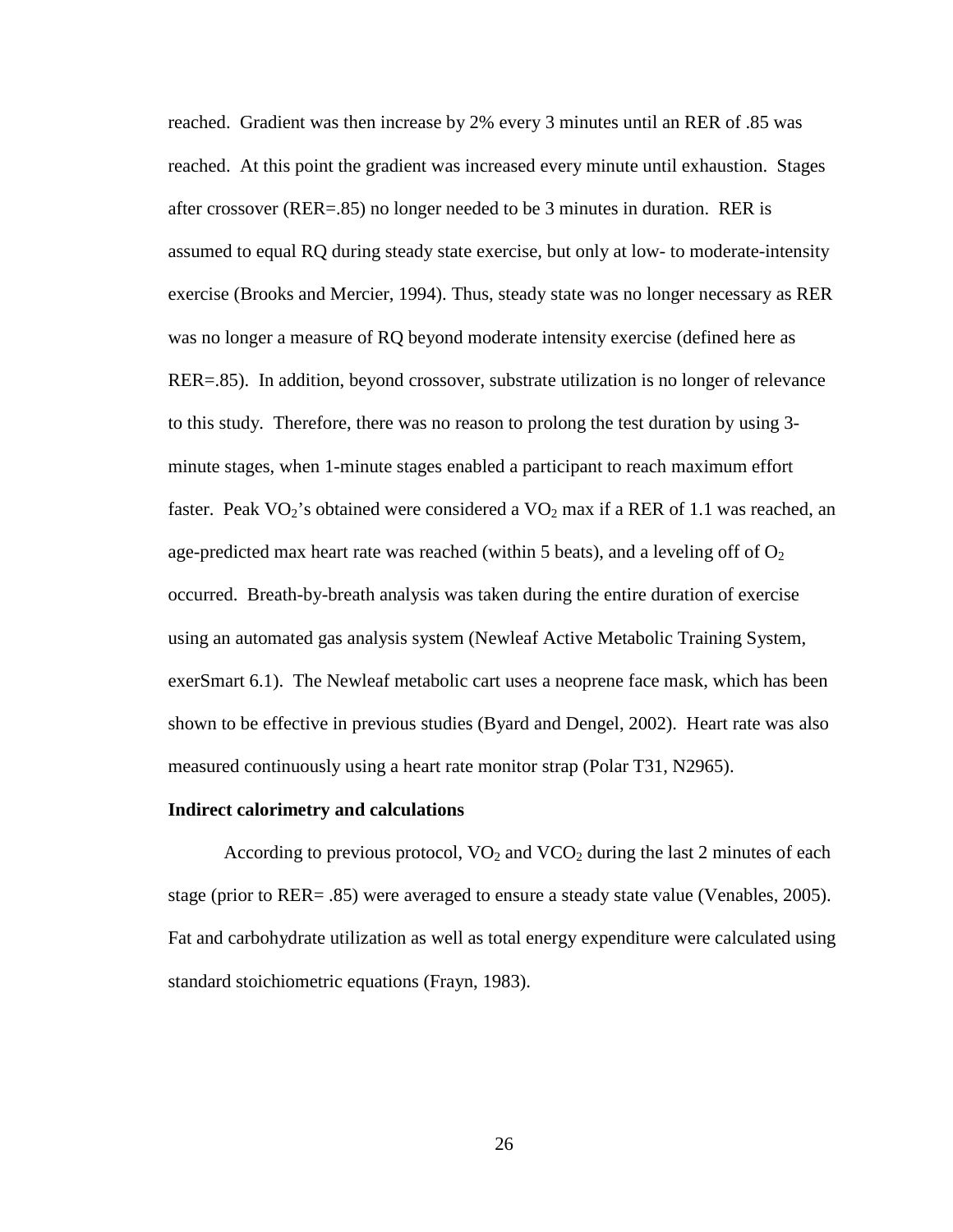# **Statistical Analysis**

An examination of a histogram was conducted to insure variables were normally distributed. Levene's test was used to assess whether the assumption of homogeneity across groups was violated. A factorial analysis of variance (2x2) was used to determine whether there was a main effect for gender and fitness level, as well as whether there was a gender/fitness level interaction. Independent t-tests were used to compare males vs. females and fit vs. unfit. Significance was set at  $p \le 0.05$ .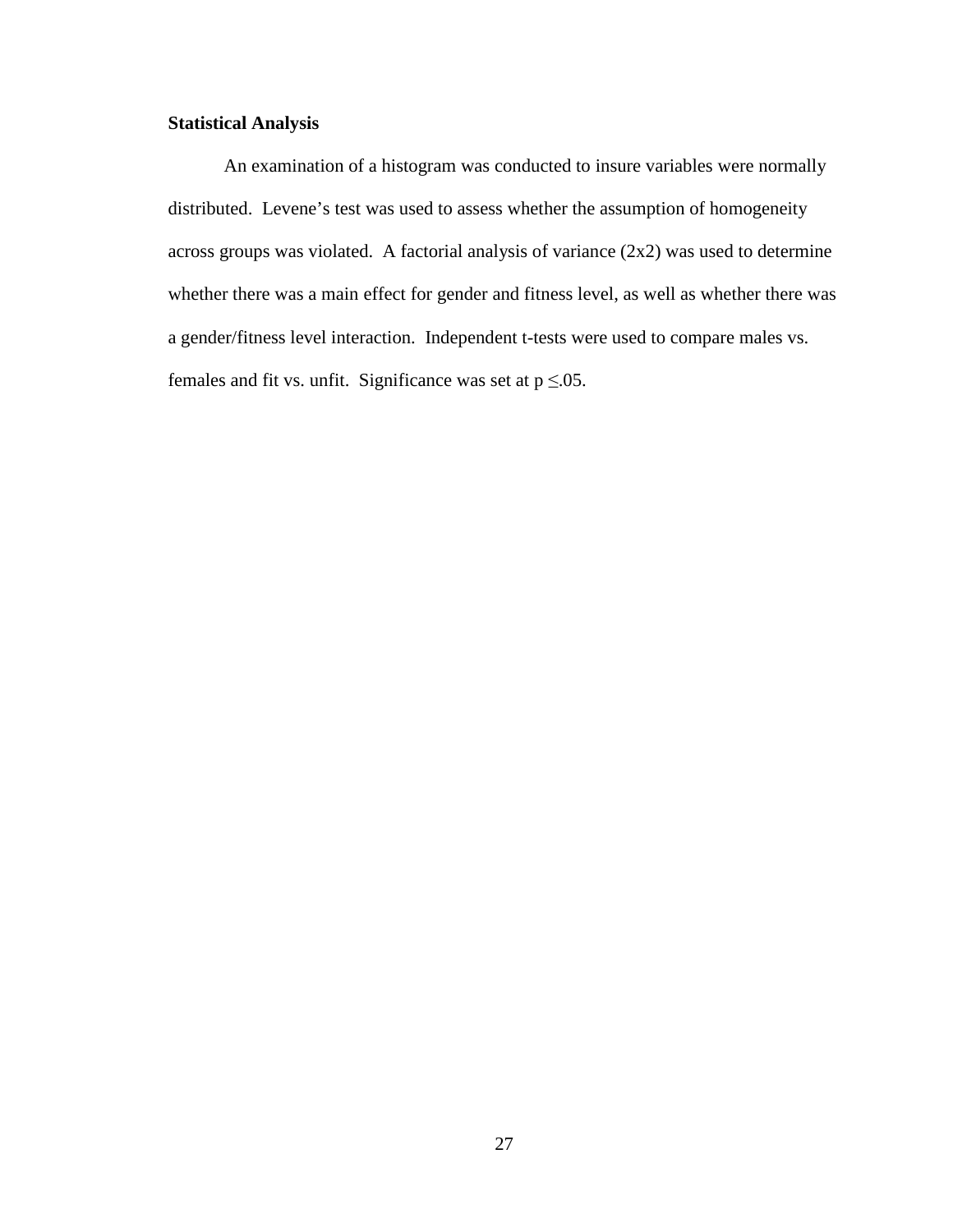#### CHAPTER 4

#### RESULTS

# **Analysis of data**

 A 2 x 2 factorial ANOVA was performed using PASW Statistics 18 (formerly SPSS) to assess whether there was a cause and effect relationship between percentage of VO2 max at crossover, fitness level (top half and bottom half of sample), gender, and the interaction between fitness level and gender. Preliminary data screening was done to assess whether the assumptions for ANOVA were violated. Levene's test indicated no significant violations of homogeneity  $(p=104)$ . The Shapiro-Wilk test indicated that there were no significant violations of normality in the data (see Table 4).

#### **Table 4**

#### **Tests of Normality**

|                               | Gender | Shapiro-Wilk      |    |      |
|-------------------------------|--------|-------------------|----|------|
|                               | IV.    | Statistic<br>Sig. |    |      |
| Percentage VO <sub>2</sub> at | Male   | .945              |    | .585 |
| $\cos$ sover (DV)             | Female | .960              | 14 | .730 |

#### **Descriptive Statistics of Subject Characteristics**

The age, body weight, height, body mass index, and percentage of body fat were similar in the fit and the unfit group. Maximal oxygen uptake was higher in the fit than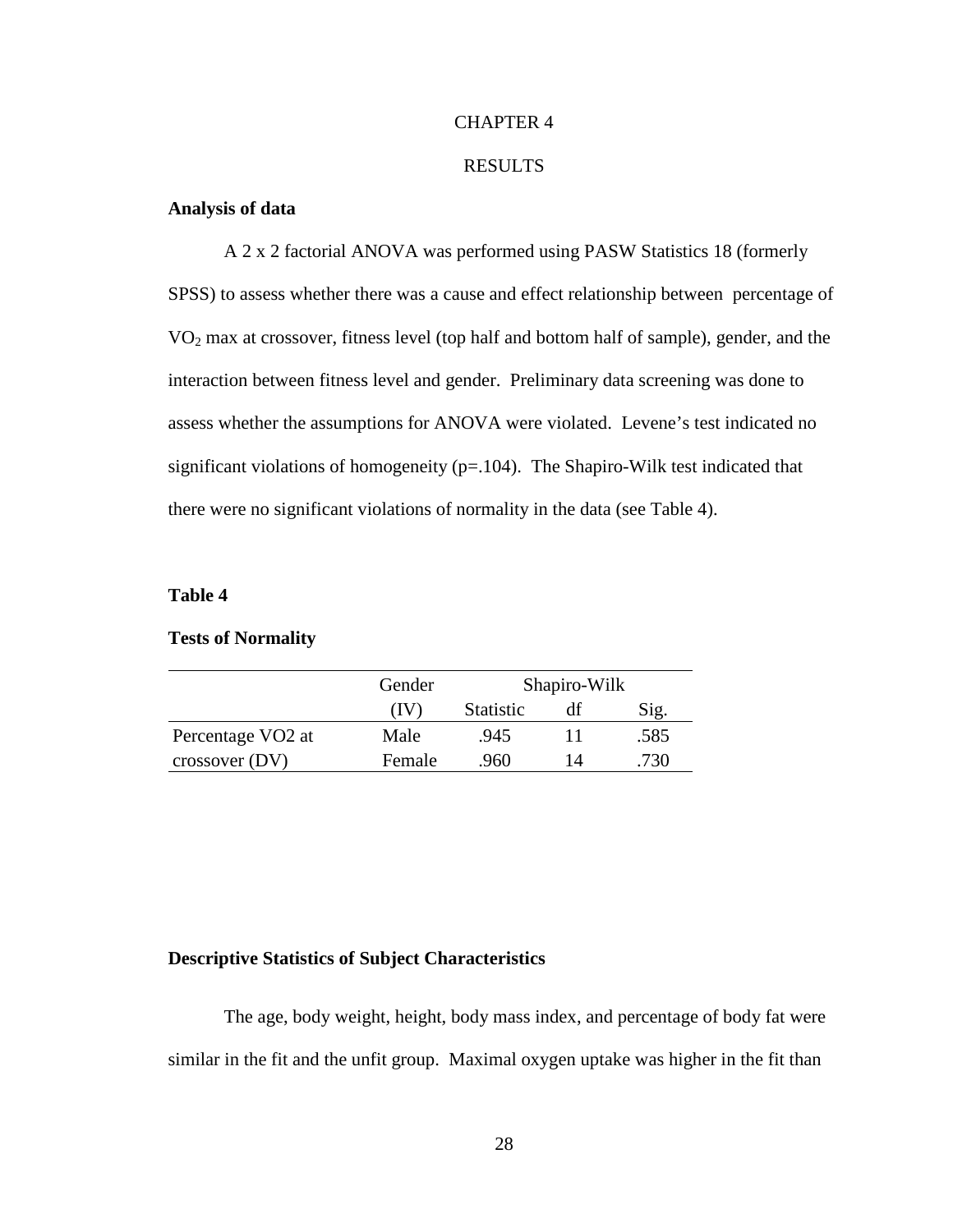in the unfit group at 52.4 ml.kg<sup>-1</sup> min<sup>-1</sup> and 41.4 ml.kg<sup>-1</sup> min<sup>-1</sup> respectively (p<.05). Table 4 shows t-tests for all variables when comparing fitness level.

Males had significantly higher maximal oxygen uptake when compared to females (p<.05) and were significantly leaner than their female counterparts with an average body fat of 14.9% body fat versus 23.3% body fat respectively (p<.05). Additionally, there was a significant difference between males and females when comparing height and weight (Table 5).

#### **Table 5**

| <b>Independent Samples Test for Fitness</b> |  |  |
|---------------------------------------------|--|--|
|---------------------------------------------|--|--|

|                | t-test for Equality of Means |    |                       |                    |                          |
|----------------|------------------------------|----|-----------------------|--------------------|--------------------------|
|                | t                            | df | $Sig. (2-$<br>tailed) | Mean<br>Difference | Std. Error<br>Difference |
| Age            | 1.610                        | 23 | .121                  | 3.865              | 2.401                    |
| Height         | 1.122                        | 23 | .274                  | 1.6282             | 1.4516                   |
| Weight         | .187                         | 23 | .853                  | 2.301              | 12.276                   |
| <b>BMI</b>     | $-.249$                      | 23 | .805                  | $-31514$           | 1.26512                  |
| <b>BodyFat</b> | $-.971$                      | 23 | .341                  | $-2.64327$         | 2.72128                  |
| VO2            | 5.386                        | 23 | .000                  | 11.01923           | 2.04604                  |
| Crossover      | 1.852                        | 23 | .077                  | .08683             | .04688                   |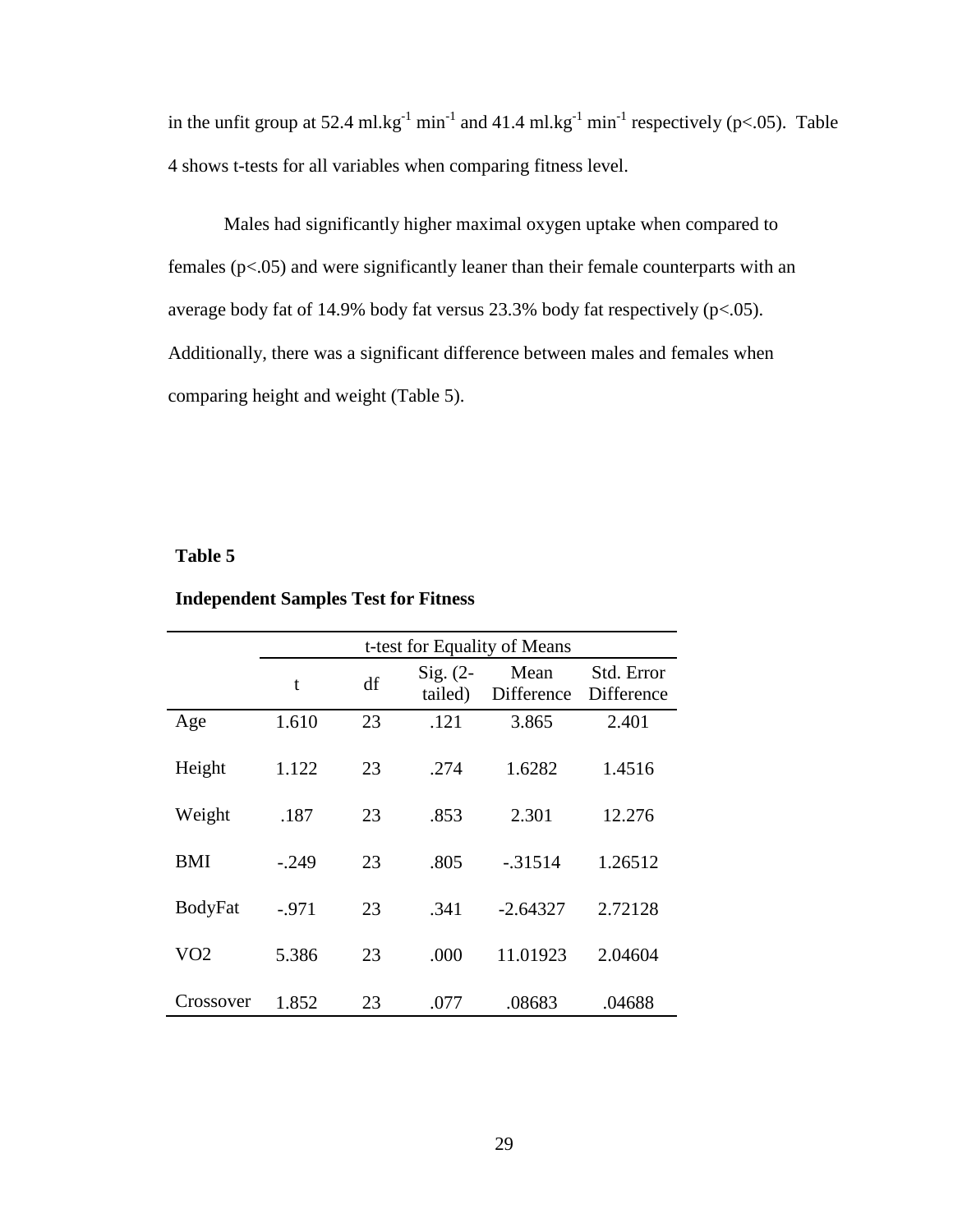#### **Table 6**

|                 | t-test for Equality of Means |    |                       |                    |                          |
|-----------------|------------------------------|----|-----------------------|--------------------|--------------------------|
|                 | t                            | df | $Sig. (2-$<br>tailed) | Mean<br>Difference | Std. Error<br>Difference |
| Age             | 1.972                        | 23 | .061                  | 4.65               | 2.36                     |
| Height          | 5.954                        | 23 | .000                  | 5.6                | .94                      |
| Weight          | 6.142                        | 23 | .000                  | 46.74              | 7.61                     |
| <b>BMI</b>      | 2.073                        | 23 | .050                  | 2.43               | 1.17                     |
| <b>BodyFat</b>  | $-3.853$                     | 23 | .001                  | $-8.39$            | 2.18                     |
| VO <sub>2</sub> | 2.495                        | 23 | .020                  | 6.85               | 2.75                     |
| Crossover       | - 944                        | 23 | $-.355$               | $-.05$             | .05                      |

**Independent Samples Test for Gender** 

#### **Gender and Fitness Interaction**

Data from indirect calorimetry show there was no significant interaction between gender and fitness  $(F=1.064, p=.314)$ . An independent t-test was done to compare males vs. females and fit vs. unfit. There was no significant difference  $(F= 1.288, p=.269)$  in the percentage of  $VO<sub>2</sub>$  max at crossover between the genders. The average percentages of VO2 max at crossover for males and females equal to 52.7% and 57.38% respectively (see Figure 2). There was also no significant difference  $(F = 4.089, p = .056)$  in the percentage of  $VO<sub>2</sub>$  max at crossover between fitness levels. An average percentage of VO2 max at crossover for fit subjects was equal to 59.49% and an average percentage of  $VO<sub>2</sub>$  max at crossover for unfit subjects was equal to 50.81 % (see Figure 3).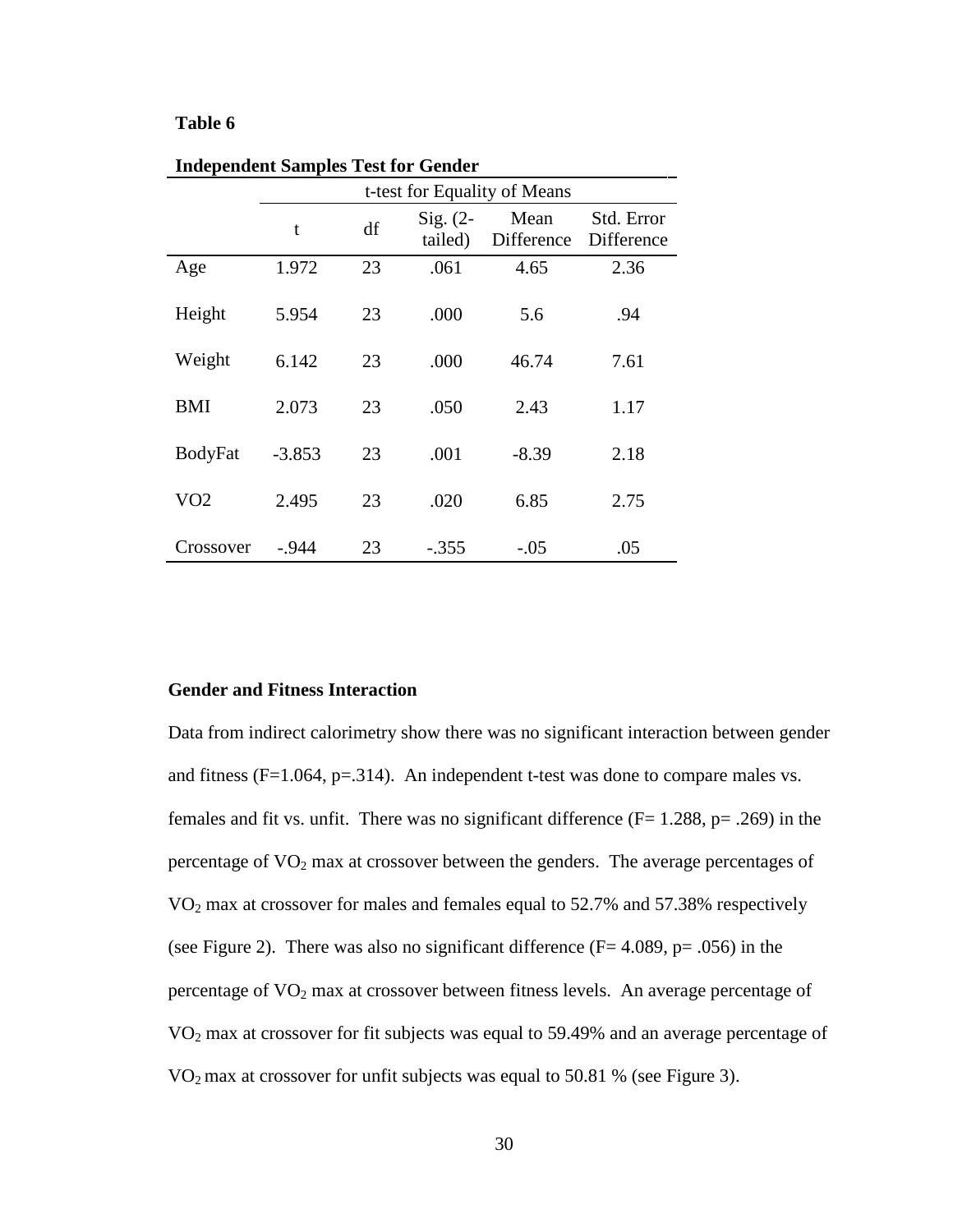

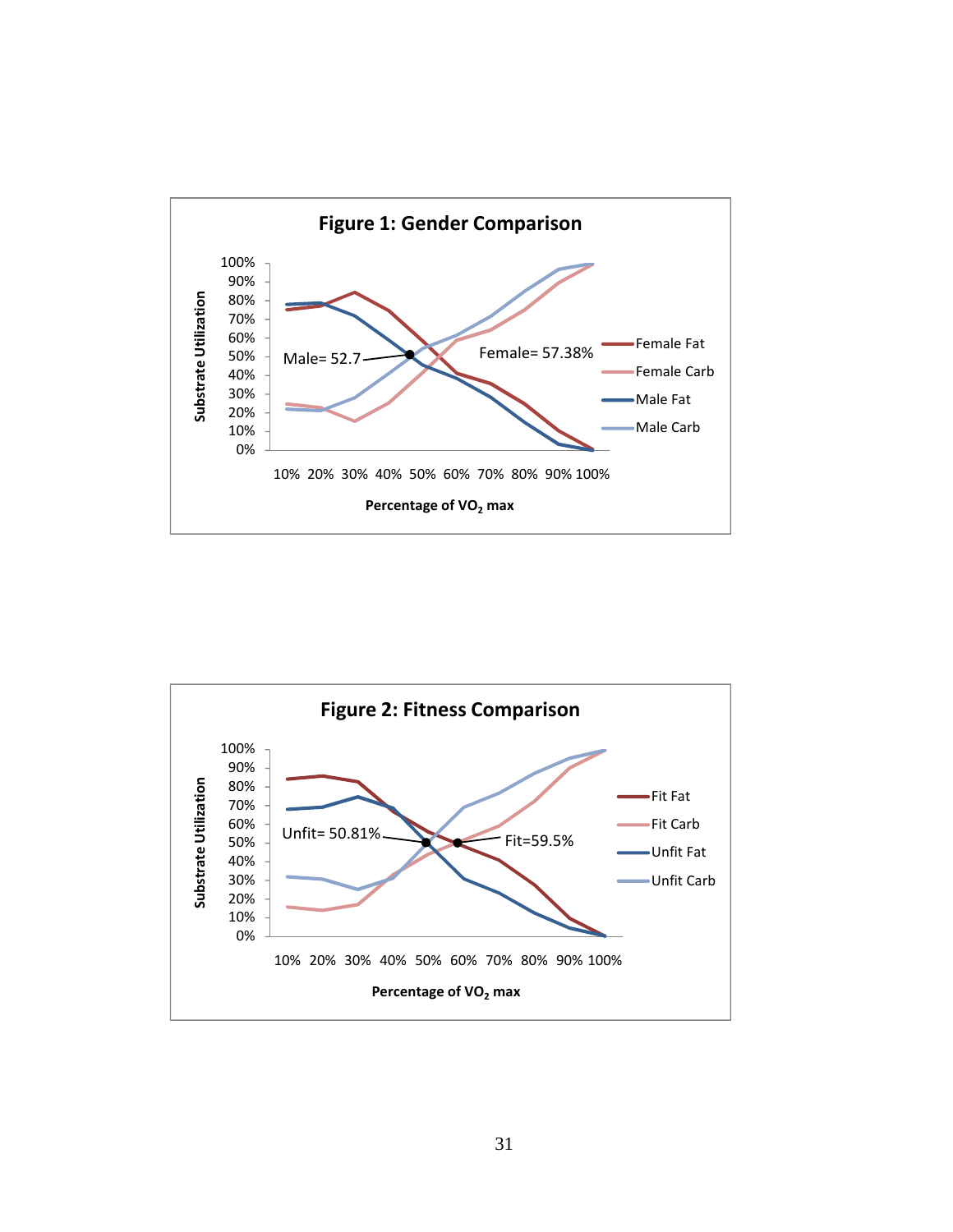#### CHAPTER 5

#### **DISCUSSION**

 The purpose of this study was to determine if there is a difference in the percentage of  $VO<sub>2</sub>$  max at which substrate usage crosses over from predominately fat to carbohydrate between men and women or between fit and unfit individuals. For the population studied, no significant differences were found either between genders, between fitness levels, or in interactions between the variables. However, it may be premature to suggest that no differences existed. While  $VO<sub>2</sub>$  max values were significantly different between the fit and unfit groups, the range of  $VO<sub>2</sub>$  max values may not have been large enough. The average  $VO<sub>2</sub>$  max for the fit group was better than average according to ACSM guidelines (American College of Sports Medicine, 2000). However, the average  $VO<sub>2</sub>$  max for the unfit group was also higher than the age group average. Even among subjects that classified themselves as "inactive,"  $VO<sub>2</sub>$  max values ranged from 40-50 ml.kg<sup>-1</sup>min<sup>-1</sup>. In order to truly evaluate whether fitness affects the percentage of  $VO<sub>2</sub>$  max at crossover, it may be necessary to compare an elite athlete group to an unfit, non-elite group of subjects.

#### **Fat and Carbohydrate Metabolism during Exercise**

 Another possibility to explain the failure to detect a difference between the variables, and likely the more reasonable explanation, is simply that none exists. It is well documented that fat oxidation increases in trained individuals as a consequence of training. Van Loon, et al. (2001) suggest that an increase in free fatty acid (FFA) levels could stimulate fat oxidation. Van Loon further hypothesized that levels of carnitine (a factor that is required for shuttling FFA into the mitochondria) decrease causing a shift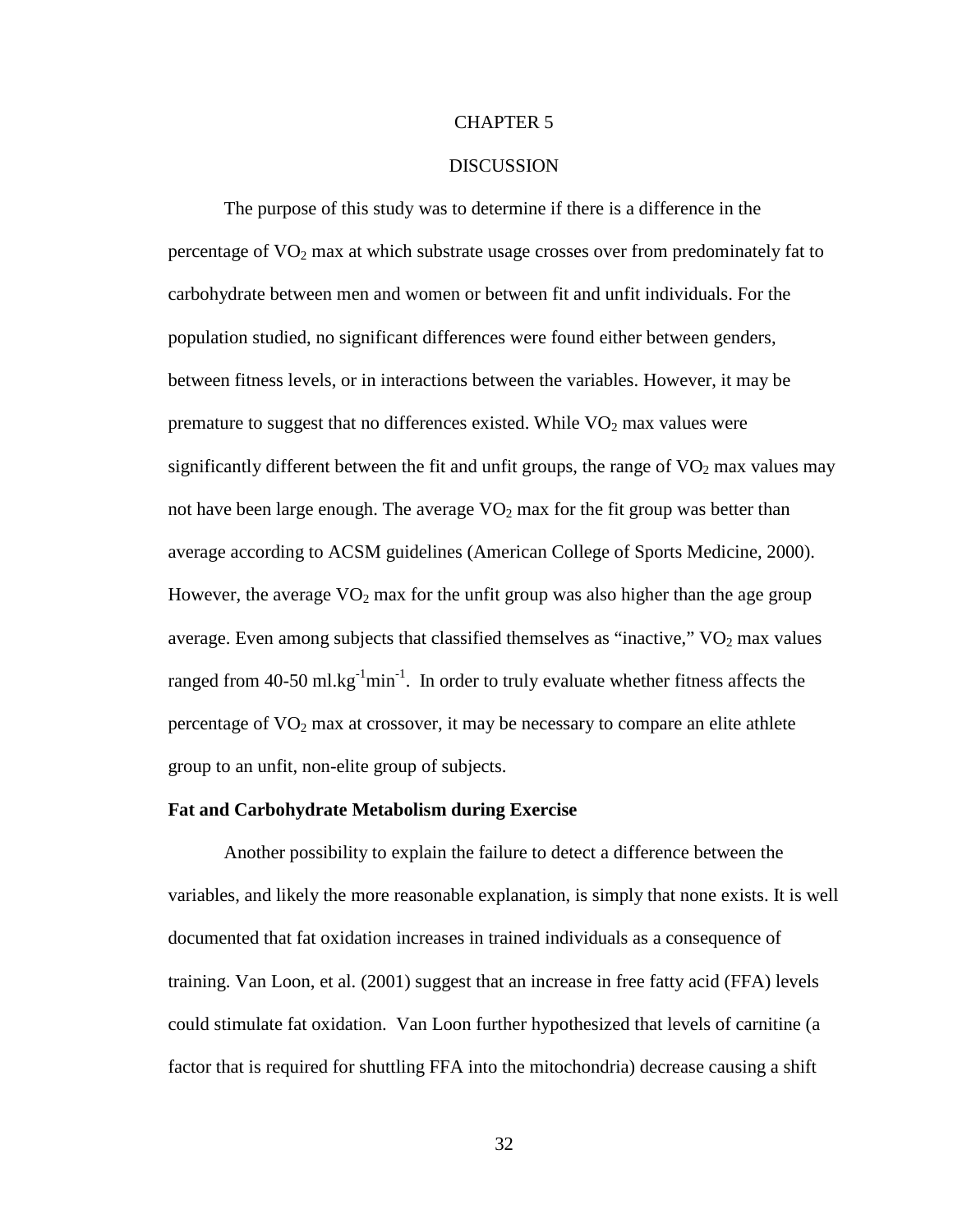from fat oxidation to carbohydrate utilization (Van Loon, et al., 2001). Brooks suggests that another reason for the decline in fat oxidation is a decrease in arterial FFA due to an increase in lactic acidosis, which inhibits lipolysis (Brooks et al., 2000). Brooks further suggests that an endurance trained individual will have a decreased epinephrine response at any given absolute workload which limits the amount of glycogen breakdown, thereby reducing carbohydrate oxidation (Brooks, et al., 2000). Factors such as a decrease in carnitine, an increase in lactic acidosis, and a suppression of epinephrine explain why a trained individual may have a higher crossover point at a given absolute work rate, but not a higher crossover point at the same relative intensity. Additional explanations for an increase in fat oxidation (in terms of absolute amount) include an increase availability of epinephrine and nor-epinephrine, which stimulate lipolysis, an increase in growth hormone which stimulates fat metabolism during exercise, an increased blood flow to adipose tissue, and decreased levels of insulin (McArdle et al., 2007). But while the absolute fat oxidation rate does indeed increase as an individual trains and becomes fitter, so does  $VO<sub>2</sub>$  max. Thus fat oxidation and  $VO<sub>2</sub>$  max are both shifting to higher levels, creating a minimal effect on the percentage of  $VO<sub>2</sub>$  max at crossover. While these checks and balances within the body create little impact on the crossover point, there is substantial variability from one individual to the next. This variability does not appear to be related to gender, fitness level, or a combination of the two. This largely unexplained variability confirms earlier research (Venables et al., 2005) and is likely predetermined by genetics.

Venables (2005) found a significant difference when comparing crossover of males to that of females. Men had lower fat oxidation and an earlier shift in using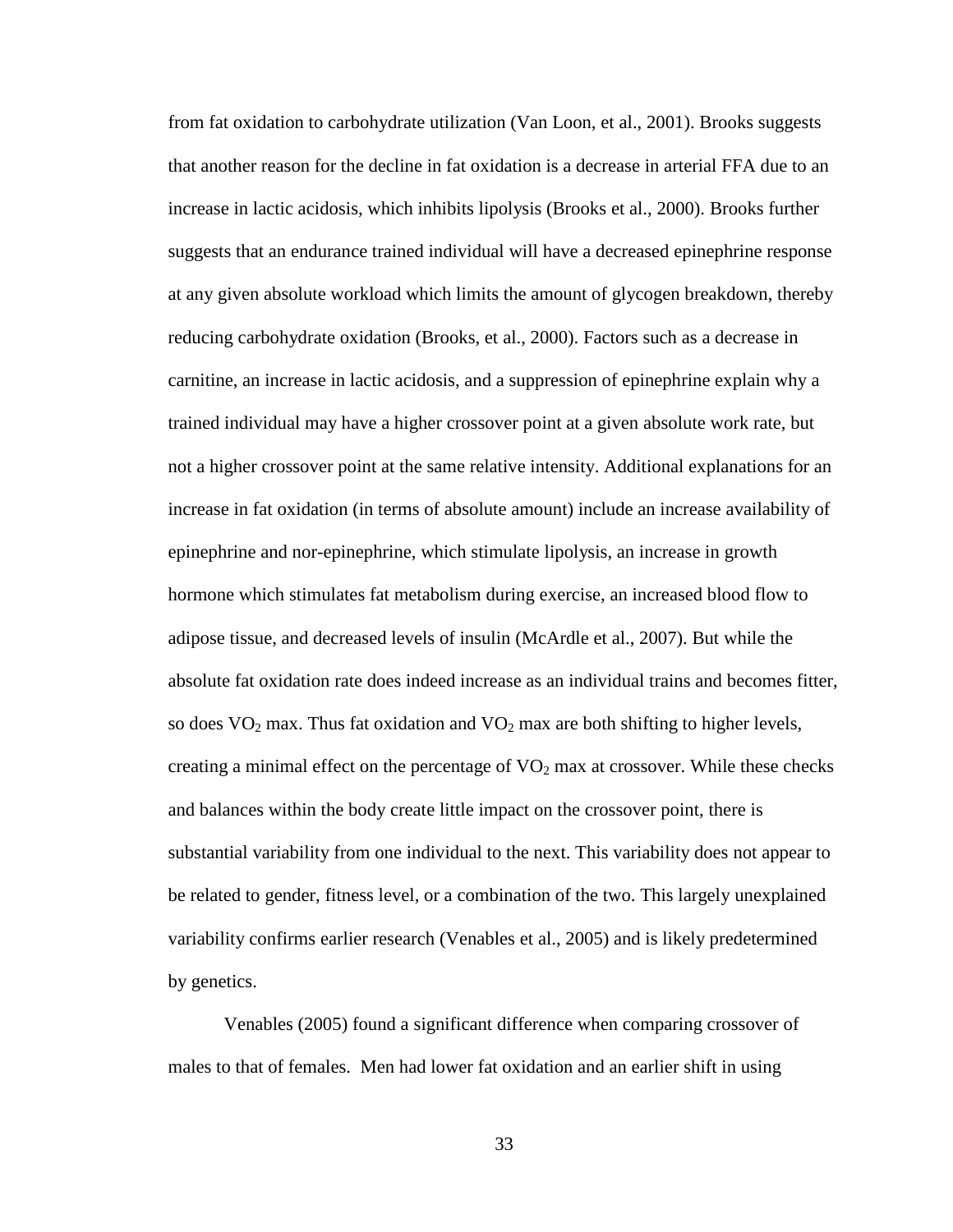carbohydrate as the dominant fuel source (Venables et al., 2005). In the present study a slightly higher percentage of  $VO<sub>2</sub>$  max at crossover was determined; however, it was not significant (Venables crossover was between 48-53%, our crossover was 55%). Other research shows that women do indeed oxidize more fat than their male counterparts, but only at low intensity exercise (Kang et al., 2007). This difference disappears at intensities above  $40\%$  VO<sub>2</sub> max. The fact that we only observed a significant difference in the unfit sample is likely due to the small sample sizes of this study or sampling error. These differences in fat oxidation can be accounted for by differences in sex-specific hormones, muscle fiber type proportions, regulation of FFA mobilization, and the effect of hormone sensitive lipase (Venables et al., 2005).

#### **Recommendations for Further Studies: Metabolic Irregularities and Fat Oxidation**

Our study compared variables within healthy adults. The results of this study can therefore, not be applied to individuals with metabolic abnormalities. It may be worth investigating the way in which a metabolically abnormal individual's crossover might differ from that of a metabolically normal individual's crossover since an inability to effectively oxidize fat is factor in both obesity and diabetes (Achten and Jeukendrup, 2004). There is some research that suggests that exercise done at moderate- and highintensities improves lipid mobilization in overweight men and women (Pillard et al., 2007). However, this mobilization during exercise does not appear to affect energy expenditure over a 24 hour period of time (Saris and Schrauwen, 2004). Determining differences in crossover between normal and metabolic impaired subjects may lead to a better understanding of the effects of exercise on the obese and/or diabetic patient.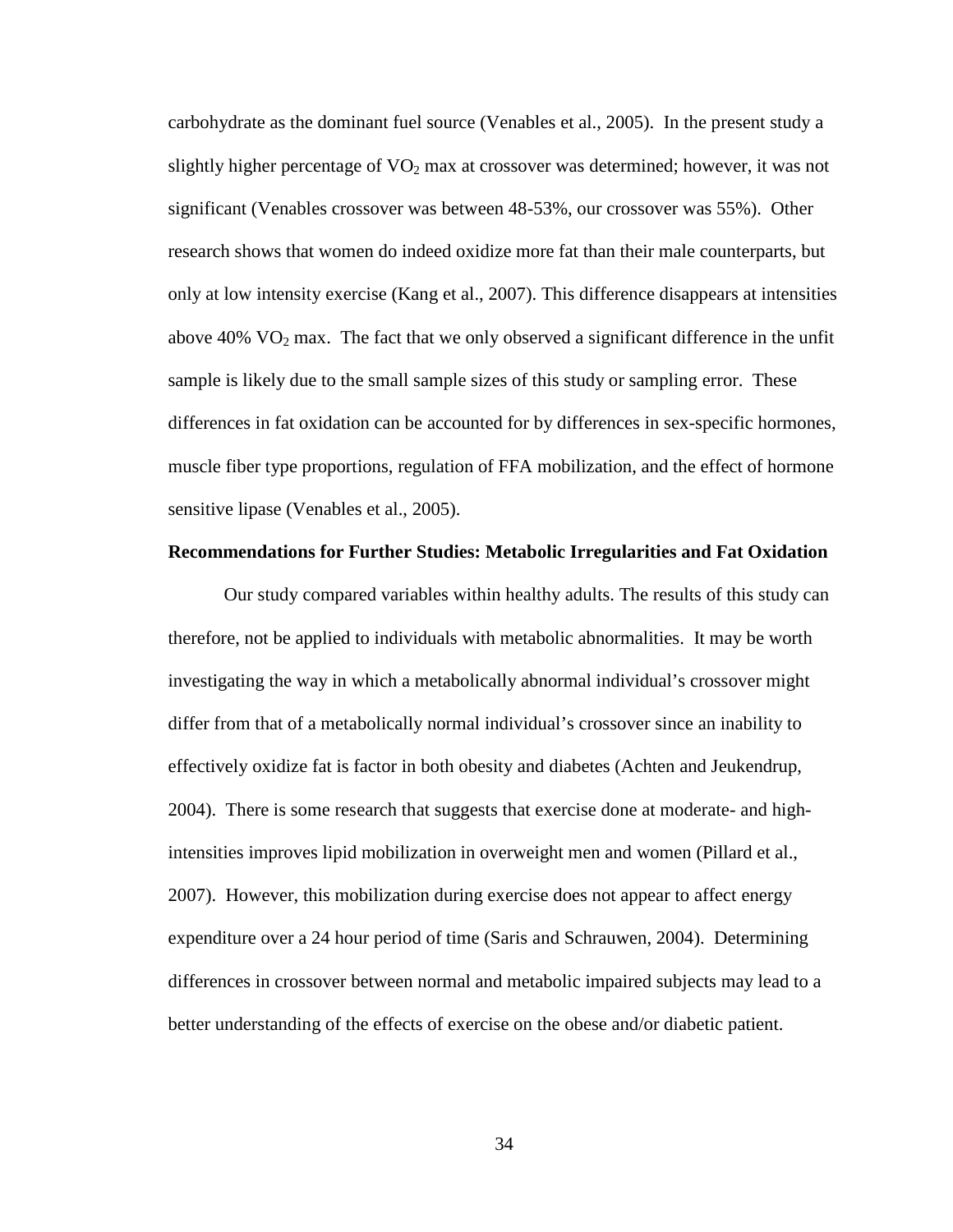Ultimately if the goal is increased fat oxidation it may be necessary to evaluate the post-exercise state. Specifically, a high level of exertion during exercise leads to greater calorie utilization, both fat and carbohydrate, after exercise in the form of a greater excess postexercise oxygen consumption, or EPOC (McArdle, et al., 2007). Thus for individuals with metabolic irregularities, such as diabetes or obesity, improved fat utilization may be found not during exercise, but after. The results of a recent study indicate that by training at too low of an exercise intensity (which is often recommended as a means of stimulating fat oxidation) there are negative effects on endurance (Meyer et al., 2007). In an evaluation of obese men, Van Aggel-Leijssen et al. found that low intensity (40%  $VO<sub>2</sub>$  max) exercise increased fat oxidation, but not high intensity (70%)  $VO<sub>2</sub>$  max) exercise (2002). Although this may apply to non-obese subjects as well, the results of our study indicate that crossover does not shift beyond a certain percentage of  $VO<sub>2</sub>$  max, regardless of training. Thus it may be reasonable to have metabolically impaired individuals training at higher intensities if their current fitness level will allow. A suggested follow up study would be a comparison of the percentage of  $VO<sub>2</sub>$  max at crossover for healthy subjects and metabolically abnormal subjects.

#### **Recommendations for Further Studies: Aging and Fat Oxidation**

While this study did not specifically look at an elderly population, it is worth noting that carbohydrate and fat utilization does seem to be impacted by the aging process. Carbohydrate and fat oxidation are significantly affected by exercise intensity in the elderly male (much like in a non-elderly male), but only carbohydrate appears to be affected by training (Bassami et al., 2007). This is interesting, as there is still not a clear consensus on why there is a shift in fuel usage during exercise regardless of age. Some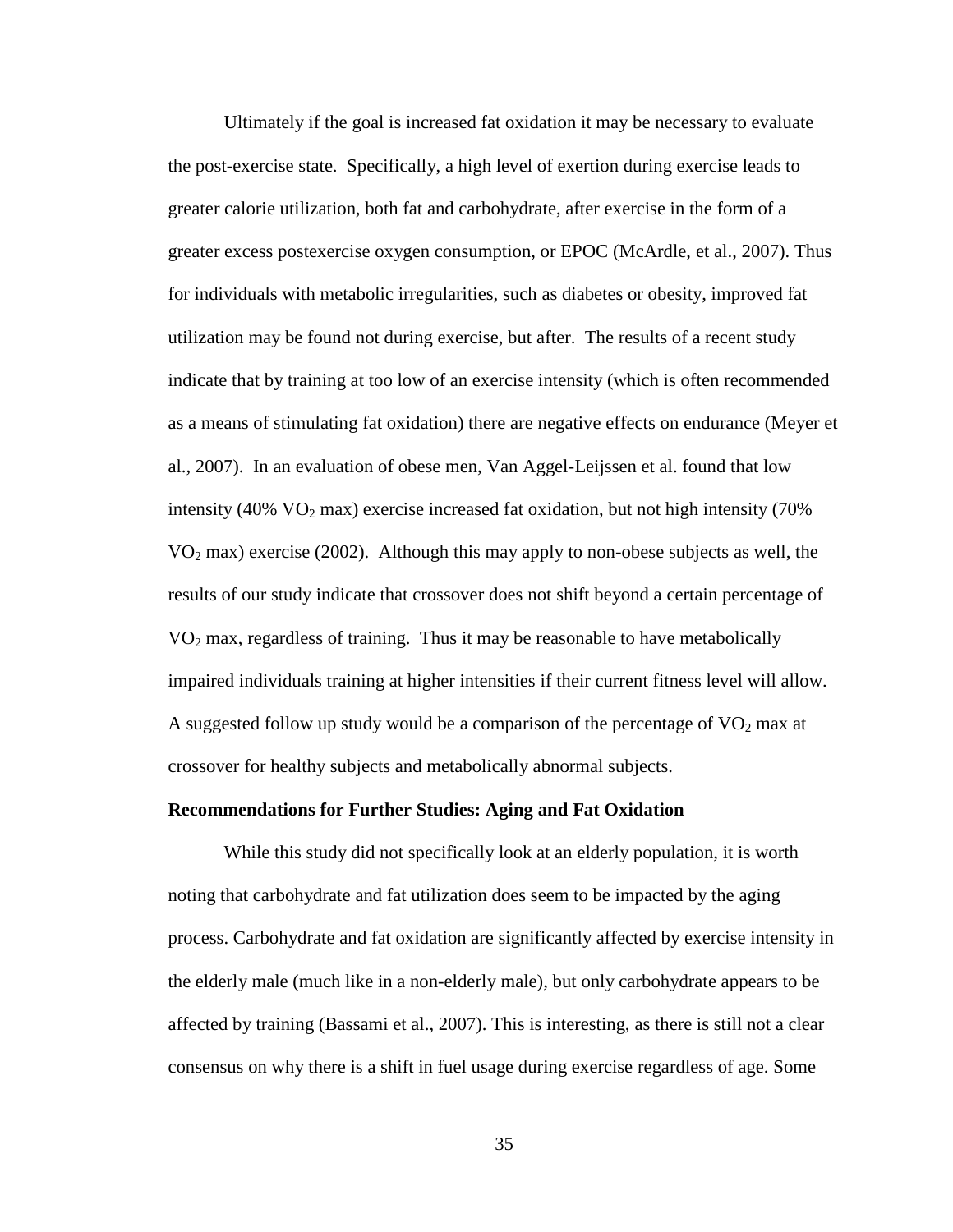researchers maintain that it is glycogen sparing that causes a shift in absolute fat oxidation during exercise, while others suggest that it is an increase in fat oxidation itself that causes the shift (Jeukendrup and Achten, 2001). Either way, more research is needed in both an elderly and non-elderly population to determine the exact mechanism by which fat oxidation decreases and carbohydrate utilization increases with an increase in exercise intensity and with training.

#### **Conclusion**

This study demonstrated that there are no significant differences in the percentage of VO2 max at crossover when comparing males and female, fit and unfit, and an interaction between variables. These findings can, of course, only be applied to the healthy, adult population. It is worth noting that previous research has found differences in fat oxidation between men and women. However, these differences exist only at low intensity exercise. Thus, findings from this study demonstrate that while fat oxidation can be improved in an absolute sense, it does not improve relative to  $VO<sub>2</sub>$  max. This suggests that the sympathetic nervous system, regardless of training, will at some point regulate fuel utilization. Further research is still needed to assess the effects of exercise and gender on populations other than the healthy, adult population.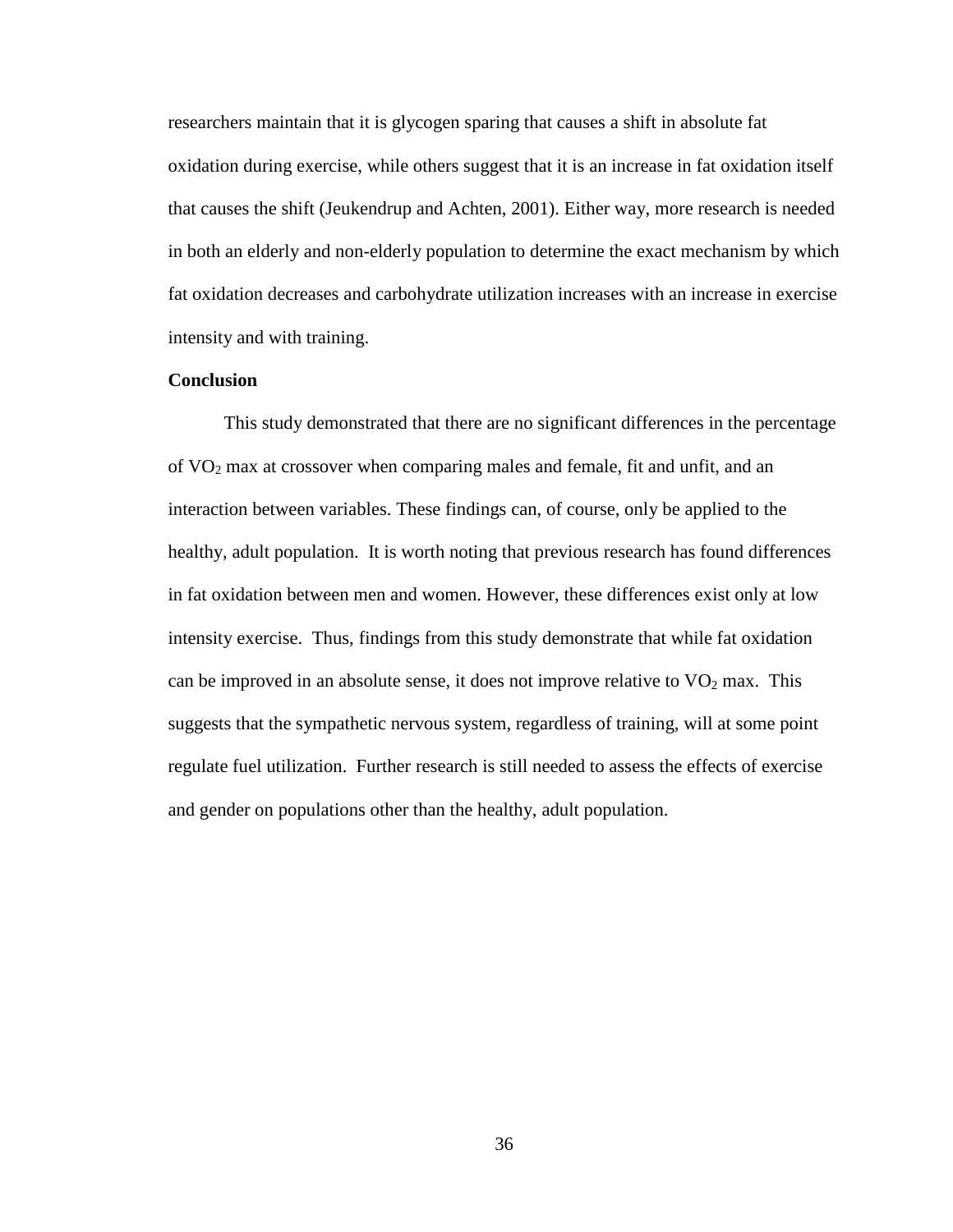#### REFERENCES

- Achten, J., Gleeson, M., & Jeukendrup, A. E. (2002). Determination of the exercise intensity that elicits maximal fat oxidation . *Medicine and science in sports and exercise*, *34*(1), 92-97.
- Achten, J., & Jeukendrup, A. E. (2004). Optimizing Fat Oxidation Through Exercise and Diet. *Nutrition*, *20*, 716-727.
- Amati, F., Dube, J. J., Shay, C., & Goodpaster, B. H. (2008). Separate and combined effects of exercise training and weight loss on exercise efficiency and substrate oxidation. *Journal of applied Physiology*, *105*, 825-831.
- Ashley, C. D., Bishop, P., Smith, J. F., Reneau, P., & Perkins, C. (2000). Menstrual phase effects on fat and carbohydrate oxidation during prolonged exercise in active females. *Journal of Exercise Physiology Online*, *3*(4), 67-73.
- Åstrand, P. (2003). *Textbook of work physiology: physiological bases of exercise* (4th ed.). Champaign, IL: Human Kinetics.
- Bassami, M., Ahmadizad, S., Doran, D., & MacLaren, D. (2007). Effects of exercise intensity and duration on fat metabolism in trained and untrained older males. *European Journal of Applied Physiology*, *101*(4), 525-532.
- Bergman, B., Butterfield, G., Wolfel, E., Lopaschuk, G., Casazza, G., Horning, M., et al. (1999). Muscle net glucose uptake and glucose kinetics after endurance training in men. *American Journal of Physiology: Endocrinology and Metabolism*, *277*, E81-E92.
- Bergman, B., Butterfield, G., Wolfel, E., Casazza, G., Lopaschuk, G., & Brooks, G. (1999). Evaluation of exercise and training on muscle lipid metabolism.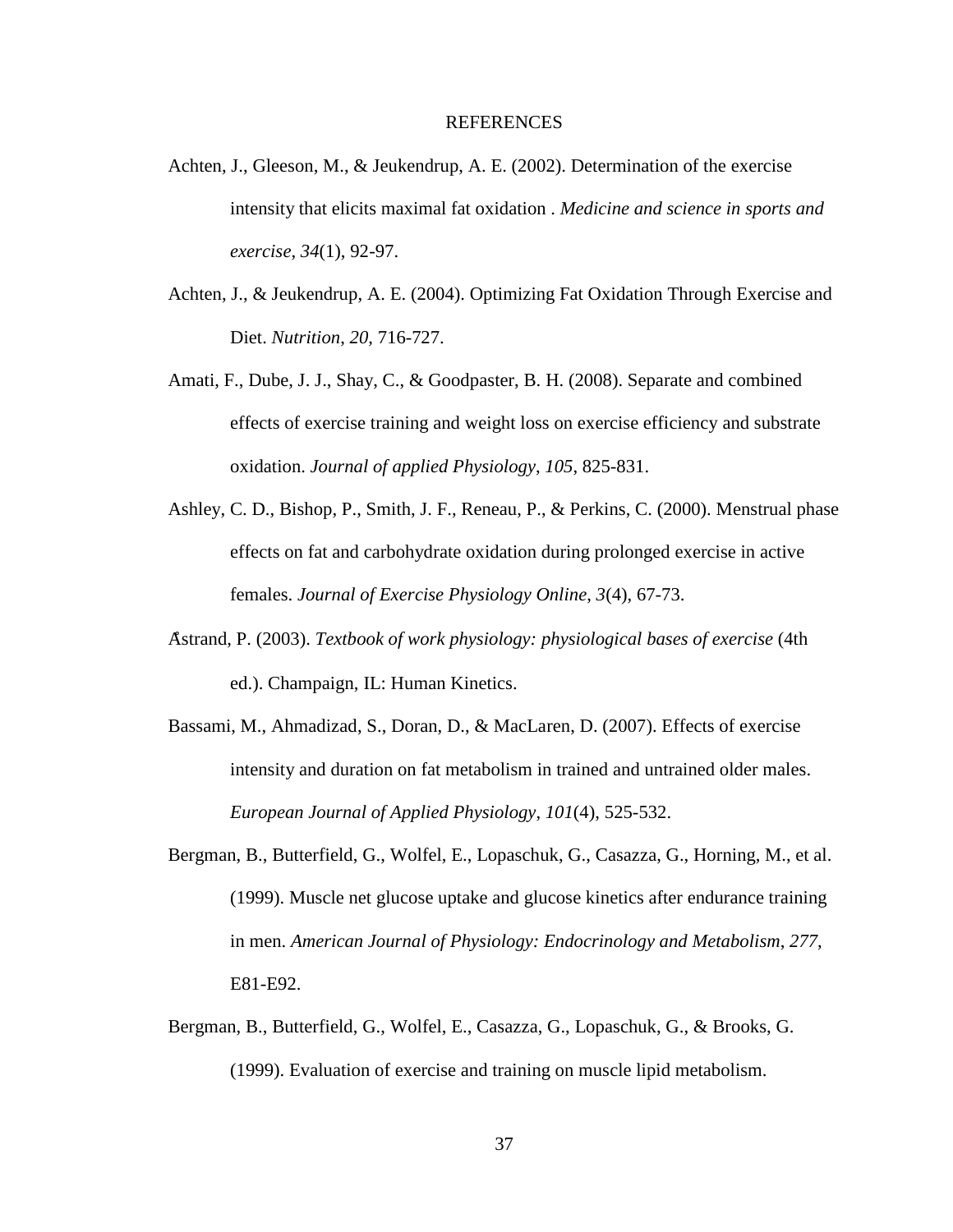*American Journal of Physiology: Endocrinology and Metabolism*, *276*, E106- E117.

- Bergman, B. C., & Brooks, G. A. (1999). Respiratory gas-exchange ratios during graded exercise in fed and fasted trained and untrained men. *Journal of applied Physiology*, *86*(2), 479-487.
- Bergman, B. C., Horning, M. A., Casazza, G. A., Wolfel, E. E., Butterfield, G. E., & Brooks, G. A. (2000). Endurance training increases gluconeogenesis. *American Journal of Physiology: Endocrinology and Metabolism*, *278*, E244-E251.
- Brooks, G. A., & Mercier, J. (1994). Balance of carbohydrate and lipid utilization during exercise: the "crossover" concept. *Journal of applied Physiology*, *76*(6), 2253- 2261.
- Brooks, G. A. (1997). Importance of the 'Crossover' Concept in Exercise Metabolism. *Clinical and Experimental Pharmacology*, *24*, 889-895.
- Brooks, G. A. (1996). Glucose kinetics during high-intensity exercise and the crossover concept. *Journal of applied Physiology*, *80*(3), 1073-1075.
- Brooks, G. A. (1998). Mammalian fuel utilization during sustained exercise. *Comparative Biochemistry and Physiology Part B*, *120*, 89-107.
- Bruce, C. R., Thrush, A. B., Mertz, V. A., Bezaire, V., Chabowski, A., Heigenhauser, G. J., et al. (2006). Endurance training in obese humans improves glucose tolerance and mitochondrial fatty acid oxidation and alters muscle lipid content. *American Journal of Physiology: Endocrinology and Metabolism*, *291*, E99-E107.
- Brun, J., Jean, E., Ghanassia, E., Flavier, S., & Mercier, J. (2007). Metabolic training: new paradigms of exercise training for metabolic diseases with exercise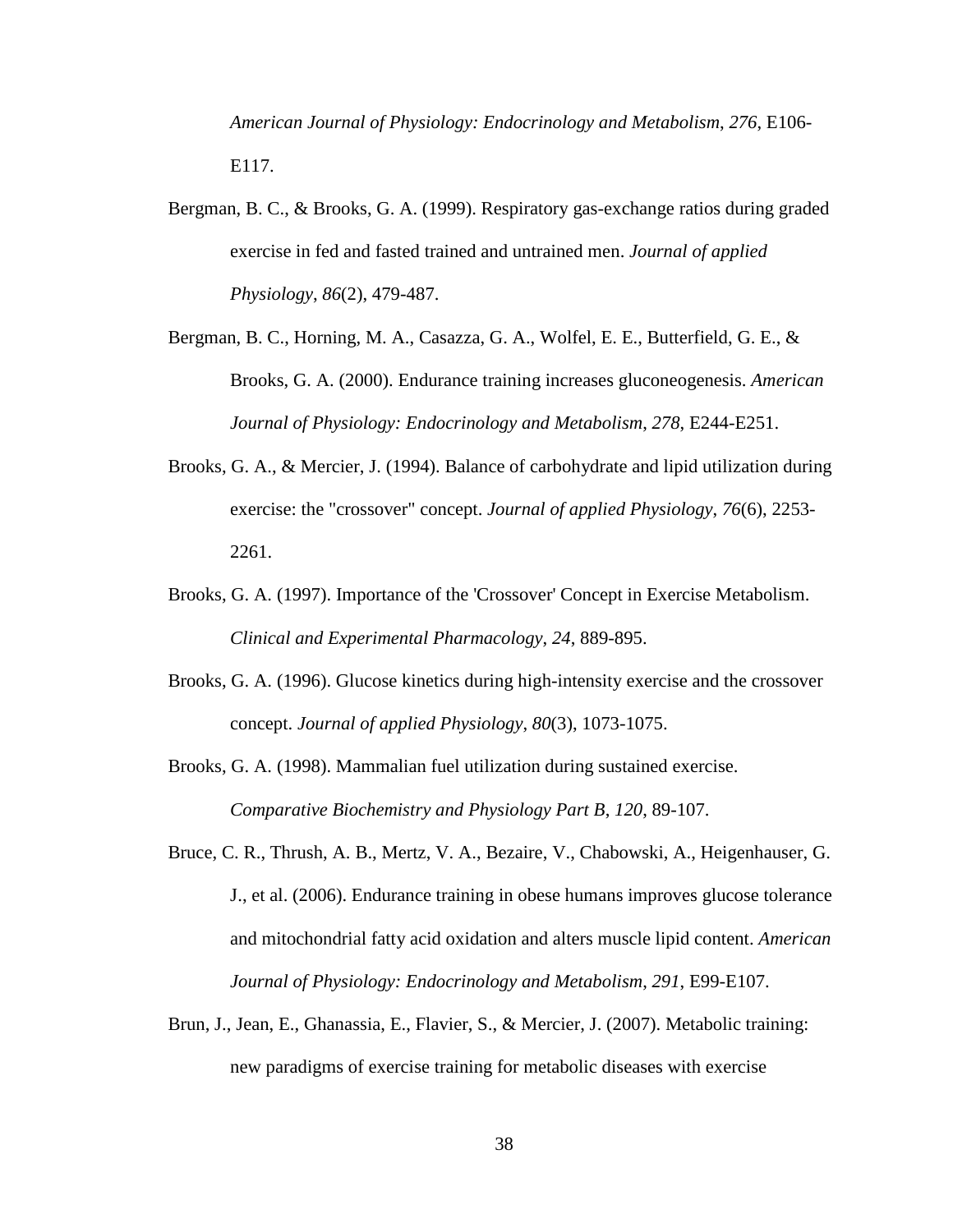calorimetry targeting individuals. *Annales de Readaptation et de Medecine Physique*, *50*, 528-534.

- Byard, A., & Dengel, D. (2002). Validity of a portable Metabolic Measurement System. *Medicine and science in sports and exercise*, *34*(5), S149.
- Carter, S., Rennie, C., & Tarnopolsky, M. (2001). Substrate utilization during endurance exercise in men and women after endurance training. *American Journal of Physiology: Endocrinology and Metabolism*, *280*, E298-E2907.
- Colberg, S. R., Simoneau, J., Thaete, F. L., & Kelley, D. E. (1995). Skeletal Muscle Utilization of Free Fatty Acids in Women with Visceral Obesity. *Journal of Clinical Investigation*, *95*, 1846-1853.
- Coyle, E. F., Jeukendrup, A. E., Wagenmakers, A. J., & Saris, W. H. (1997). Fatty acid oxidation is directly regulated by carbohydrate metabolism during exercise. *American Journal of Physiology: Endocrinology and Metabolism*, *36*, E268- E275.
- Franklin, B. A., Whaley, M. H., Howley, E. T., & Balady, G. J. (2000). *ACSM's guidelines for exercise testing and prescription* (6th ed.). Philadelphia: Lippincott Williams & Wilkins.
- Frayn, K. (1983). Calculation of substrate oxidation rates in vivo from gaseous exchange. *Journal of applied Physiology*, *55*(2), 628-634.
- Friedlander, A. L., Casazza, G. A., Horning, M. A., Huie, M. J., & Brooks, G. A. (1997). Training-induced alterations of glucose flux in men. *Journal of applied Physiology*, *82*(4), 1360-1369.

Friedlander, A. L., Casazza, G. A., Horning, M. A., Buddinger, T. F., & Brooks, G. A.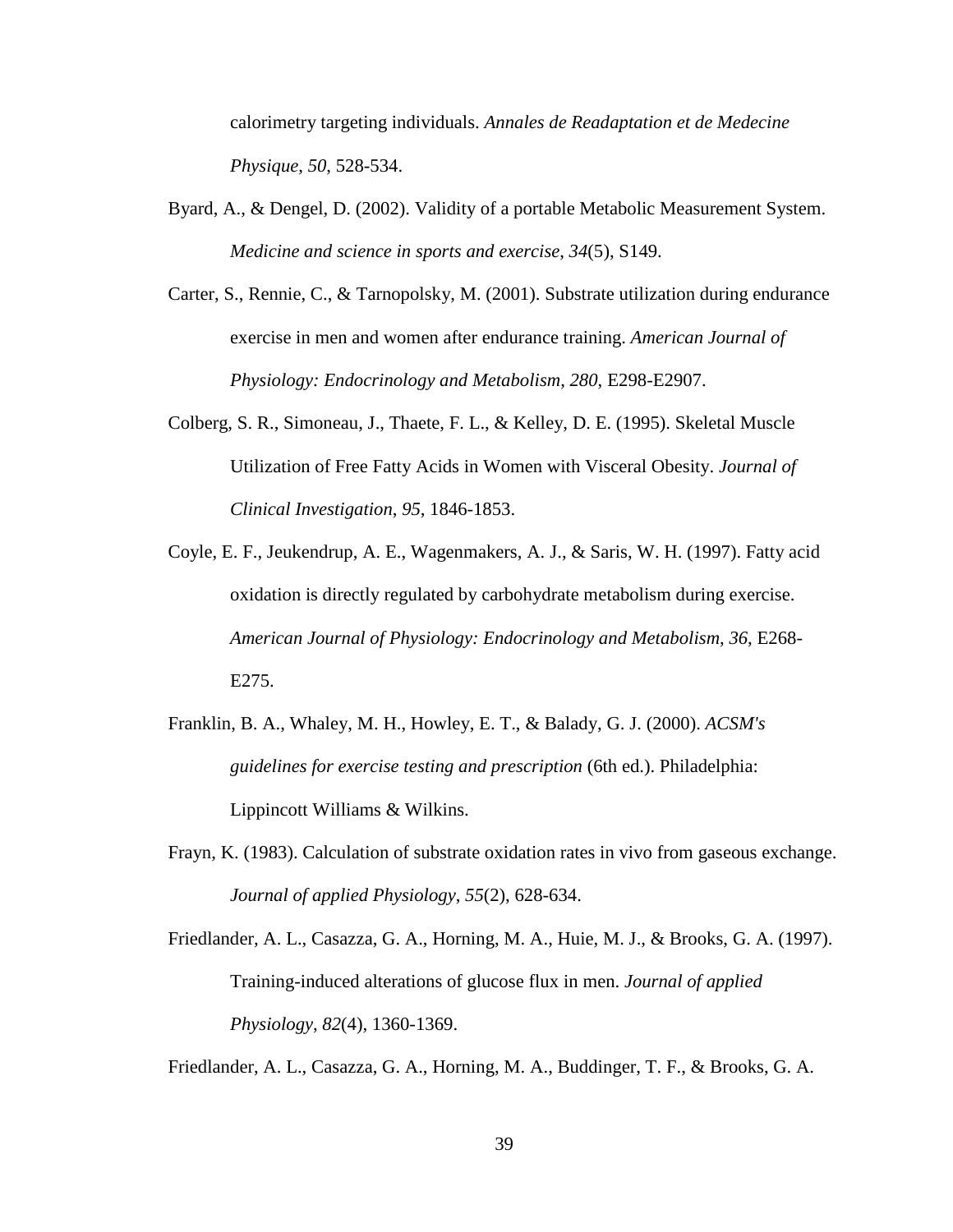(1998). Effects of exercise intensity and training on lipid metabolism in young women. *American Journal of Physiology: Endocrinology and Metabolism*, *275*, E853-E863.

- Friedlander, A. L., Casazza, G. A., Horning, M. A., Huie, M. J., Piacentini, M. F., Trimmer, J. K., et al. (1998). Training-induced alterations of carbohydrate metabolism in women: women respond differently from men. *Journal of applied Physiology*, *85*(3), 1175-1186.
- Friedlander, A. L., Casazza, G. A., Horning, M. A., Usaj, A., & Brooks, G. A. (1999). Endurance training increases fatty acid turnover, but not fat oxidation, in young men. *Journal of applied Physiology*, *86*(6), 2097-2105.
- Friedlander, A. L., Jacobs, K. A., Fattor, J. A., Horning, M. A., Hagobian, T. A., Bauer, T. A., et al. (2007). Contributions of working muscle to whole body lipid metabolism are altered by exercise intensity and training. *American Journal of Physiology: Endocrinology and Metabolism*, *292*, E107-E116.
- Gaesser, G. A., & Rich, R. G. (1984). Effects of high- and low-intensity exercise training on aerobic capacity and blood lipids. *Medicine and science in sports and exercise*, *16*(3), 269-274.
- Helge, J., Rehrer, N., Pilegaard, H., Manning, P., Lucas, S., Gerrard, D., et al. (2007). Increased fat oxidation and regulation of metabolic genes with ultra-endurance exercise. *acta physiol*, *191*, 77-86.
- Jeukendrup, A. E., & Achten, J. (2001). Fatmax: A New Concept to Optimize Fat Oxidation During Exercise?. *European Journal of Sports Science*, *1*(5), 1-5.

Kang, J., Hoffman, J., Ratamess, N., Faigenbaum, A., Falvo, M., & Wendell, M. (2007).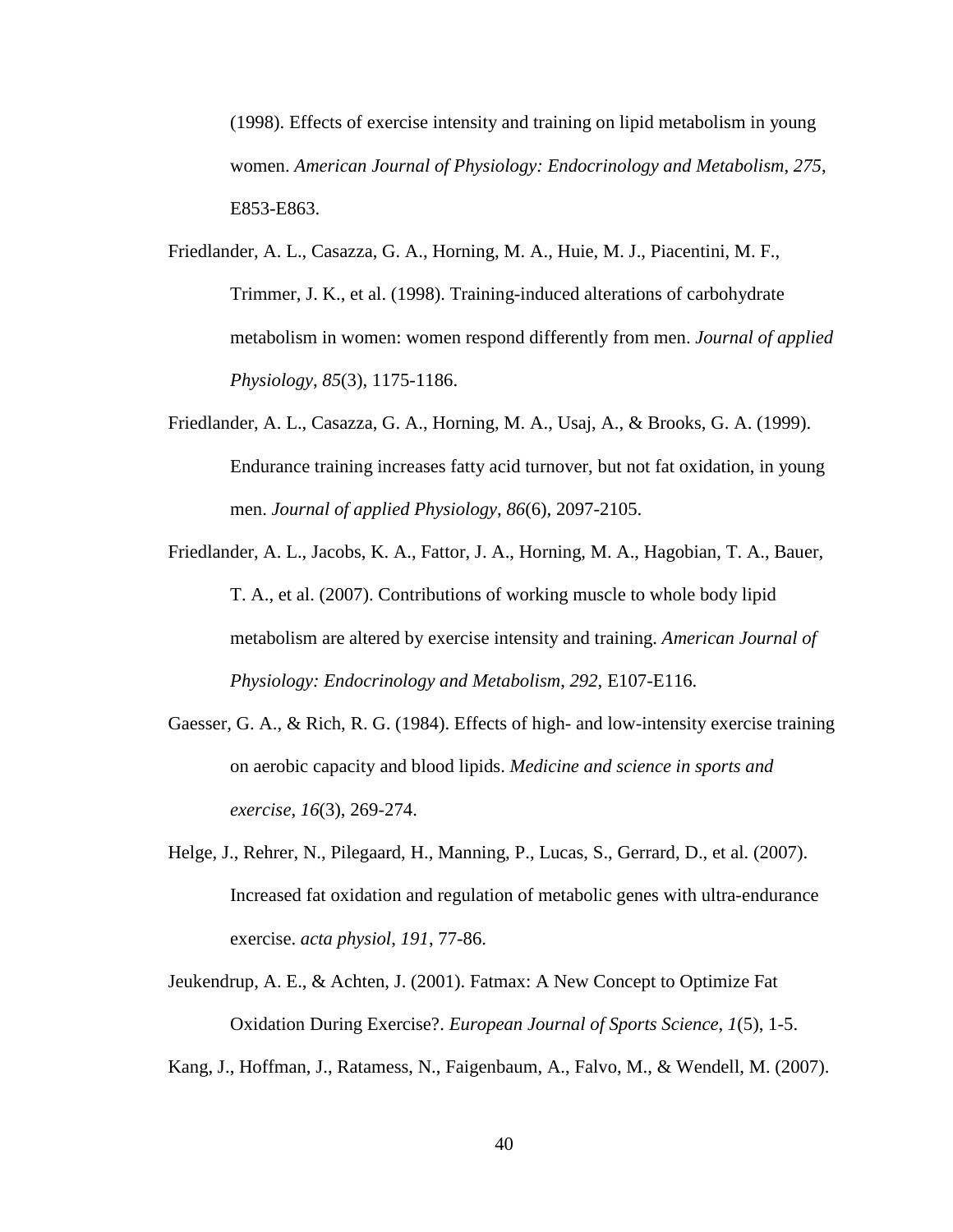Effects of exercise intensity on fat utilization in males and females. *Res Sports Med*, *15*(3), 175-188.

- Martin, W. H., & Coggan, A. R. (1997). Effect of endurance training on fatty acid metabolism during whole body exercise. *Medicine and science in sports and exercise*, *29*(5), 635-639.
- McArdle, W. D., Katch, F. I., & Katch, V. L. (2007). *Exercise physiology: energy, nutrition, and human performance* (6th ed.). Philadelphia: Lippincott Williams & Wilkins.
- Norby, P., Saltin, B., & Helge, J. (2006). Whole-body fat oxidation determined by graded exercise and indirect calorimetry: a role for muscle oxidative capacity?. *Scandinavian Journal of Medicine and Science in Sports*, *16*, 209-214.
- Pillard, F., Moro, C., Harant, I., Garrigue, E., Lafontan, M., Berlan, M., et al. (2007). Lipid oxidation according to intensity and exercise duration in overweight men and women. *Obesity*, *15*(9), 2256-2262.
- Roepstorff, C., Steffensen, C. H., Madsen, M., Stallknecht, B., Kanstrup, I., Richter, E. A., et al. (2002). Gender differences in substrate utilization during submaximal exercise in endurance-trained subjects. *American Journal of Physiology: Endocrinology and Metabolism*, *282*, E435-E447.
- Romijn, J., Coyle, E., Sidossis, L., Gastaldelli, A., Horowitz, J., Endert, E., et al. (1993). Regulation of endogenous fat and carbohydrate metabolism in relation to exercise intensity and duration. *American Journal of Physiology: Endocrinology and Metabolism*, *265*, E380-E391.

Sahlin, K., Mogensen, M., Bagger, M., Fernstrom, M., & Pedersen, P. (2007). The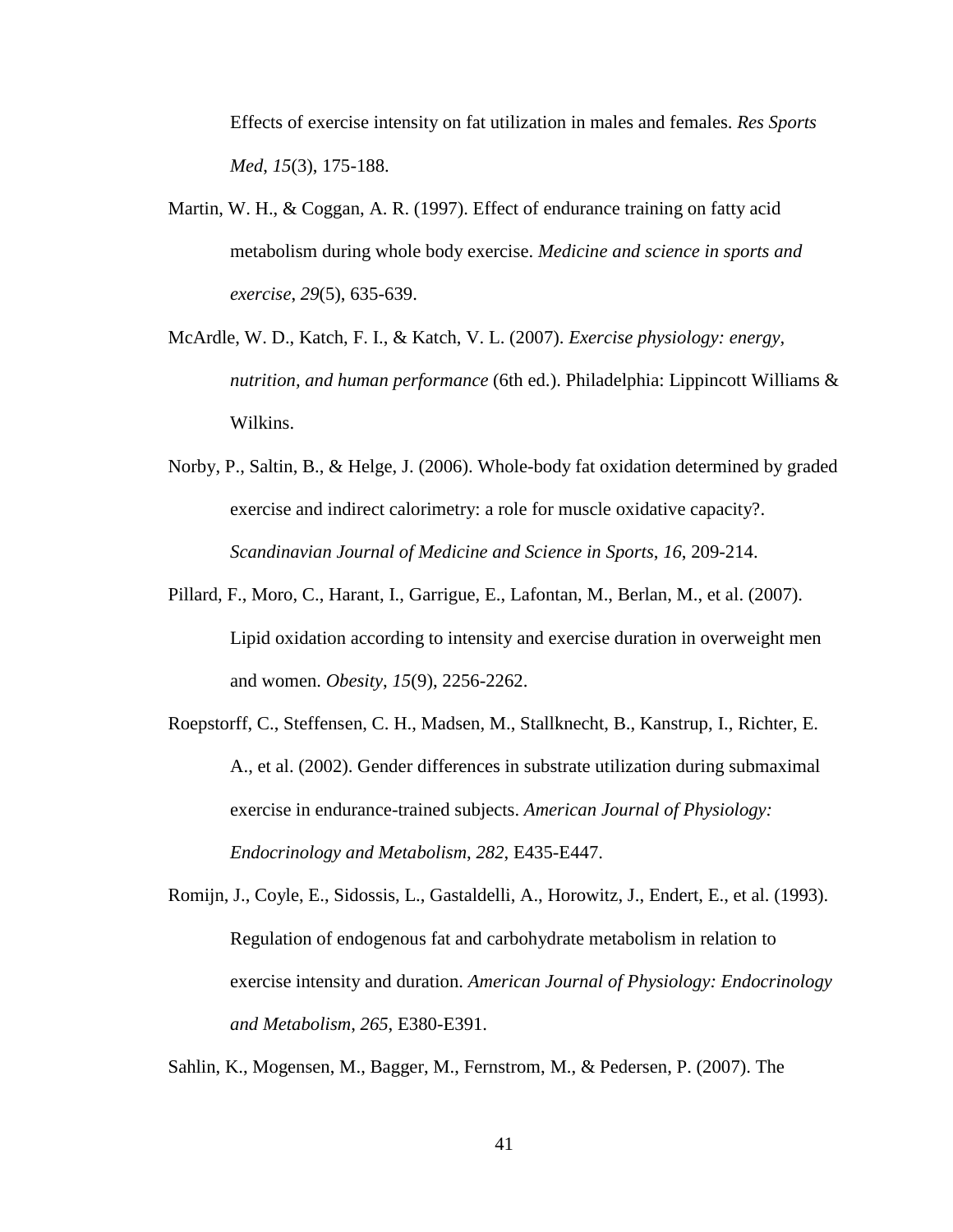potential fro mitochondrial fat oxidation in human skeletal muscle influences whole body fat oxidation during low-intensity exercise. *American Journal of Physiology: Endocrinology and Metabolism*, *292*, E223-E230.

- Saris, W., & Schrauwen, P. (2004). Substrate oxidation differences between high- and low-intensity exercise are compensated over 24 hours in obese men. *International Journal of Obesity*, *28*, 759-765.
- Schrauwen, P., van Aggel-leijssen, D. P., Hul, G., Wagenmakers, A. J., Vidal, H., Saris, W. H., et al. (2002). The effect of a 3-month low-intensity endurance training program on fat oxidation and acetyl-CoA carboxylase-2 expression. *Diabetes*, *51*, 2220-2226.
- Sidossis, L. S., Wolfe, R. R., & Coggan, A. R. (1998). Regulation of fatty acid oxidation in untrained vs. trained men during exercise. *American Journal of Physiology: Endocrinology and Metabolism*, *274*, E510-E515.
- Steffan, H. G., Elliott, W., Miller, W. C., & Fernhall, B. (1999). Substrate utilization during submaximal exercise in obese and normal-weight women. *European Journal of Applied Physiology*, *80*, 233-239.
- Sumida, K., Urdiales, J., & Donovan, C. (1993). Enhanced gluconeogenesis from lactate in perfused livers after endurance training. *Journal of applied Physiology*, *74*(2), 782-787.
- Talanian, J. L., Galloway, S. D., Heigenhauser, G. J., Bonen, A., & Spriet, L. L. (2007). Two weeks of high-intensity aerobic interval training increases the capacity for fat oxidation during exercise in women. *Journal of applied Physiology*, *102*, 1439-1447.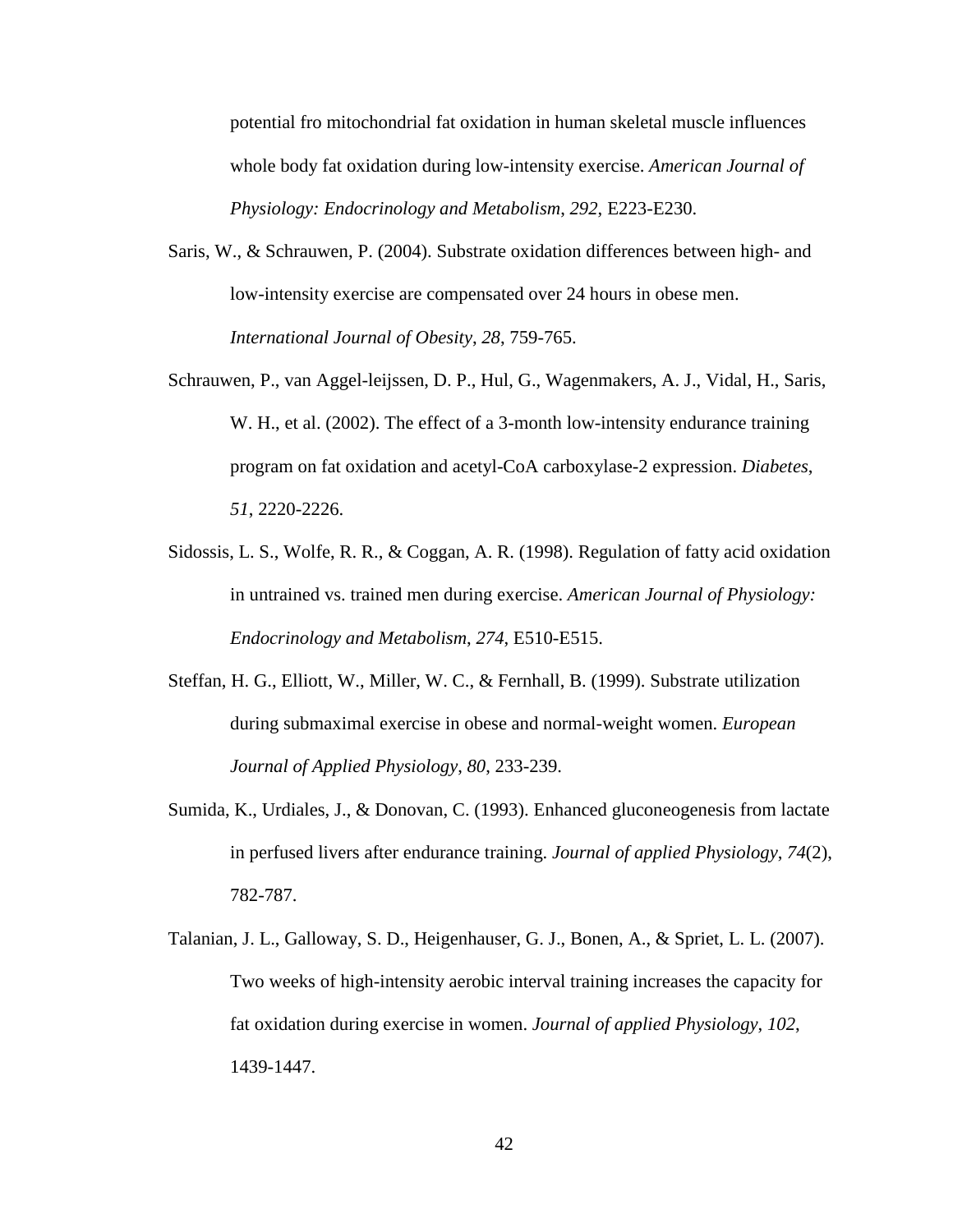- Tunstall, R. J., Mehan, K. A., Wadley, G. D., Collier, G. R., Bonen, A., Hargreaves, M., et al. (2002). Exercise training increases lipid metabolism gene expression in human skeletal muscle. *American Journal of Physiology: Endocrinology and Metabolism*, *283*, E66-E72.
- Turcotte, L., & Brooks, G. (1990). Effects of training on glucose metabolism of gluconeogenesis-inhibited short-term-fasted rats. *Journal of applied Physiology*, *68*(3), 944-954.
- Van Aggel-Leijssen, D. P., Saris, W. H., Wagenmakers, A. J., Sensen, J. M., & Van Baak, M. A. (2002). Effect of exercise training at different intensities on fat metabolism of obese men. *Journal of applied Physiology*, *92*, 1300-1309.
- Venables, M. C., Juul, A., & Asker, J. (2005). Determinants of fat oxidation during exercise in healthy men and women: a cross-sectional study. *Journal of applied Physiology*, *98*, 160-167.
- Venables, M. C., & Jeukendrup, A. E. (2008). Endurance training and obesity: effect on substrate metabolism and insulin sensitivity. *Medicine and science in sports and exercise*, *40*(3), 495-502.
- van Loon, L. J., Greenhaff, P. L., Constantin-Teodosiu, D., Saris, W. H., & Wagenmakers, A. J. (2001). The effects of increasing exercise intensity on muscle fuel utilization in humans. *Journal of Physiology*, *536*, 295-304.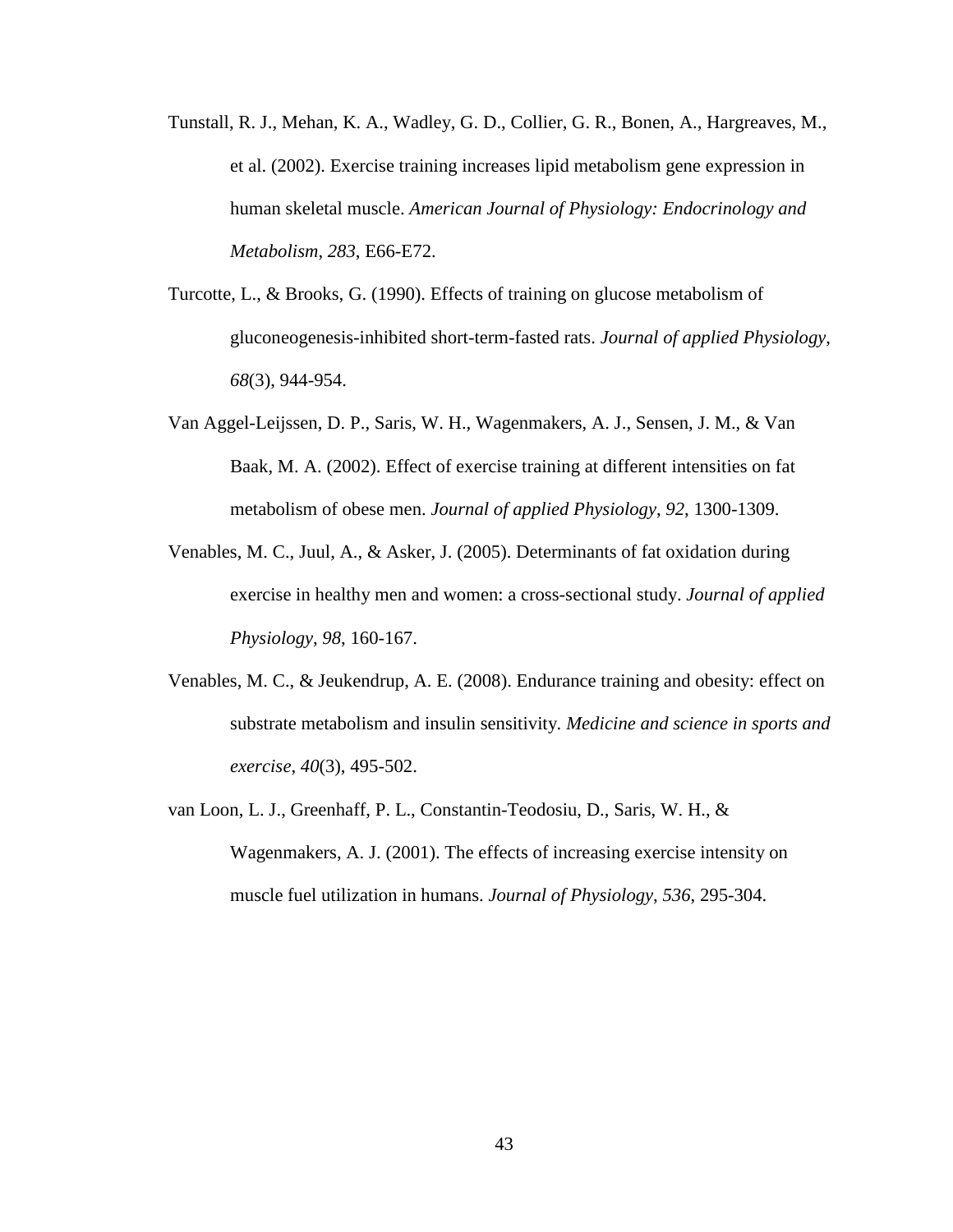# APPENDIX I

# SUBJECT CHARACTERISTICS

| Subject        | Fitness       | Gender | Age | Height | Weight |
|----------------|---------------|--------|-----|--------|--------|
|                | <b>Bottom</b> |        |     |        |        |
| 1              | 50%           | Female | 28  | 63     | 107    |
| $\mathbf{2}$   | Top 50%       | Female | 25  | 66     | 146    |
|                | <b>Bottom</b> |        |     |        |        |
| $\overline{4}$ | 50%           | Female | 39  | 65     | 155    |
|                | <b>Bottom</b> |        |     |        |        |
| 5              | 50%           | Female | 21  | 62     | 139    |
|                | <b>Bottom</b> |        |     |        |        |
| 6              | 50%           | Female | 19  | 67.5   | 156    |
| $\overline{7}$ | Top 50%       | Female | 29  | 71     | 157    |
| 8              | Top 50%       | Female | 40  | 68     | 150    |
|                | <b>Bottom</b> |        |     |        |        |
| 9              | 50%           | Male   | 32  | 73     | 180    |
|                | <b>Bottom</b> |        |     |        |        |
| 10             | 50%           | Female | 32  | 63     | 166    |
| 11             | Top 50%       | Male   | 40  | 69     | 176    |
| 12             | Top 50%       | Female | 39  | 65     | 161    |
| 13             | Top 50%       | Male   | 35  | 68.5   | 165    |
| 14             | Top 50%       | Male   | 29  | 73     | 195    |
| 15             | Top 50%       | Female | 31  | 65     | 131    |
| 16             | Top 50%       | Male   | 37  | 73     | 200    |
|                | <b>Bottom</b> |        |     |        |        |
| 17             | 50%           | Male   | 34  | 67     | 195    |
| 18             | Top 50%       | Female | 31  | 67     | 112    |
| 19             | Top 50%       | Male   | 35  | 73     | 160    |
|                | <b>Bottom</b> |        |     |        |        |
| 20             | 50%           | Female | 21  | 65.5   | 130    |
|                | <b>Bottom</b> |        |     |        |        |
| 21             | 50%           | Male   | 27  | 70     | 165    |
|                | <b>Bottom</b> |        |     |        |        |
| 22             | 50%           | Female | 24  | 67     | 120    |
| 23             | Top 50%       | Female | 23  | 65     | 140    |
|                | <b>Bottom</b> |        |     |        |        |
| 24             | 50%           | Male   | 36  | 74     | 200    |
|                | <b>Bottom</b> |        |     |        |        |
| 25             | 50%           | Male   | 32  | 71     | 208    |
| 26             | Top 50%       | Male   | 30  | 73     | 218    |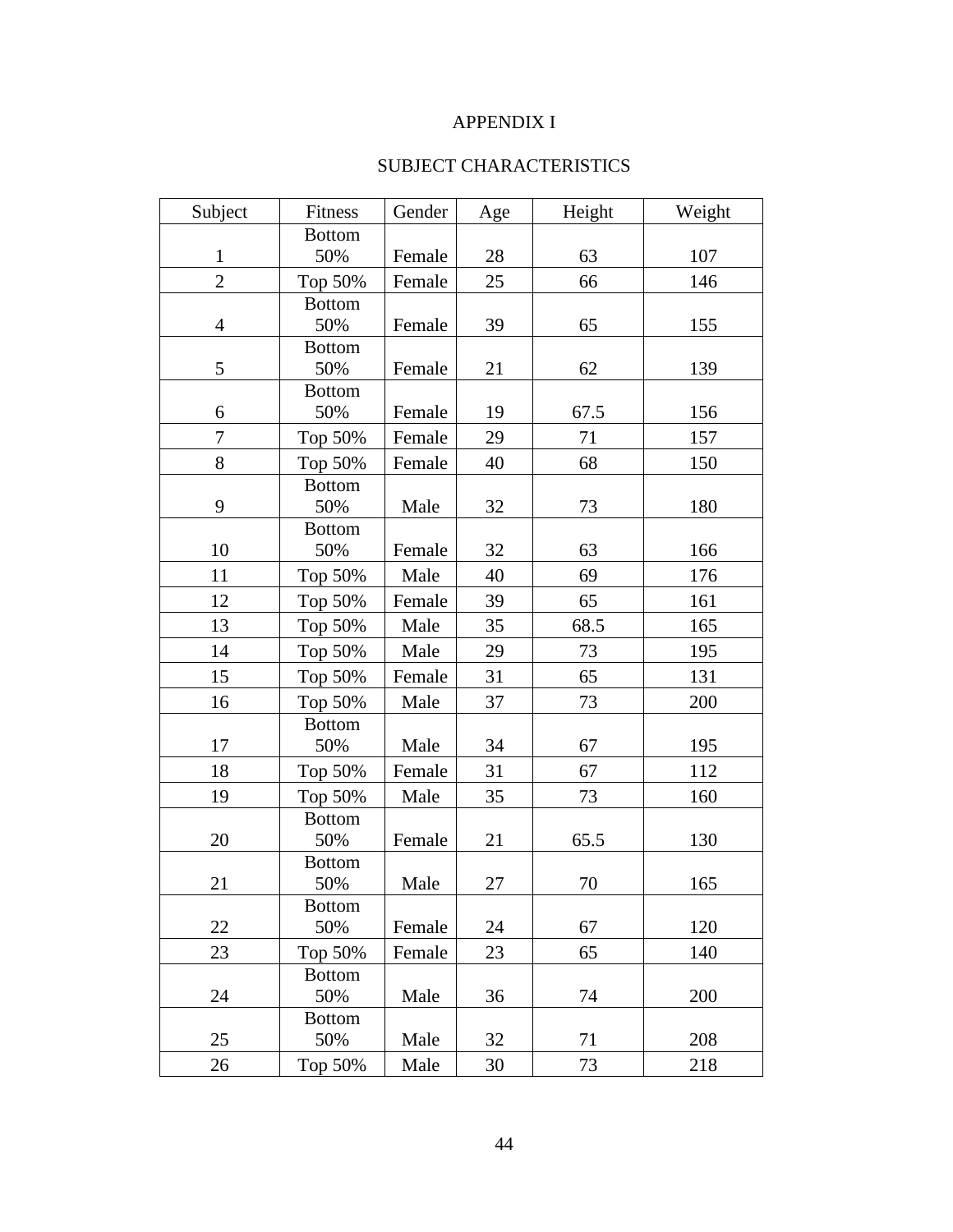|                |            |                 | VO <sub>2</sub> | Percentile | Crossover  |  |
|----------------|------------|-----------------|-----------------|------------|------------|--|
| Subject        | <b>BMI</b> | <b>Body Fat</b> | max             | Ranking    | percentage |  |
| 1              | 19         | 19.1            | 37              | 60         | 0.71       |  |
| $\overline{2}$ | 23.6       | 23.9            | 45.5            | 90         | 0.33       |  |
| $\overline{4}$ | 25.8       | 30.3            | 32.7            | 40         | 0.58       |  |
| 5              | 25.4       | 32.2            | 40.7            | 80         | 0.64       |  |
| 6              | 24.1       | 28.8            | 37.5            | 65         | 0.59       |  |
| $\overline{7}$ | 21.9       | 21.75           | 50              | 90         | 0.71       |  |
| 8              | 22.8       | 28.7            | 45.7            | 90         | 0.53       |  |
| 9              | 23.8       | 18.68           | 40.5            | 45         | 0.68       |  |
| 10             | 29.4       | 29.38           | 34.9            | 60         | 0.78       |  |
| 11             | 26         | 19.84           | 55.7            | 90         | 0.32       |  |
| 12             | 26.8       | 26.33           | 44.6            | 90         | 0.5        |  |
| 13             | 24.7       | 14.6            | 55.5            | 90         | 0.71       |  |
| 14             | 25.7       | 11.9            | 54.6            | 90         | 0.66       |  |
| 15             | 21.8       | 17.5            | 52.6            | 90         | 0.47       |  |
| 16             | 26.4       | 13              | 55.6            | 90         | 0.36       |  |
| 17             | 23.7       | 11.29           | 46              | 80         | 0.45       |  |
| 18             | 17.5       | 14.8            | 54.5            | 90         | 0.51       |  |
| 19             | 21.1       | 9.03            | 63.6            | 90         | 0.45       |  |
| 20             | 21.3       | 22.5            | 44.3            | 90         | 0.47       |  |
| 21             | 23.7       | 10.81           | 43.2            | 55         | 0.57       |  |
| 22             | 18.8       | 14.08           | 45.6            | 90         | 0.52       |  |
| 23             | 23.3       | 16.6            | 51.3            | 90         | 0.68       |  |
| 24             | 26.4       | 20.91           | 44.7            | 70         | 0.49       |  |
| 25             | 29         | 13.5            | 49.1            | 85         | 0.57       |  |
| 26             | 28.8       | 20.2            | 51.6            | 90         | 0.55       |  |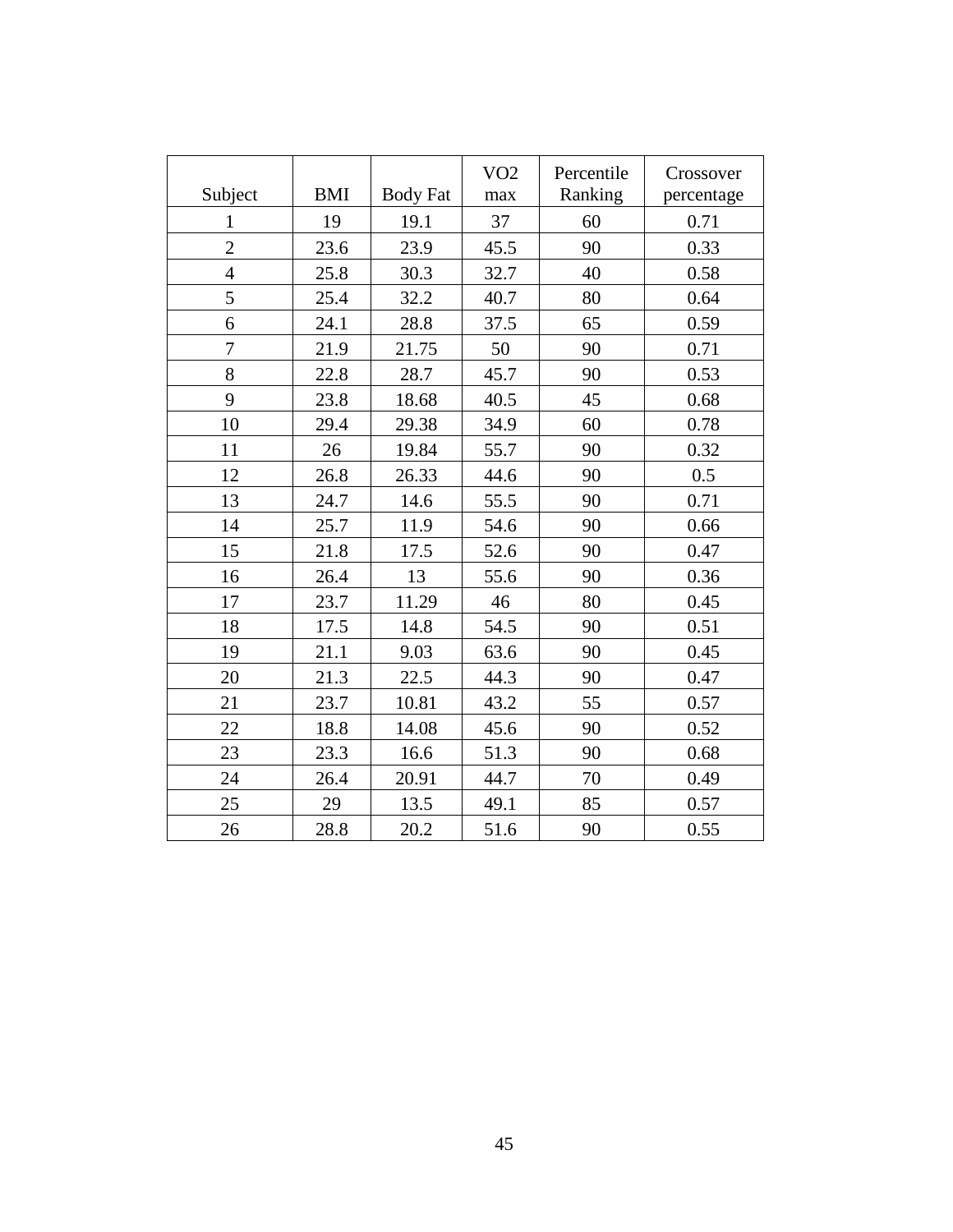#### APPENDIX 2

|            | Age       |       |       |       |       |  |  |  |
|------------|-----------|-------|-------|-------|-------|--|--|--|
| Percentile | $20 - 29$ | 30-39 | 40-49 | 50-59 | $60+$ |  |  |  |
| Men        |           |       |       |       |       |  |  |  |
| 90         | 51.4      | 50.4  | 48.2  | 45.3  | 42.5  |  |  |  |
| 80         | 48.2      | 46.8  | 44.1  | 41    | 38.1  |  |  |  |
| 70         | 46.8      | 44.6  | 41.8  | 38.5  | 35.3  |  |  |  |
| 60         | 44.2      | 42.4  | 39.9  | 36.7  | 33.6  |  |  |  |
| 50         | 42.5      | 41    | 38.1  | 35.2  | 31.8  |  |  |  |
| 40         | 41        | 38.9  | 36.7  | 33.8  | 30.2  |  |  |  |
| 30         | 39.5      | 37.4  | 35.1  | 32.3  | 28.7  |  |  |  |
| 20         | 37.1      | 35.4  | 33    | 30.2  | 26.5  |  |  |  |
| 10         | 34.5      | 32.5  | 30.9  | 28    | 23.1  |  |  |  |
|            |           |       |       |       |       |  |  |  |
| Women      |           |       |       |       |       |  |  |  |
| 90         | 44.2      | 41    | 39.5  | 35.2  | 35.2  |  |  |  |
| 80         | 41        | 38.6  | 36.3  | 32.3  | 31.2  |  |  |  |
| 70         | 38.1      | 36.7  | 33.8  | 30.9  | 29.4  |  |  |  |
| 60         | 36.7      | 34.6  | 32.3  | 29.4  | 27.2  |  |  |  |
| 50         | 35.2      | 33.8  | 30.9  | 28.2  | 25.8  |  |  |  |
| 40         | 33.8      | 32.3  | 29.5  | 26.9  | 24.5  |  |  |  |
| 30         | 32.3      | 30.5  | 28.3  | 25.5  | 23.8  |  |  |  |
| 20         | 30.6      | 28.7  | 26.5  | 24.3  | 22.8  |  |  |  |
| 10         | 28.4      | 26.5  | 25.1  | 22.3  | 20.8  |  |  |  |

# PERCENTILE VALUES FOR MAXIMAL AEROBIC POWER

Table 4-5, page 77

Franklin, B. A., Whaley, M. H., Howley, E. T., & Balady, G. J. (2000). *ACSM's guidelines for exercise testing and prescription* (6th ed.). Philadelphia: Lippincott Williams & Wilkins.